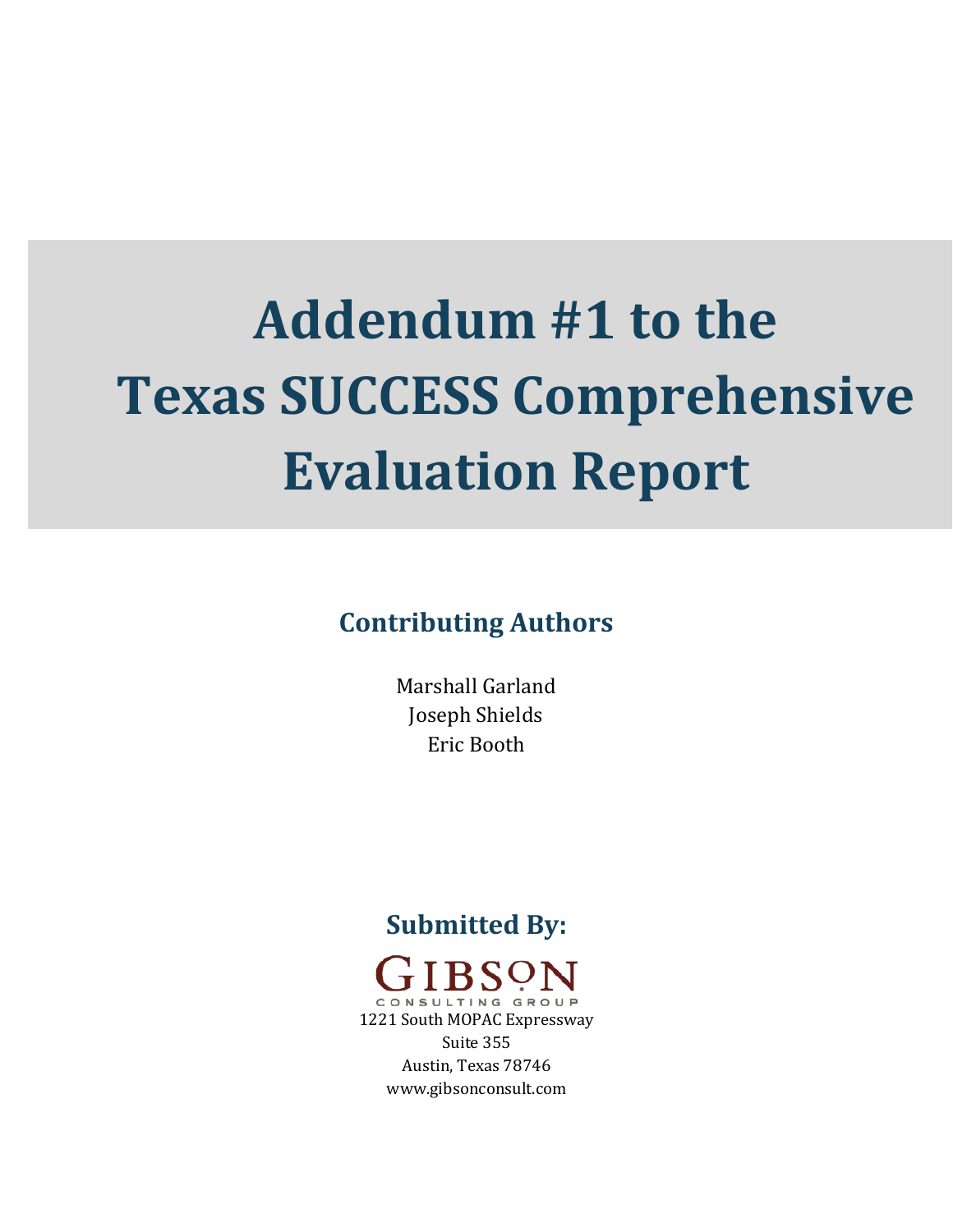# **Table of Contents**

| Guiding Question 1a: Among students who were retained in Grade 5 or 8 between 2012-13<br>and 2013-14, to what extent does 2013-14 academic performance differ between Istation<br>participants and non-participants, and what is the relationship between intensity of Istation<br>usage (i.e., dosage) and academic performance for this student population? 21 |
|------------------------------------------------------------------------------------------------------------------------------------------------------------------------------------------------------------------------------------------------------------------------------------------------------------------------------------------------------------------|
|                                                                                                                                                                                                                                                                                                                                                                  |
| Istation Usage and Student Outcomes Related to STAAR-Reading Gains 24                                                                                                                                                                                                                                                                                            |
| Guiding Question 2a: What is the relationship between Istation program usage and the<br>probability of being retained in Grades 5 and 8 between 2013-14 and 2014-15? 28                                                                                                                                                                                          |
|                                                                                                                                                                                                                                                                                                                                                                  |
|                                                                                                                                                                                                                                                                                                                                                                  |
|                                                                                                                                                                                                                                                                                                                                                                  |
|                                                                                                                                                                                                                                                                                                                                                                  |
|                                                                                                                                                                                                                                                                                                                                                                  |
| Guiding Question 1b: Among students who were retained in Grade 5 or 8 between 2012-13<br>and 2013-14, to what extent does 2013-14 academic performance differ between TTM<br>participants and non-participants, and what is the relationship between intensity of TTM<br>usage (i.e., dosage) and academic performance for this student population? 36           |

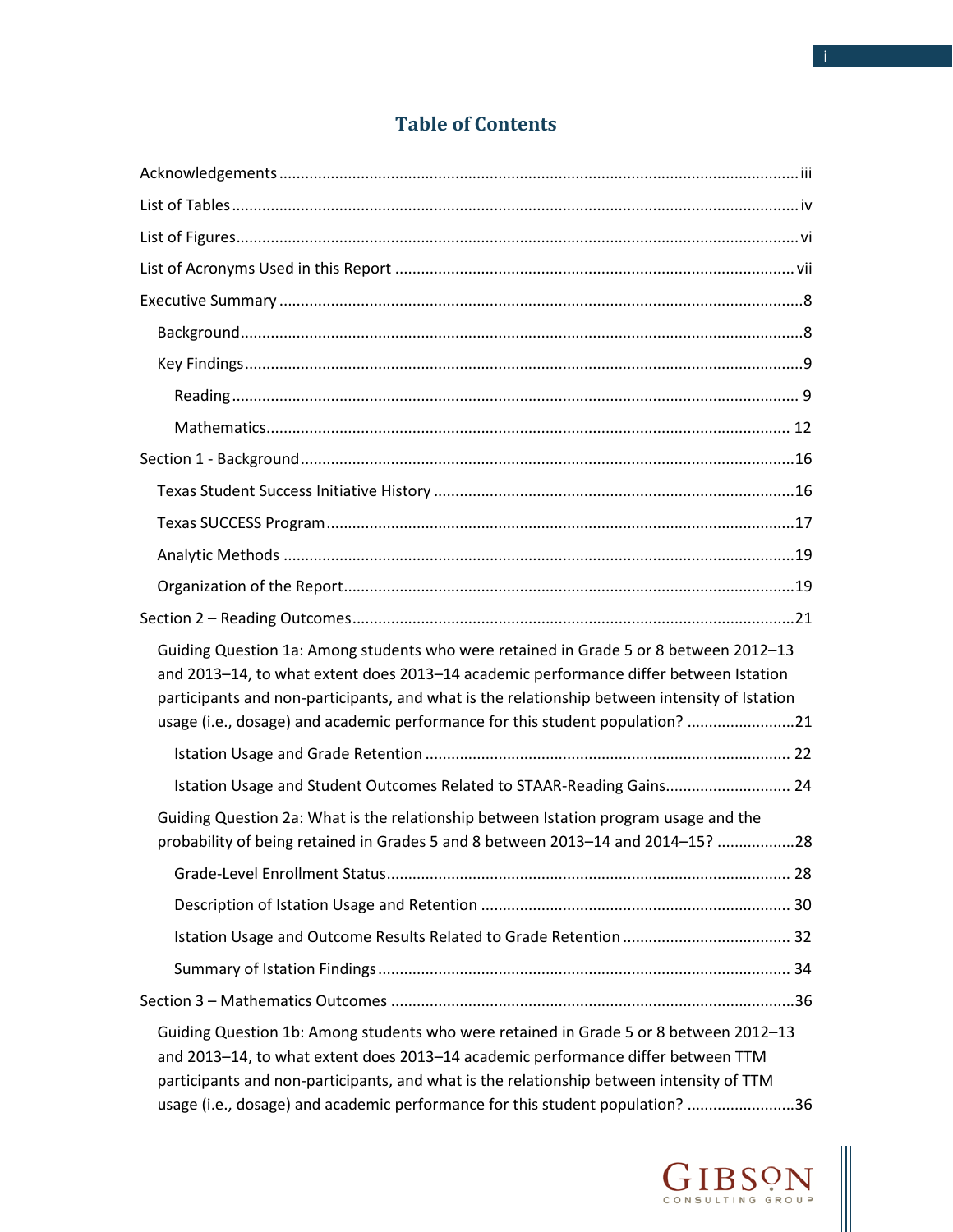| TTM Usage and Student Outcomes Related to STAAR-Mathematics Gains  39                                                                                              |  |
|--------------------------------------------------------------------------------------------------------------------------------------------------------------------|--|
| Guiding Question 2b: What is the relationship between TTM program usage and the<br>probability of being retained in Grades 5 and 8 between 2013-14 and 2014-15? 43 |  |
|                                                                                                                                                                    |  |
|                                                                                                                                                                    |  |
|                                                                                                                                                                    |  |
|                                                                                                                                                                    |  |
|                                                                                                                                                                    |  |
|                                                                                                                                                                    |  |
|                                                                                                                                                                    |  |
|                                                                                                                                                                    |  |
|                                                                                                                                                                    |  |
|                                                                                                                                                                    |  |
|                                                                                                                                                                    |  |
| Supplementary analysis of the relationship between Istation usage and the probability of                                                                           |  |
|                                                                                                                                                                    |  |
|                                                                                                                                                                    |  |
|                                                                                                                                                                    |  |
|                                                                                                                                                                    |  |
|                                                                                                                                                                    |  |
|                                                                                                                                                                    |  |



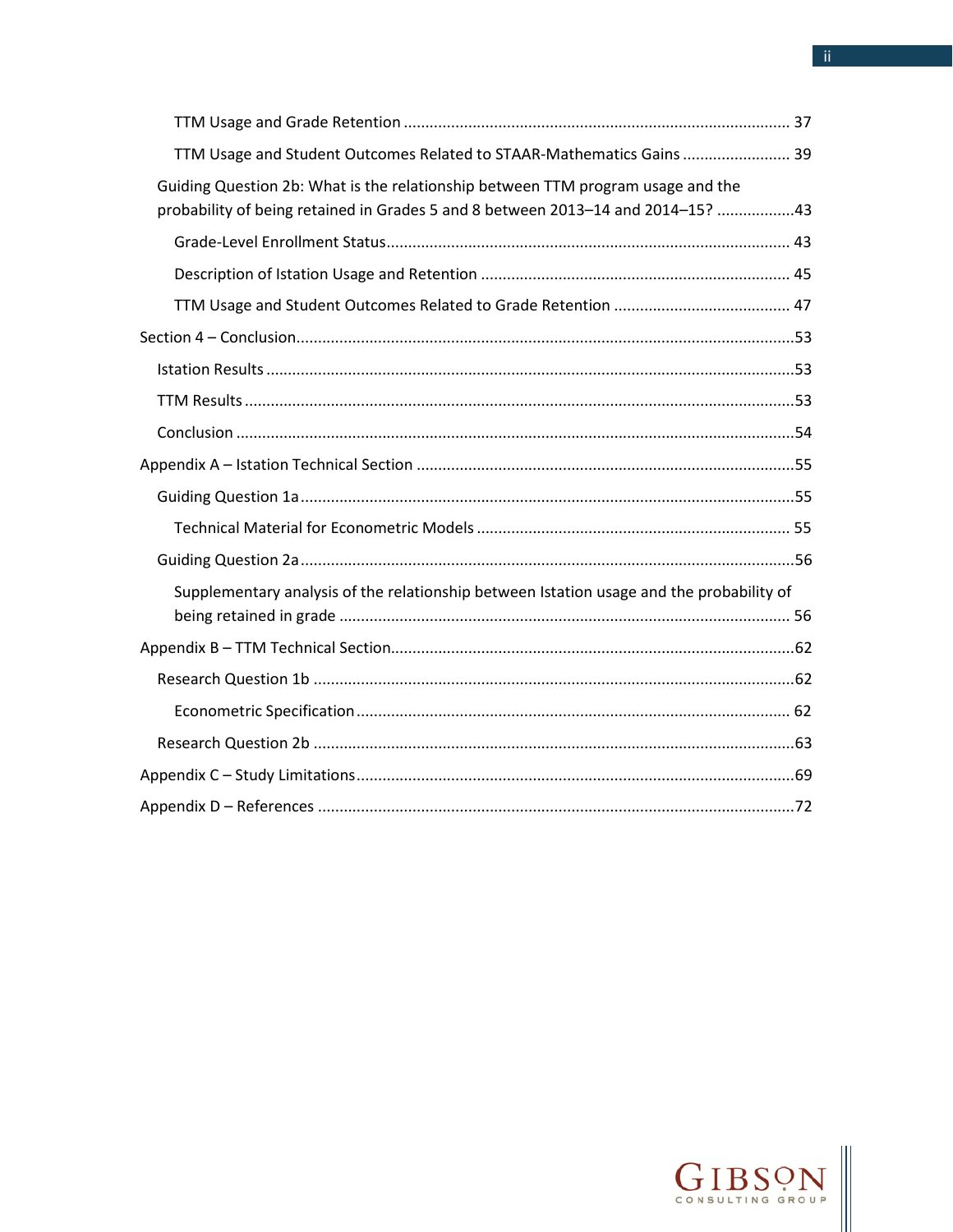# <span id="page-4-0"></span>Acknowledgements

The authors of this addendum to the Texas SUCCESS Comprehensive Evaluation Report are grateful to the organizations and individuals who have contributed to this report. Staff from Istation Reading and Think Through Math provided the evaluation team with system usage data and generously donated their time to discuss technical issues related to the students-level usage and performance data generated for each of the online systems. This addendum report is sponsored by the Texas Education Agency, and many staff were involved in providing data for analysis, and feedback on results.

**Copyright © Notice** The materials are copyrighted © and trademarked ™ as the property of the Texas Education Agency (TEA) and may not be reproduced without the express written permission of TEA, except under the following conditions:

- 1) Texas public school districts, charter schools, and Education Service Centers may reproduce and use copies of the Materials and Related Materials for the districts' and schools' educational use without obtaining permission from TEA;
- 2) residents of the state of Texas may reproduce and use copies of the Materials and Related Materials for individual personal use only without obtaining written permission of TEA;
- 3) any portion reproduced must be reproduced in its entirety and remain unedited, unaltered and unchanged in any way; and
- 4) no monetary charge can be made for the reproduced materials or any document containing them; however, a reasonable charge to cover only the cost of reproduction and distribution may be charged.

Private entities or persons located in Texas that are **not** Texas public school districts, Texas Education Service Centers, or Texas charter schools or any entity, whether public or private, educational or non-educational, located **outside the state of Texas** *MUST* obtain written approval from TEA and will be required to enter into a license agreement that may involve the payment of a licensing fee or a royalty. For information contact: Copyrights Office, Texas Education Agency, 1701 N. Congress Ave., Austin, TX 78701–1494; phone 512–463–9041; email: [copyrights@tea.texas.gov.](mailto:copyrights@tea.texas.gov.)

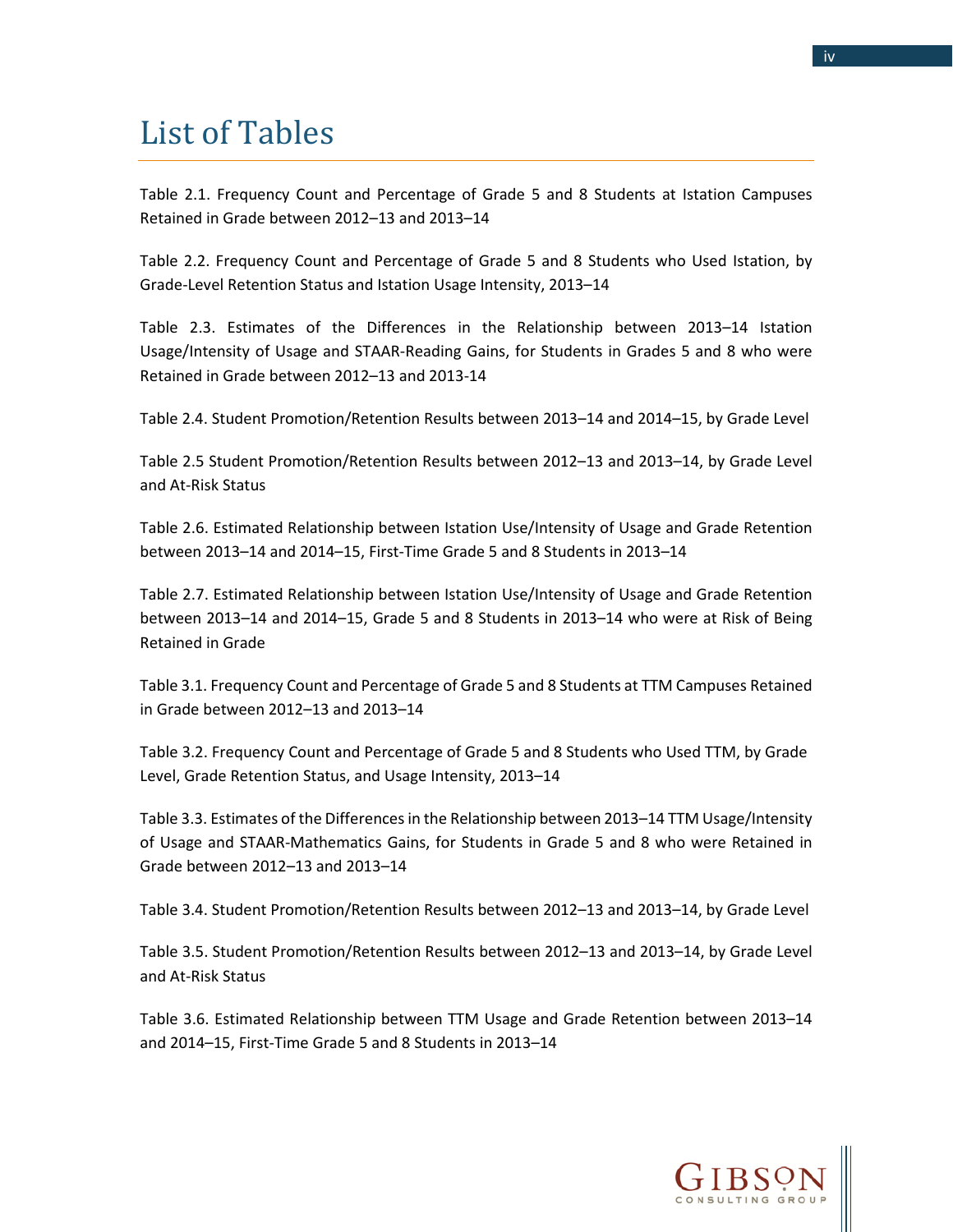Table 3.7. Estimated Relationship between TTM Usage and Grade Retention between 2013–14 and 2014–15, First-Time Grade 5 and 8 Students in 2013–14 who were at Risk of Being Retained in Grade between 2013–14 and 2014–15

Table A1. Propensity Score Reweighted Effects of Istation Usage on the Likelihood of Grade 5 or Grade 8 Retention between 2013–14 and 2014–15, by Student Grade Level, First-Time Grade 5 or Grade 8 Students

Table A2. Propensity Score Reweighted Effects of Istation Usage on the Likelihood of Grade 5 or Grade 8 Retention between 2013–14 and 2014–15, by Student Grade Level, First-Time Grade 5 or Grade 8 Students at Risk of Being Retained in Grade

Table B1. Propensity Score Reweighted Effects of TTM Usage on the Likelihood of Grade 5 or Grade 8 Retention between 2013–14 and 2014–15, by Student Grade Level, First-Time Grade 5 or Grade 8 Students

Table B2. Propensity Score Reweighted Effects of TTM Usage on the Likelihood of Grade 5 or Grade 8 Retention between 2013–14 and 2014–15, by Student Grade Level, First-Time Grade 5 or Grade 8 Students at Risk of Being Retained in Grade

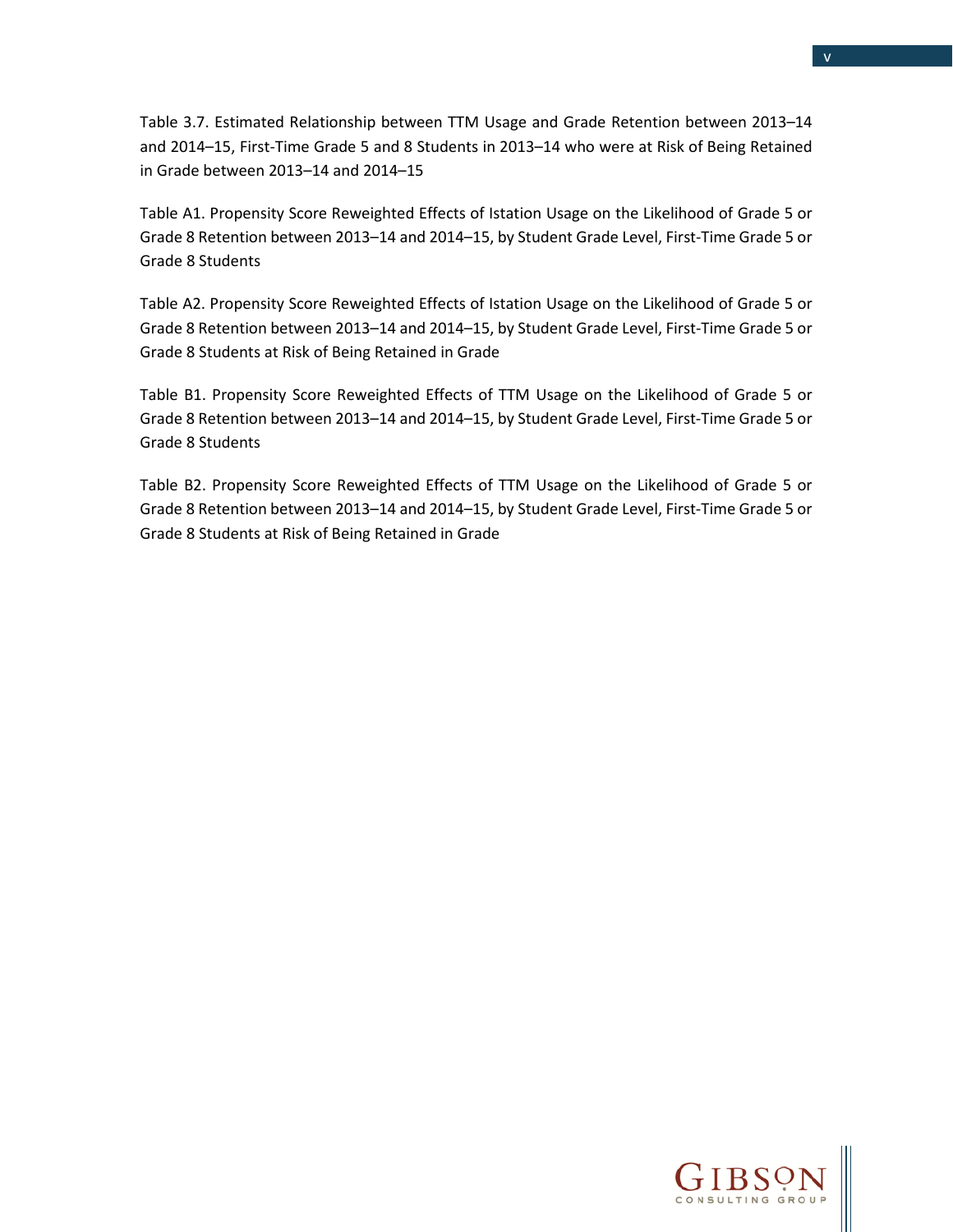# <span id="page-7-0"></span>List of Figures

Figure 2.1. Average Number of Istation Minutes Used by Grade 5 and 8 Students in 2013–14, by 2013–14 Grade-Level Retention Status

Figure 2.2. Percentage of First-Time Grade 5 and 8 Students Retained in Grade between 2013–14 and 2014–15, by Istation Usage in 2013–14

Figure 2.3. Percentage of First-Time Grade 5 and 8 Students who were At Risk of Being Retained in Grade between 2013–14 and 2014–15 who were Actually Retained, by Istation Usage in 2013– 14

Figure 3.1. Average Number of TTM lessons Attempted by Grade 5 and 8 Students in 2013–14, by 2013–14 Grade-Level Retention Status

Figure 3.2. Percentage of First-Time Grade 5 and 8 Students Retained in Grade between 2013–14 and 2014–15, by TTM Usage in 2013–14

Figure 3.3. Percentage of First-Time Grade 5 and 8 Students who were At Risk of Being Retained in Grade between 2013–14 and 2014–15 who were Actually Retained, by TTM Usage in 2013–14

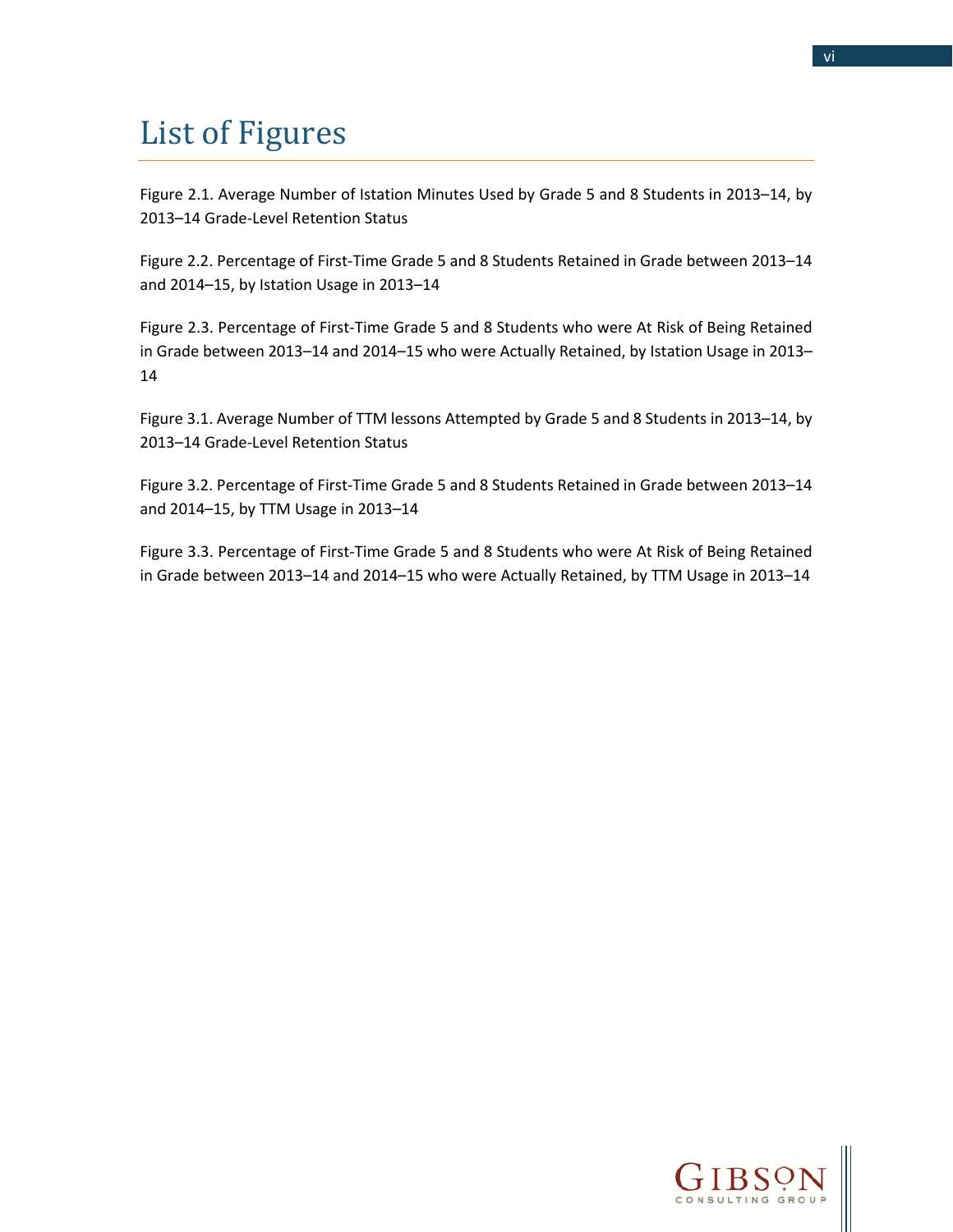# <span id="page-8-0"></span>List of Acronyms Used in this Report

Accelerated Reading Instruction and Accelerated Mathematics Instruction (ARI/AMI) Education Service Center (ESC) Gibson Consulting Group, Inc. (Gibson) Istation Reading (Istation) Public Education Information Management System (PEIMS) Professional Development (PD) Shore Research, Inc. (Shore) State of Texas Assessments of Academic Readiness (STAAR) Student Success Initiative (SSI) Tejas Lectura en Español (Tejas LEE) Texas Assessment of Knowledge and Skills (TAKS) Texas Education Agency (TEA) Texas Essential Knowledge and Skills (TEKS) Texas Students Using Curriculum Content to Ensure Sustained Success (Texas SUCCESS) Think Through Math (TTM)

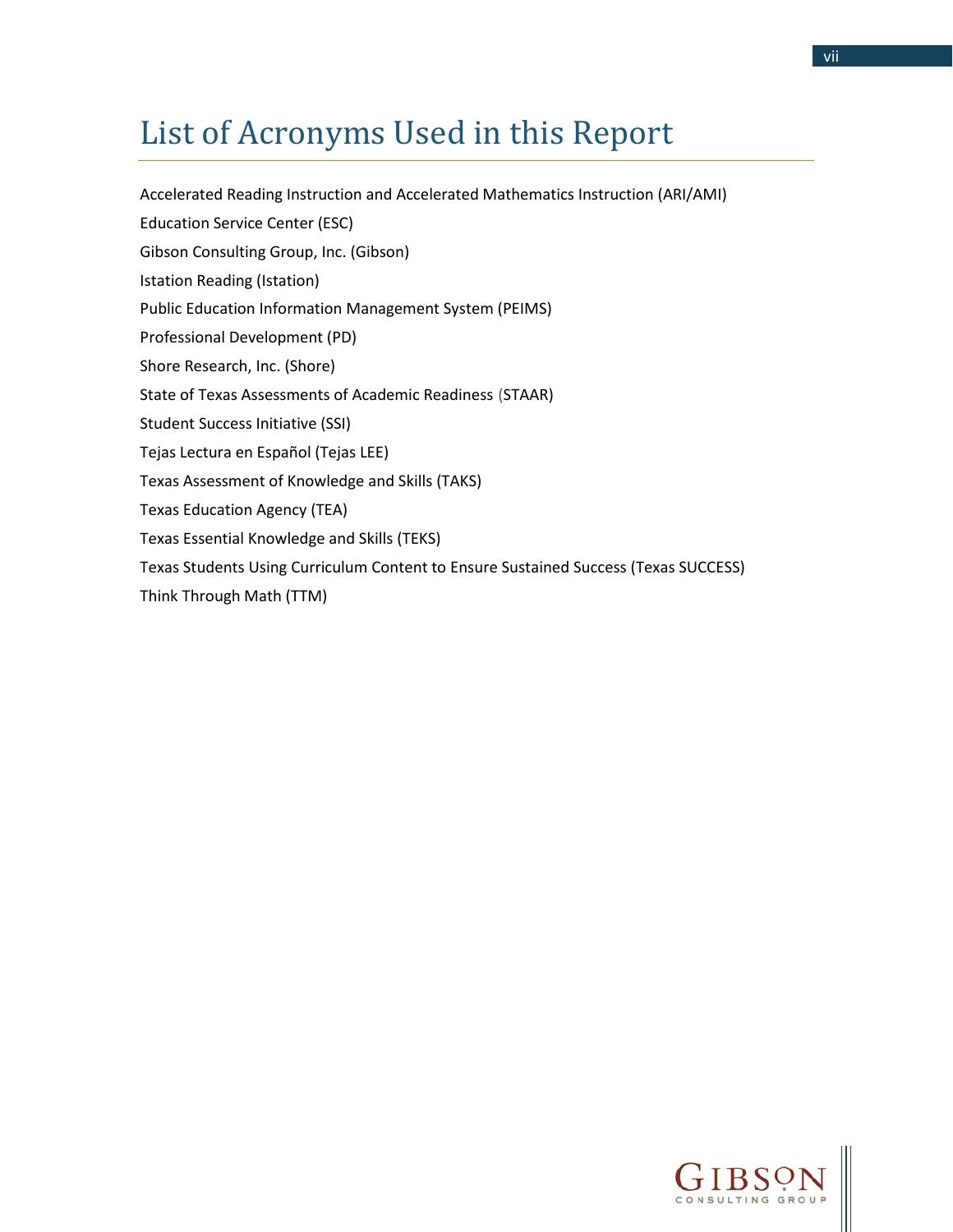# <span id="page-9-0"></span>Executive Summary

#### <span id="page-9-1"></span>**Background**

 $\overline{\phantom{a}}$ 

Over the 2012–13 to 2014–15 school years, the Texas Students Using Curriculum Content to Ensure Sustained Success (SUCCESS) program offered state-funded access to computerized interactive mathematics and reading programs provided by two vendors—Istation Reading (Istation) and Think Through Math (TTM)—to all Texas public school students in Grades 3–8. Istation and TTM are adaptive programs designed to support student achievement by adjusting content based on student skill level and incorporating assessments to track student performance changes.

In fulfillment of Rider 50 (General Appropriations Act, Article III, 83<sup>rd</sup> Texas Legislature), Gibson Consulting Group, Inc. (Gibson), in partnership with Shore Research, Inc. (Shore), employed a mixed-methods approach to evaluating the Texas SUCCESS program implemented in school districts across the state. A few research questions that could not be answered because of data availability in the initial comprehensive evaluation report (published by TEA in January 2015) will be addressed in this addendum report.

This addendum to the Texas SUCCESS Comprehensive Evaluation Report addresses the following two research questions related to Istation and TTM:<sup>[1](#page-9-2)</sup>

- 1) Among students who were retained in Grade 5 or 8 between 2012–13 and 2013–14, to what extent does 2013–14 academic performance differ between Texas SUCCESS participants and nonparticipants, and what is the relationship between intensity of usage (i.e., dosage) and academic performance for this student population?
- 2) What is the relationship between Texas SUCCESS program usage and intensity of usage in 2013– 14 and the probability of being retained in Grades 5 and 8 between 2013–14 and 2014–15?

Grade 5 and Grade 8 were selected for these analyses because they are grade levels in which students are subject to high-stakes state assessments and are required to pass the State of Texas Assessments of Academic Readiness (STAAR)-Reading and STAAR-Mathematics exams to be promoted to the next grade level.<sup>[2](#page-9-3)</sup> In addition, the research questions posed in this addendum are geared toward students in at-risk situations (i.e., students retained in grade between 2012–13 and 2013–14, and students at-risk of being retained in grade between 2013–14 and 2014–15).



<span id="page-9-2"></span><sup>&</sup>lt;sup>1</sup> The Texas SUCCESS Comprehensive Evaluation report can be accessed at

http://tea.texas.gov/Reports\_and\_Data/Program\_Evaluations/Reading\_Math\_Science\_and\_Technology\_Initiatives /Program Evaluation Reading, Math, Science, and Technology Initiatives/

<span id="page-9-3"></span> $2$  It is important to note that if a student does not pass the STAAR exam after three testing opportunities in Grades 5 and 8, the student may still be promoted to the next grade through a grade placement committee decision (Texas Education Code (TEC) 28.0211(e)).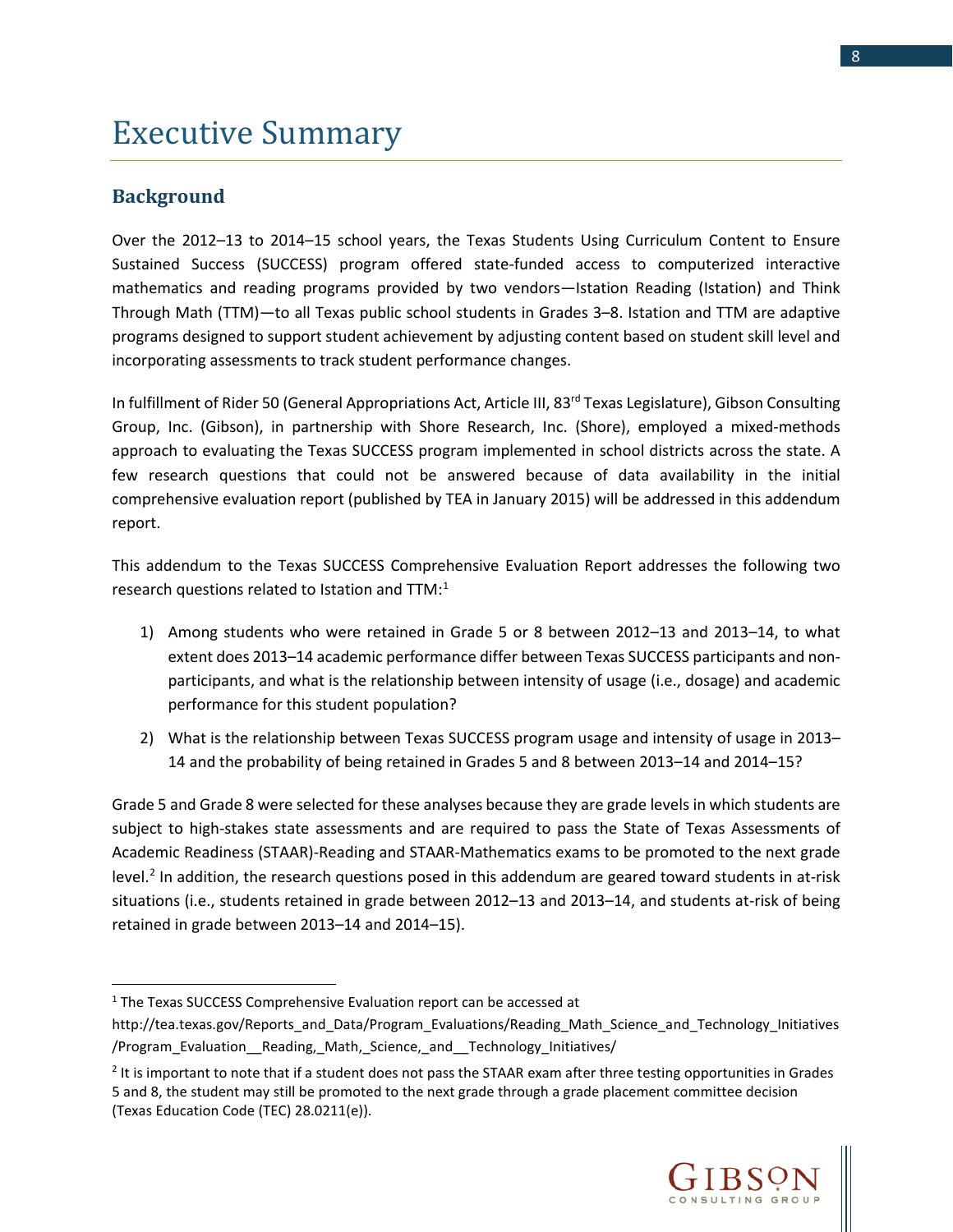#### <span id="page-10-0"></span>**Key Findings**

#### <span id="page-10-1"></span>**Reading**

l

Istation is a supplemental reading program that provides computer-adaptive instruction in an animated environment that is designed to improve phonemic awareness, alphabetic knowledge, vocabulary, and reading comprehension. Although Istation includes curricular materials for Grades Pre-Kindergarten through 8, it was offered free-of-charge to Texas public school students in Grades 3–8 as part of the Texas SUCCESS program. Istation includes an integrated assessment tool, administered monthly or upon log-in if more than a month has passed, that tailors the program's curriculum to address students' individual academic needs. The Istation vendor recommends that elementary school students use Istation curriculum for a minimum of 250 minutes and middle school students use the system for a minimum of 200 minutes throughout the school year.

#### *Istation Student Outcomes*

### *1) Among students who were retained in Grade 5 or 8 for 2013–14, to what extent does 2013– 14 academic performance differ between Istation participants and non-participants, and what is the relationship between intensity of usage (i.e., dosage) and academic performance for this student population?*

After examining Istation system usage patterns for Grades 5 and 8 students retained in grade between 2012–13 and 2013–14 and students not retained, Gibson explored the relationship between Istation usage and changes in student performance on STAAR-Reading for students in Grades 5 and 8 who were retained in grade between 2012–1[3](#page-10-2) and 2013–14.<sup>3</sup> Analyses were confined to students in Grades 5 and 8 in 2013–14 who were retained in grade between 2012–13 and 2013–14 and to students who were enrolled in schools where Istation was used in 2013–14.

The first research questions explored the relationship between both Istation usage (i.e., whether a student used the system for one minute or more) and usage intensity (i.e., whether a student used the system for the recommended number of minutes, or an even higher threshold of usage), and STAAR-Reading decile-standardized gains (hereinafter referred to as STAAR-Reading gains).<sup>[4](#page-10-3)</sup> While the primary research question explored the relationship between whether students retained in grade used Istation at all and STAAR-Reading gain scores, it is also important to understand if higher levels of system usage (i.e., usage intensity) are related to improved academic performance. Therefore, analyses were conducted for the following categories of Istation system usage:



<span id="page-10-2"></span> $3$  A student is classified as having been retained if their grade of enrollment in fall 2012 matched their grade of enrollment in fall 2013.

<span id="page-10-3"></span><sup>4</sup> Decile-standardized gain scores were used to control for prior STAAR performance differences among students included in the analyses. Gain scores reflect differences between 2012–13 and 2013–14 STAAR scale scores. This is explained in more detail in the Introduction section of this report.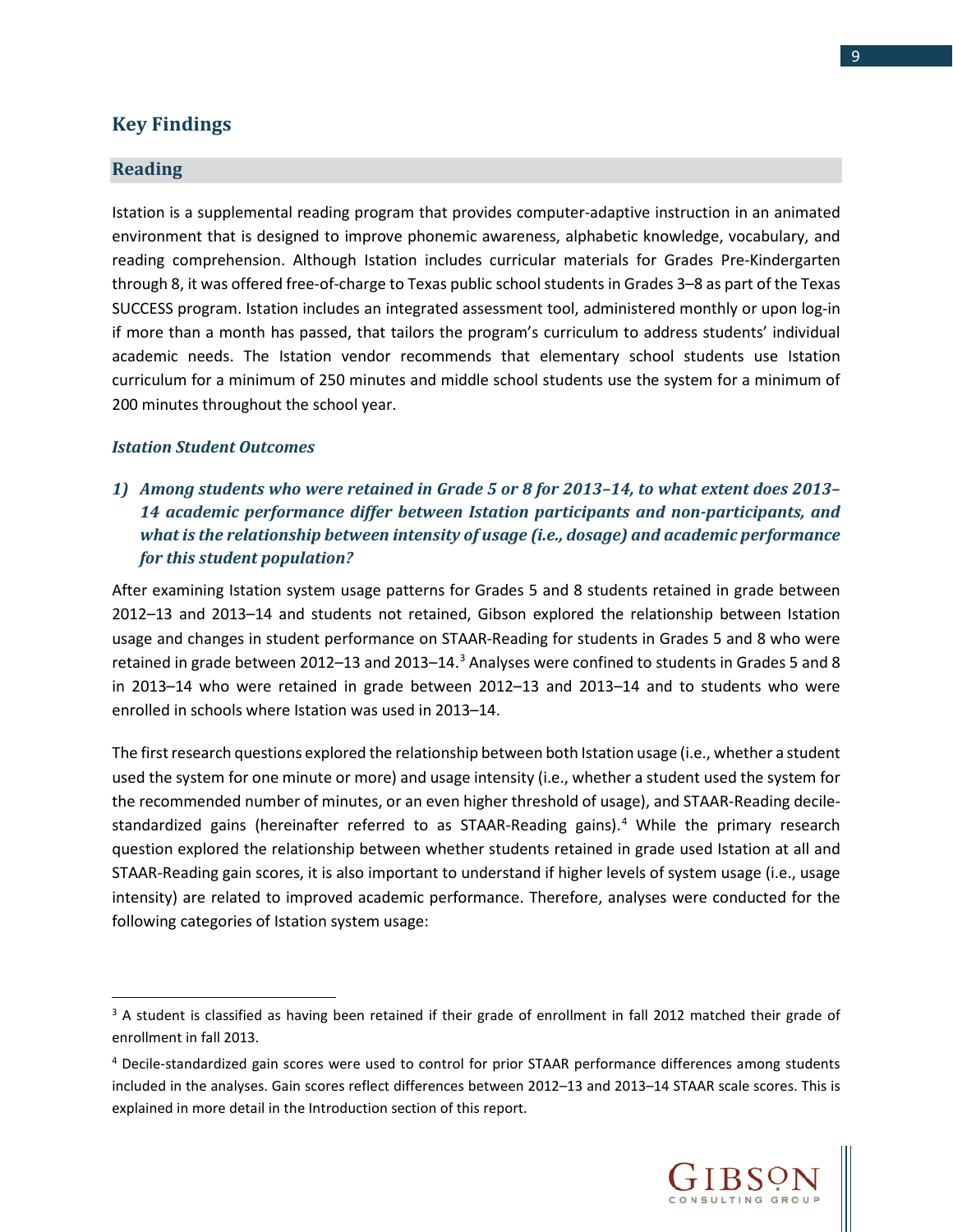- 1) Students who used the system at least one minute (i.e., used the system at all) compared to students who did not use the system;
- 2) Students who met the vendor usage recommendation for the corresponding grade level (i.e., 250 minutes for Grade 5 and 200 minutes for Grade 8) compared to students who did not meet the recommended usage threshold; and
- 3) Students who used the system 300 minutes or more (i.e., a measure of high intensity usage) compared to students who did not use the system.

Key findings from these analyses are as follows:

#### **Student Population and Istation System Usage**

*A relatively small proportion of students at campuses where Istation was used in 2013–14 were students who were retained in Grades 5 and 8 between 2012–13 and 2013–14, resulting in a small, high-need student population included in outcomes analyses presented in this report.*

 Students who had been retained in grade from 2012–13 to 2013–14 accounted for 1.4% (n=5,216) of Grade 5 students and .94% (n=3,567) of Grade 8 students who used the system at Istation campuses in 2013–14. Therefore the subsequent analysis is on a small, high need population.

## *Students in Grades 5 and 8 who were retained in grade between 2012–13 and 2013–14 used Istation at higher levels during the 2013–14 school year than students who were not retained in grade during this period.*

- On average, Grade 5 students who were retained in grade recorded almost an hour more Istation usage over the course of the 2013–14 school year (239 minutes compared to 182 minutes) than students who were not retained.
- System usage levels for students in Grade 8 were relatively low compared to elementary school students; however, Grade 8 students who were retained in grade between 2012–13 and 2013–14 recorded an average of 49 minutes of Istation usage in 2013–14 compared to 38 minutes for students who were in Grade 8 for the first time in 2013–14.

#### **Reading Outcomes**

## *No statistically significant relationship was found between the use of Istation by Grade 5 and 8 students retained in grade between 2012–13 and 2013–14 and STAAR-Reading gains in 2013–14.*

 After adjusting for other student, school, and district-level characteristics, there were no statistically significant improvements in 2013–14 STAAR-Reading score gains for retained Grade 5 and Grade 8 students when the results of Istation users were compared to those of nonusers.

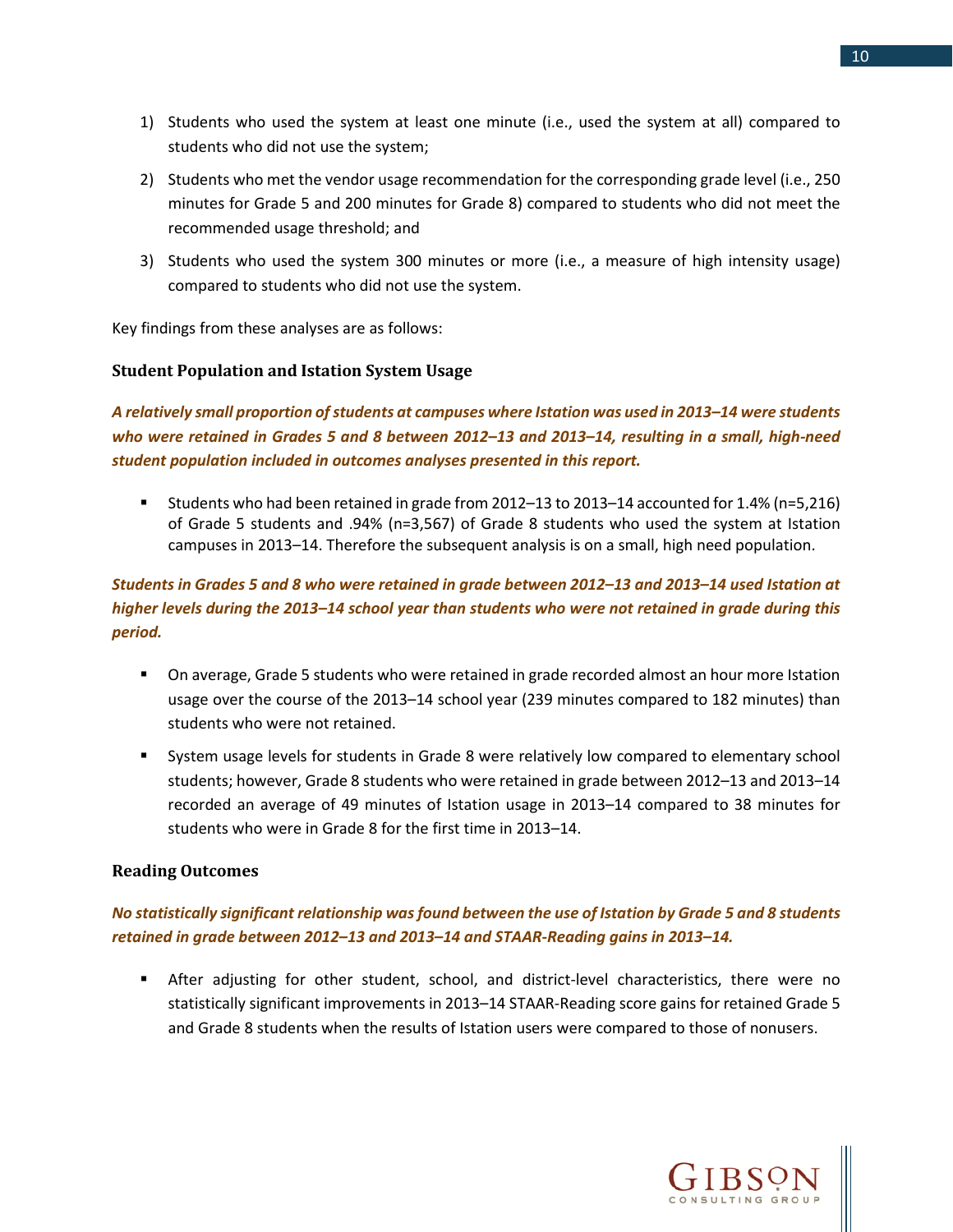*No statistically significant relationship was found between intensive usage (e.g., 300 or more minutes over the course of the 2013–14 school year) of Istation by Grade 5 and 8 students retained in grade between 2012–13 and 2013–14 and STAAR-Reading gains in 2013–14.* 

 After adjusting for other student, school, and district-level characteristics, no statistically significant differences in 2013–14 STAAR-Reading gains were observed among Grade 5 and 8 students retained in grade between 2012–13 and 2013–14 who used the system for 300 or more minutes and those who did not use the system at all.

*While it was fairly rare for students to be retained in grade between 2012–13 and 2013–14, and for students to use Istation at the recommended levels (i.e., 250 minutes for Grade 5 students and 200 minutes for Grade 8 students) during the 2013–14 school year, when these thresholds were reached, Grade 8 students had significantly larger reading gains than students who did not reach the recommended threshold level. The opposite effect was observed for Grade 5 students.*

- Retained Grade 8 students who used Istation for 200 or more minutes during 2013–14 had statistically significant, moderately larger reading gains (.29 standard deviations) than retained students who used the system at levels below the recommended usage threshold.<sup>[5](#page-12-0)</sup>
- Contrary to the finding for retained Grade 8 students, among Grade 5 students, students who used Istation at or above the annual level of 250 minutes or more had smaller STAAR-Reading improvements when compared to Grade 5 students who did not use the system at the recommended level; the relationship was statistically significant.

## *2) What is the relationship between Istation program usage and the probability of being retained in Grades 5 and 8 between 2013–14 and 2014–15?*

This research question assessed the relationship between Istation usage and usage intensity in 2013–14 and the probability of being retained in Grade 5 or 8 for 2014–15. Grade retention was determined by comparing students' fall 2013 grade of enrollment to their fall 2014 grade of enrollment: if the grade levels matched, students were flagged as having been retained in grade. If a student advanced grade levels between 2013–14 and 2014–15, the student was classified as having been promoted.

Analyses were disaggregated by both grade level and by students' risk of being retained, where students were classified as at risk of being retained if they had failed a STAAR-Reading assessment in 2011–12 (two years prior to 2013–14) or 2012–13 (one year prior to 2013–14).

*After adjusting for other student, school, and district-level characteristics, no statistically significant differences in the probability of being retained in grade were found between participating and nonparticipating students.* 

 $\overline{\phantom{a}}$ 



<span id="page-12-0"></span><sup>5</sup> Only 234 (6.5%) Grade 8 students retained in grade between 2012–13 and 2013–14 used Istation for 200 or more minutes in 2013–14.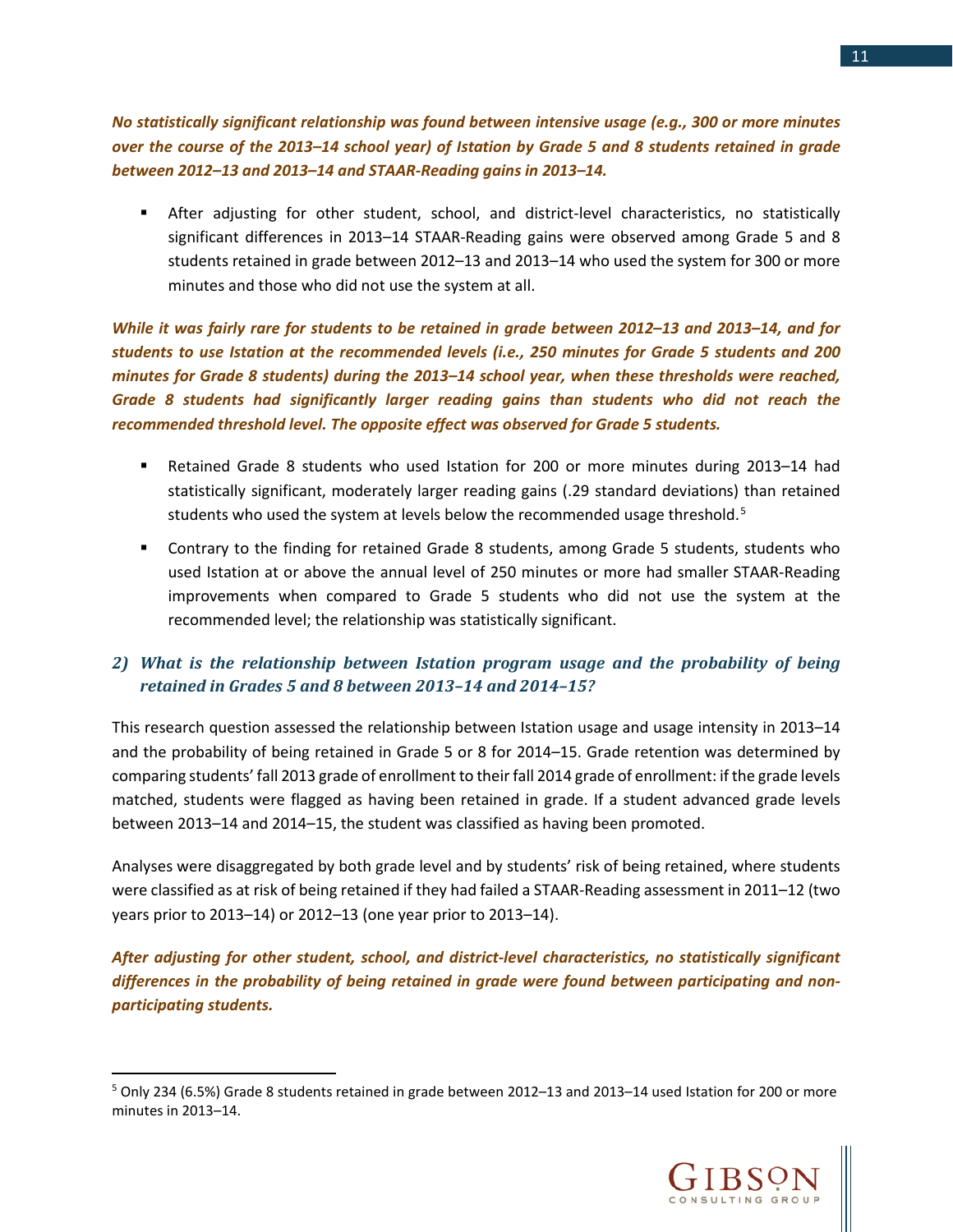This finding was consistent regardless of grade level or a students' at-risk status, and held across all measures of Istation usage and usage intensity (i.e., dosage).

#### <span id="page-13-0"></span>**Mathematics**

TTM is a supplemental mathematics program that provides web-based adaptive instruction in an animated environment that is designed to improve students' understanding of critical mathematics concepts and problem-solving skills. TTM includes instructional materials that cover mathematics content for Grades 3–8 and Algebra I. TTM was offered free-of-charge to Texas public school students in Grades 3–8 as part of the Texas SUCCESS program. TTM includes a diagnostic assessment tool that maps out a learning pathway based on students' individual academic needs and students' pathways are adjusted in response to performance on quizzes given at the completion of lessons. The TTM vendor suggests that students attempt a minimum of 5 lessons but recommends students attempt 10 or more lessons.

#### *TTM Student Outcomes*

 $\overline{\phantom{a}}$ 

*1) Among students who were retained in Grade 5 or 8 between 2012–13 and 2013–14, to what extent does 2013–14 academic performance differ between TTM participants and nonparticipants, and what is the relationship between intensity of usage (i.e., dosage) and academic performance for this student population?*

After examining TTM usage patterns for Grade 5 and 8 students retained for 2013–14 and students not retained, Gibson explored relationship between TTM usage and changes in student performance on STAAR-Mathematics for students in Grades 5 and 8 who were retained in grade between 2012–13 and 2013–14. [6](#page-13-1) Analyses were confined to students in Grades 5 and 8 in 2013–14 who were retained in grade between 2012–13 and 2013–14 and to students who were enrolled in schools where TTM was used in 2013–14.

The primary research question explored the relationship between students retained in grade between 2012–13 and 2013–14 who attempted one or more TTM lessons and 2013–14 STAAR-Mathematics gain scores for students; however, it is also important to understand if higher levels of system usage (i.e., usage intensity) are related to improved academic performance. Therefore, to fully address the first research question, analyses were conducted for the following categories of TTM system usage:

- 1) Students who attempted at least one TTM lesson (i.e., used the system at all) compared to students who did not use the TTM system at all;
- 2) The number of TTM lessons a student attempted (i.e., a continuous variable of attempted lessons);



<span id="page-13-1"></span> $6$  A student is classified as having been retained if their grade of enrollment in fall 2012 matched their grade of enrollment in fall 2013.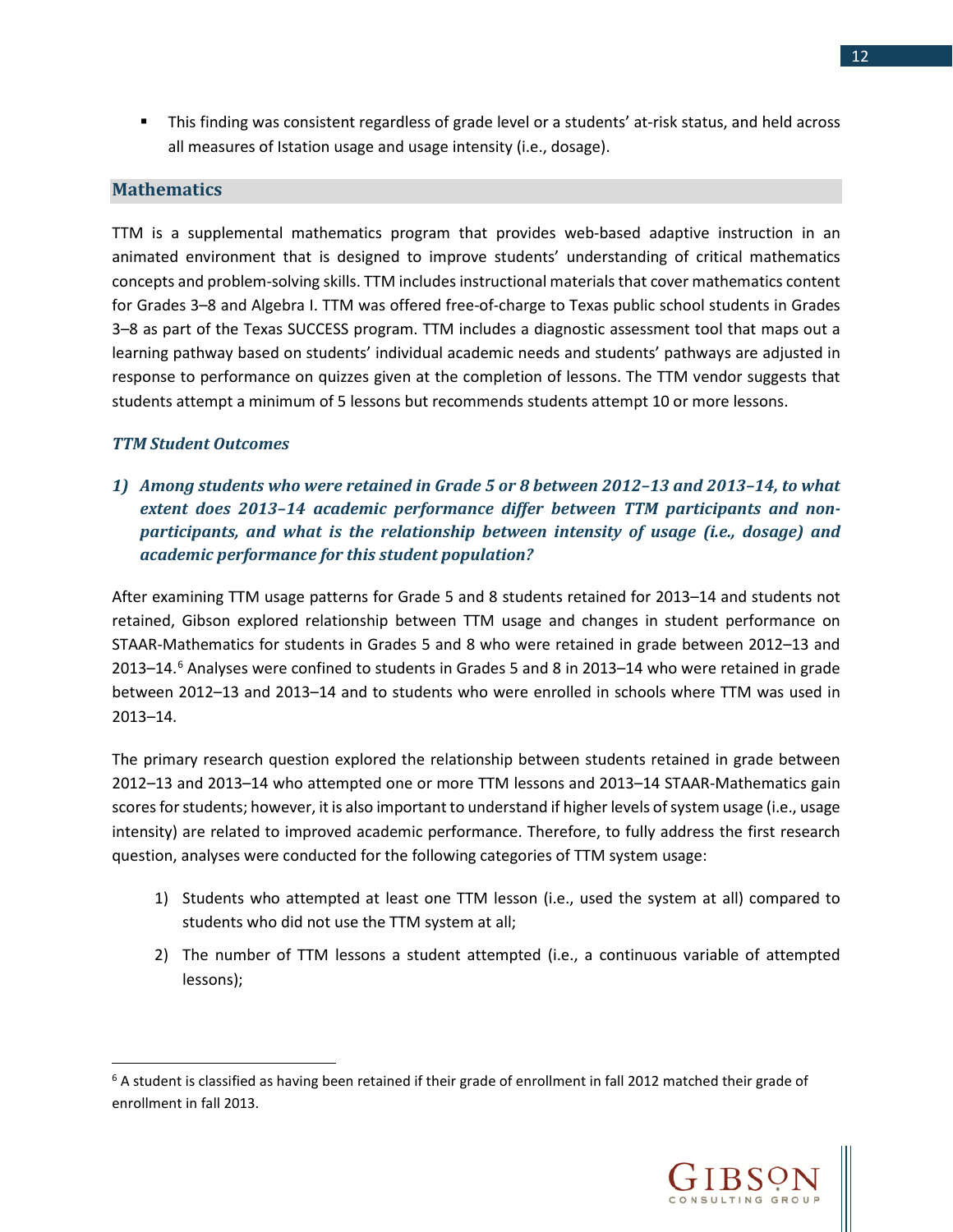- 3) Students who attempted less than the minimum number of five TTM lessons based on vendor recommendation (i.e., 1 to 4 lessons attempted) compared to students who did not attempt any lessons; and
- 4) Students who attempted either 5 to 9 lessons, 10 to 14 lessons, 15 to 19 lessons, or 20 or more lessons (i.e., four measures of increasingly high intensity usage) compared to students who did not attempt any lessons.

Key findings from these analyses are as follows:

#### **Student Population and TTM System Usage**

*A relatively small proportion of students at campuses where TTM was used in 2013–14 were retained in Grades 5 and 8 between 2012–13 and 2013–14, resulting in a small, high-need student population included in outcomes analyses presented in this report.*

• Students who had been retained in grade from 2012–13 to 2013–14 accounted for approximately 1.5% (n=5,224) of Grade 5 students and 1.0% (n=3,591) of Grade 8 students who used the system at TTM campuses in 2013–14. Therefore the subsequent analysis is on a small, high need population.

# *Students in Grades 5 and 8 who were retained in grade between 2012–13 and 2013–14 used TTM less frequently during the 2013–14 school year than students who were not retained in grade during this period.*

- Approximately 43% of Grade 5 students who were retained in grade between 2012–13 and 2013– 14 attempted at least one TTM lesson versus 46% of students who were not retained. The gap in percentage of students using the TTM system at the minimum recommended usage level (i.e., 5 attempted lessons) decreased by one percentage point for Grade 5 students who were retained in grade (36%) compared to students who were not retained (37%).
- On average, Grade 5 students who were retained in grade attempted a comparable number of TTM lessons throughout the course of the 2013–14 school year to students not retained (9.26 versus 9.77).
- **TTM system usage levels for student in Grade 8 were relatively low compared to Grade 5 students.** Approximately 19% of retained Grade 8 students attempted at least one TTM lesson compared to 25% of first-time Grade 8 students. Likewise, for students who attempted 5 or more TTM lessons, 10% of retained Grade 8 students and 15% of first-time Grade 8 students used at this level.
- On average, students in Grade 8 who were retained in grade between 2012–13 and 2013–14 attempted slightly fewer mathematics lessons in 2013–14 (2.70 TTM lessons) than students who were in Grade 8 for the first time in 2013–14 (3.79 TTM lessons).

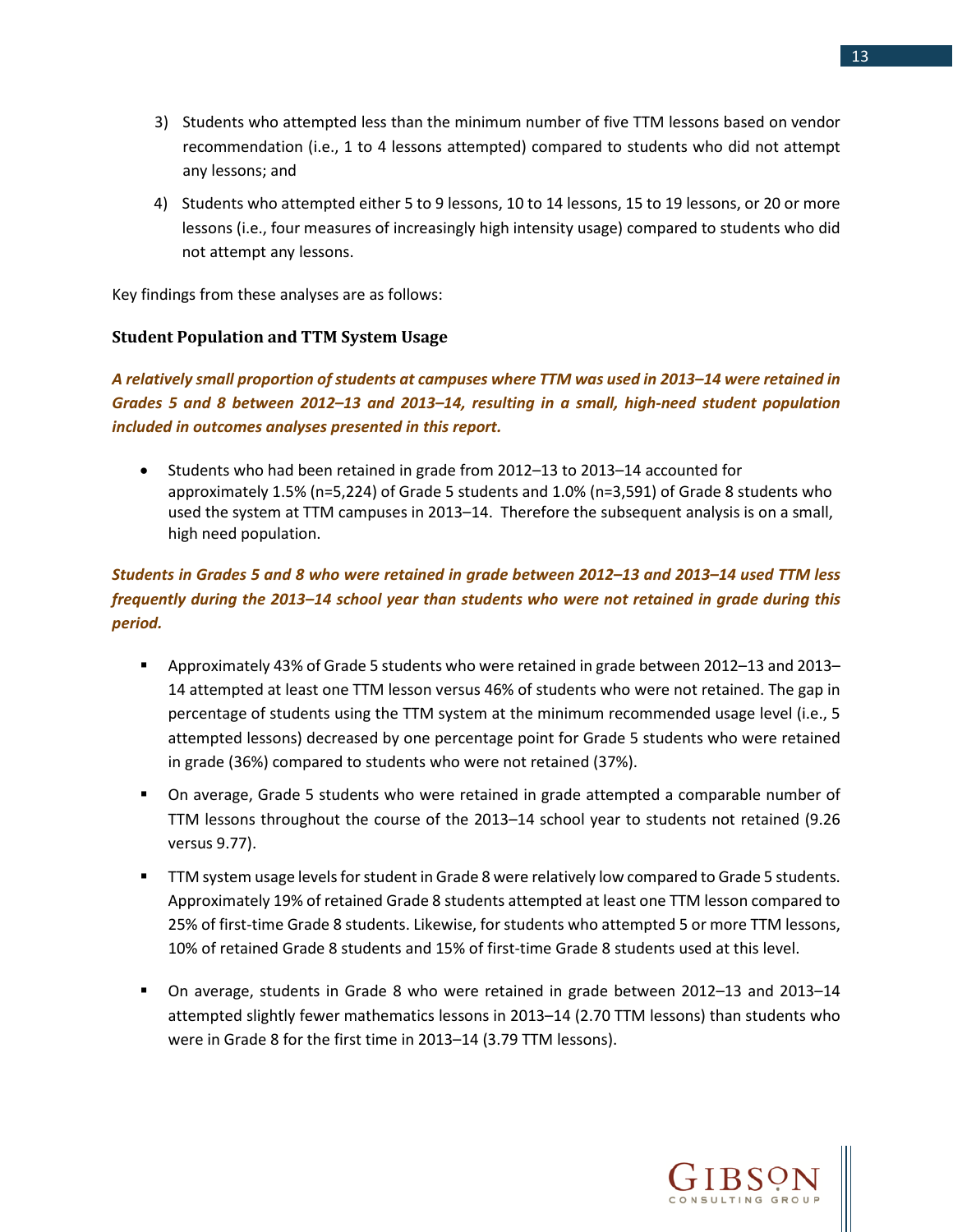#### **Mathematics Outcomes**

#### *No statistical relationship was found between the use of TTM by Grade 5 and 8 students retained in grade between 2012–13 and 2013–14 and STAAR-Mathematics gains in 2013–14.*

 After adjusting for other student, school, and district-level characteristics, there were no statistically significant differences in 2013–14 STAAR-Mathematics score gains for retained Grade 5 and Grade 8 students when the results of students who attempted at least one TTM lesson were compared to those of students who did not attempt any TTM lessons.

# *Among students in Grades 5 and 8 who were retained in grade between 2012–13 and 2013–14, a positive and statistically significant relationship was observed between the number of TTM lessons attempted and 2013–14 STAAR-Mathematics gains.*

- The difference was statistically significant and moderate (.943 for Grade 5 and .905 for Grade 8) for each additional lesson attempted.
- This finding is slightly different from findings in the Texas SUCCESS Comprehensive Evaluation Report (Garland, Shields, Booth, Shaw, Samii-Shore, 2015), which showed that the relationship between being at-risk of being retained in grade and TTM usage was associated with smaller STAAR-Mathematics gains.

# *Among students in Grade 5 who were retained in grade between 2012–13 and 2013–14, a positive and statistically significant relationship was observed between attempting 1 to 4 TTM lessons and 2013–14 STAAR-Mathematics gains.*

- After adjusting for other student, school, and district-level characteristics, Grade 5 students who attempted between one and four lessons experienced statistically significant differences relative to students who did not use the system (.174 standard deviations higher).
- **This relationship was not observed for Grade 8 students.**

# *Increasingly intensive TTM usage over the course of the 2013–14 school year by retained Grade 5 and 8 students was not related to larger STAAR-Mathematics gains in 2013–14 when compared to students who did not use the system at all.*

 After adjusting for other student, school, and district-level characteristics, no statistically significant differences in 2013–14 STAAR-Mathematics gains were observed among Grade 5 and 8 students retained in grade between 2012–13 and 2013–14 who used TTM at increasingly intensive levels (5 to 9 attempted lessons, 10 to 14 attempted lessons, 15 to 19 attempted lessons, or 20 or more attempted lessons) relative to students who did not use the TTM system at all.



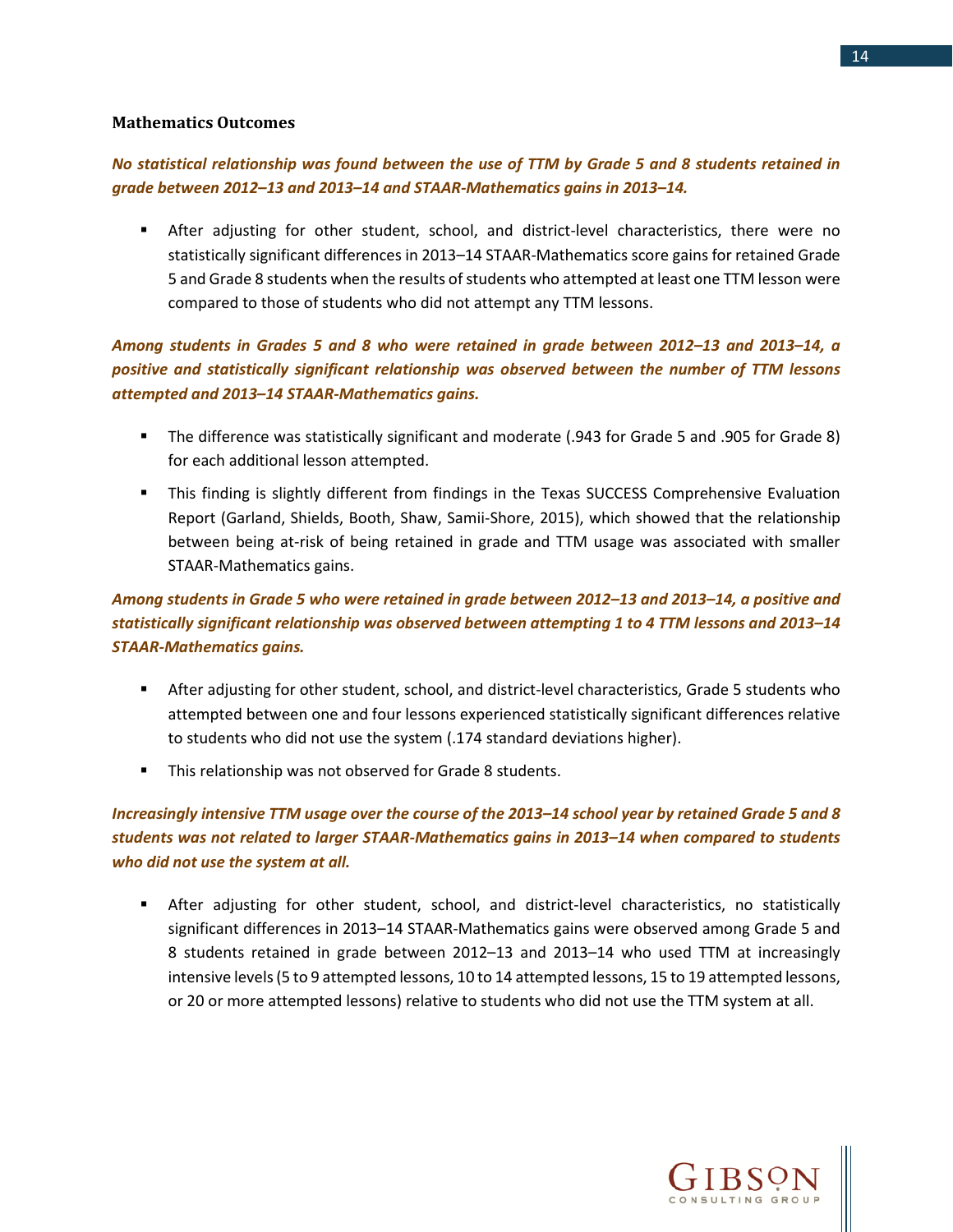# *2) What is the relationship between TTM program usage and the probability of being retained in Grades 5 and 8 between 2013–14 and 2014–15?*

The evaluation team explored the relationship between TTM usage in 2013–14 and the probability of being retained in Grade 5 or 8 between 2013–14 and 2014–15. Analyses were disaggregated by both grade level and by students' risk of being retained in grade, where students were classified as being at risk of being retained in grade if they had failed a STAAR-Mathematics assessment in 2011–12 (two years prior to 2013–14) or 2012–13 (one year prior to 2013–14).

## *After adjusting for other student, school, and district-level characteristics, there were a few TTM usage and intensity of usage variables that were statistically significantly associated with retention outcomes.*

- In Grade 5, students who attempted at least one lesson in 2013–14 were significantly less likely to be retained in grade between 2013–14 and 2014–15.
- For Grades 5 and 8 students, each additional attempted lesson was associated with a significantly lower likelihood of being retained in grade between 2013–14 and 2014–15. This was also the case for students in each grade who attempted greater than 20 TTM lessons.
- Grade 5 and 8 students were less likely to be retained in grade between 2013–14 and 2014–15 with high levels of TTM lesson attempts (20 or more lessons attempted).
- **Each of these findings held for all first-time Grade 5 and 8 students, as well as first-time Grade 5** and 8 students who were at risk of being retained in grade between 2013–14 and 2014–15.

As was the case with reading-related findings, it is important to keep in mind that the population of students who met the usage criteria, and who had sufficient data to be included in the statistical model, was small (i.e., only 367 retained Grade 8 students attempted 5 or more TTM lessons) and observably different from the overall student population. For instance, in Grade 8, fewer than 3,000 students were retained in grade between 2012–13 and 2013–14. Consequently, the results should be interpreted with caution.

Additional limitations to the analyses can be found in Appendix C.

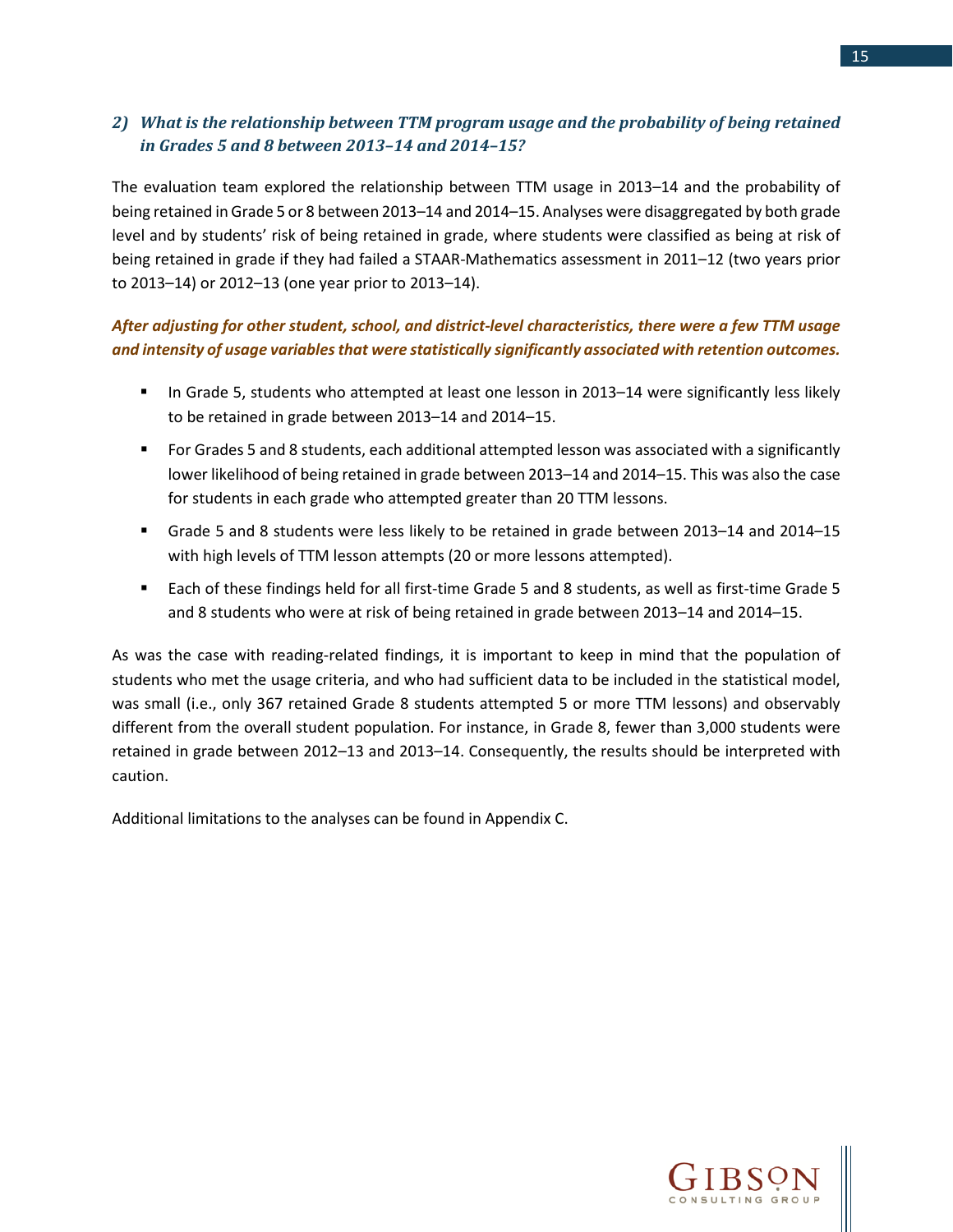# <span id="page-17-0"></span>Section 1 – Background

 $\overline{\phantom{a}}$ 

# <span id="page-17-1"></span>**Texas Student Success Initiative History**

The Student Success Initiative (SSI), enacted in 1999 during the 76<sup>th</sup> Legislative Session through the passage of Senate Bill 4, provided the legislative framework to ensure that all students in Texas receive the instruction and support that they require to be academically successful in reading and mathematics at grade level. The early SSI legislation created research-based diagnostic assessments such as the Texas Primary Reading Inventory, and its Spanish equivalent, Tejas Lectura en Español (Tejas LEE), to determine students' progress toward K-2 reading standards. It also created high-quality Professional Development (PD) Academies supported by teacher stipends to ensure that K-3 teachers were knowledgeable about scientifically-based reading strategies and scientifically validated instructional practices, and that Grade 5-6 and Grade 7-8 teachers were knowledgeable about best practices in mathematics instruction. SSI provided additional funding for school districts to provide the necessary resources and supports for students struggling in reading and mathematics through the Accelerated Reading Instruction and Accelerated Mathematics Instruction (ARI/AMI) programs.

The initial SSI legislation required that the Texas Education Agency (TEA) implement requirements that students meet the following standards to qualify for promotion to the next grade. These requirements were phased-in beginning with the first cohort of students entering kindergarten during the 1999–2000 school year. The requirements of the initial legislation required that students:

- **Pass Grade 3 Texas Assessment of Knowledge and Skills (TAKS) in reading to be promoted to Grade** 4 – first applied to the Grade 3 class of 2002–03.[7](#page-17-2)
- **Pass Grade 5 TAKS in reading and mathematics to be promoted to Grade 6 first applied to the** Grade 5 class of 2004–05.
- **Pass Grade 8 TAKS in reading and mathematics to be promoted to Grade 9 first applied to the** Grade 8 class of 2007–08.

Programs and standards developed under SSI were designed and implemented to support that first cohort of students entering kindergarten in 1999–2000, who were then impacted by changes in grade promotion standards beginning in spring 2003 with the first administration of the TAKS. Thus, the first group of students for which new grade promotion standards applied was the Grade 3 class of 2002–03. District support (i.e., ARI/AMI funding) and teacher PD were designed to follow that first cohort of students and the subsequent cohorts of students. Thus, programs impacted kindergarten students and their teachers in 1999–2000, kindergarten and Grade 1 students and teachers in 2000–01, kindergarten and Grades 1 and 2 students and teachers in 2001–02, and so on.



<span id="page-17-2"></span> $<sup>7</sup>$  The promotion requirements for Grade 3 students were removed through the passage of House Bill 3 during the</sup> 81<sup>st</sup> Legislative Session in 2009.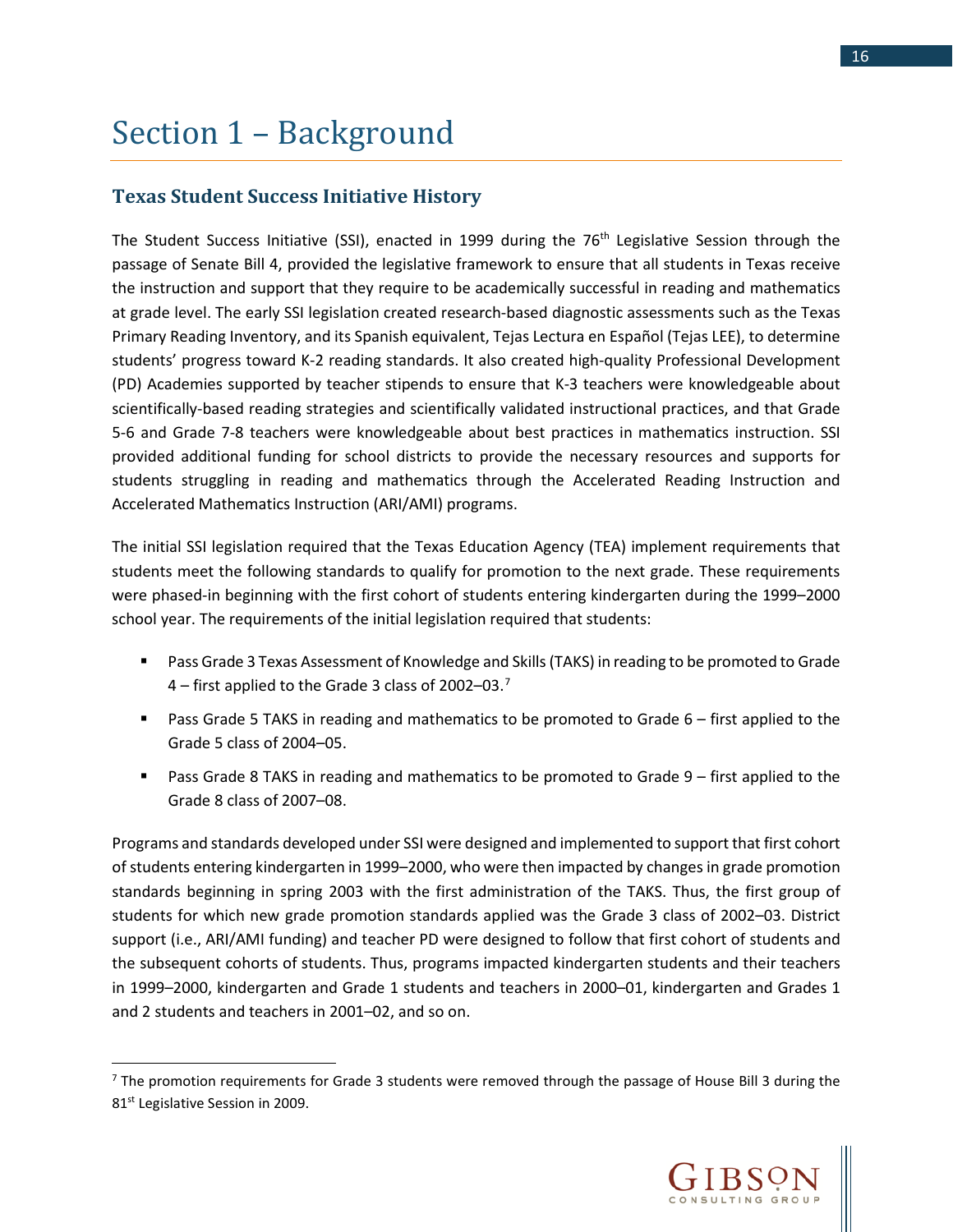Because of the timing of the implementation of programs and standards, it was expected that Senate Bill 4 passed by the 76<sup>th</sup> Legislature was only the beginning of sweeping changes. The SSI provided an umbrella under which additional funding streams and academic programs would seek to meet its goals over time. Over the ensuing years, SSI funding was continued and further expanded through subsequent legislation that created and funded programs designed to assist students at risk of not meeting state standards in reading and mathematics. The SSI riders included in the biennial appropriation bills (2001–2007) also represented a funding stream that has been used since 1999 to accomplish goals laid out that year.<sup>[8](#page-18-1)</sup> The majority of the SSI funding provided to Texas school districts over the 2001–2007 period was distributed through formula-funded (i.e., based on the number of students failing the prior year state assessment) ARI/AMI grant programs. The purpose of those grants was to provide districts with additional funding and resources to provide targeted interventions to students struggling to master the grade-level content in reading and/or mathematics.

The Texas SUCCESS program is the latest SSI-related offering designed to help students advance their mathematics and reading skills so that they can meet grade promotion requirements for Grade 5 and Grade 8.

## <span id="page-18-0"></span>**Texas SUCCESS Program**

l

Over the 2012–13 to 2014–15 school years, the Texas Students Using Curriculum Content to Ensure Sustained Success (SUCCESS) program offered state-funded access to interactive web-based mathematics and reading programs provided by two vendors–Istation Reading (Istation) and Think Through Math (TTM)  $-$ to all Texas public school students in Grades  $3-8.9$  $3-8.9$  These free interactive programs are designed to be accessible 24/7 to students both in and out of school. Education Service Center Region 20 (ESC 20) served as the SSI Support Center for Texas SUCCESS. When these online programs were selected by TEA for the Texas SUCCESS initiative, the correlation between Istation and TTM content and the Texas Essential Knowledge and Skills (TEKS) for reading and mathematics was determined and documented.<sup>[10](#page-18-3)</sup>

Istation and TTM are computer adaptive programs designed to support student achievement by adjusting content based on student skill level and incorporating assessments that track changes in student performance. Both programs provide reports to educators and parents that demonstrate student progress. Telephone and online support is available for both programs. Students using TTM are provided access to live mathematics tutors. Parts of the TTM curriculum are available in Spanish. Although Spanish



<span id="page-18-1"></span><sup>8</sup> For further detail on the history of the SSI, See Texas Success Initiative: 2009–10 Biennium Evaluation Report. http://tea.texas.gov/WorkArea/linkit.aspx?LinkIdentifier=id&ItemID=2147495699&libID=2147495696

<span id="page-18-2"></span><sup>9</sup> For further detail related to the Texas SUCCESS Initiative, refer to the following TEA webpage: http://texassuccess.org/.

<span id="page-18-3"></span> $10$  For further detail related to the correlation between Istation and TTM content and the TEKS for reading and mathematics, refer to the following Texas SUCCESS Initiative resources: http://texassuccess.org/reading/get\_to\_know\_istation

and http://texassuccess.org/wp-content/uploads/2014/05/TTM\_TX\_2014–15LessonAlignmentTEKS\_040414.pdf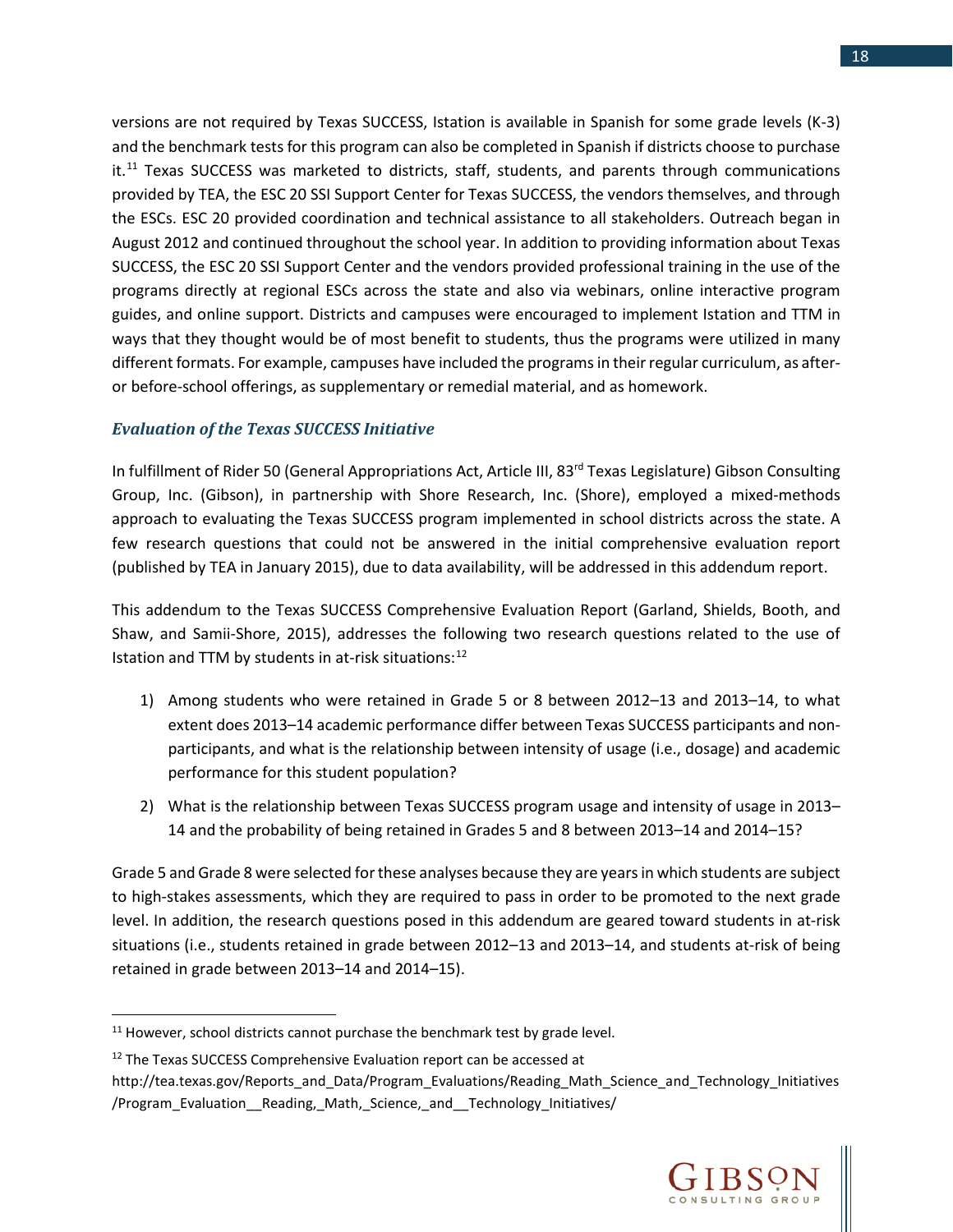<span id="page-20-0"></span>This addendum report expands on the prior analysis by presenting an analysis of the relationships between **Istation and TTM usage** (i.e., whether a student used the system at all) and **usage intensity** (i.e., how frequently a student used the system) and changes in performance on STAAR for students who were actually retained in Grades 5 and 8 between 2012–13 and 2013–14.

The following data were used to address the primary research questions in this addendum report:

- Online system usage data provided by the Istation and TTM vendors;
- Archival data on students contained in the Public Education Information Management System (PEIMS) from TEA; and
- Student outcomes data related to State of Texas Assessments of Academic Readiness (STAAR) performance (reading and mathematics) from TEA (2011–12 through 2013–14).

To address the student outcomes questions, the evaluation team utilized system usage data contained in the Istation and TTM systems (matched with PEIMS and STAAR outcomes data) and conducted descriptive analyses and analyses utilizing a series of statistical models to measure the relationship between Istation and TTM system usage and growth on the STAAR assessment scores between 2012–13 and 2013–14. These statistical models controlled for demographic, socioeconomic, and pre-existing academic performance differences between students using the Istation and TTM programs and nonusers included in the comparison group. Please refer to Appendix A for more detail on the research methods related to the reading analyses and to Appendix B for more detail related to the mathematics analyses.

To more accurately account for differences in prior performance on STAAR exams, the evaluation team calculated decile-standardized STAAR test-score gains for reading and mathematics. Decile-standardized STAAR-Reading and Mathematics test-score gains were calculated between the first test administration in 2012–13 and the first test administration in 2013–14. The decile-standardized scores have a mean of zero and a standard deviation of 1 for each decile based on students' prior-year (2012–13) STAAR-Reading or Mathematics score, in each grade and school year, so that a positive score indicates that a student's performance gain was higher than the average gain of other students in that grade, year, and prior STAAR-Reading or Mathematics score decile, while a negative score indicates a student's gain was lower than the mean gain of other students in the same grade, year, and prior STAAR-Reading or Mathematics score decile. The quantity of interest for the evaluation is the difference in the gain score between Istation and TTM users and non-users. This standardization facilitates comparisons across grade levels for different grade-level assessments because the scale is standardized to have equal means and variance for each assessment, in each year and grade level.

# <span id="page-20-1"></span>**Organization of the Report**

Following this introductory section, Section 2 of this report explores each of the research questions related to reading (i.e., Istation), and Section 3 examines the same set of research questions for

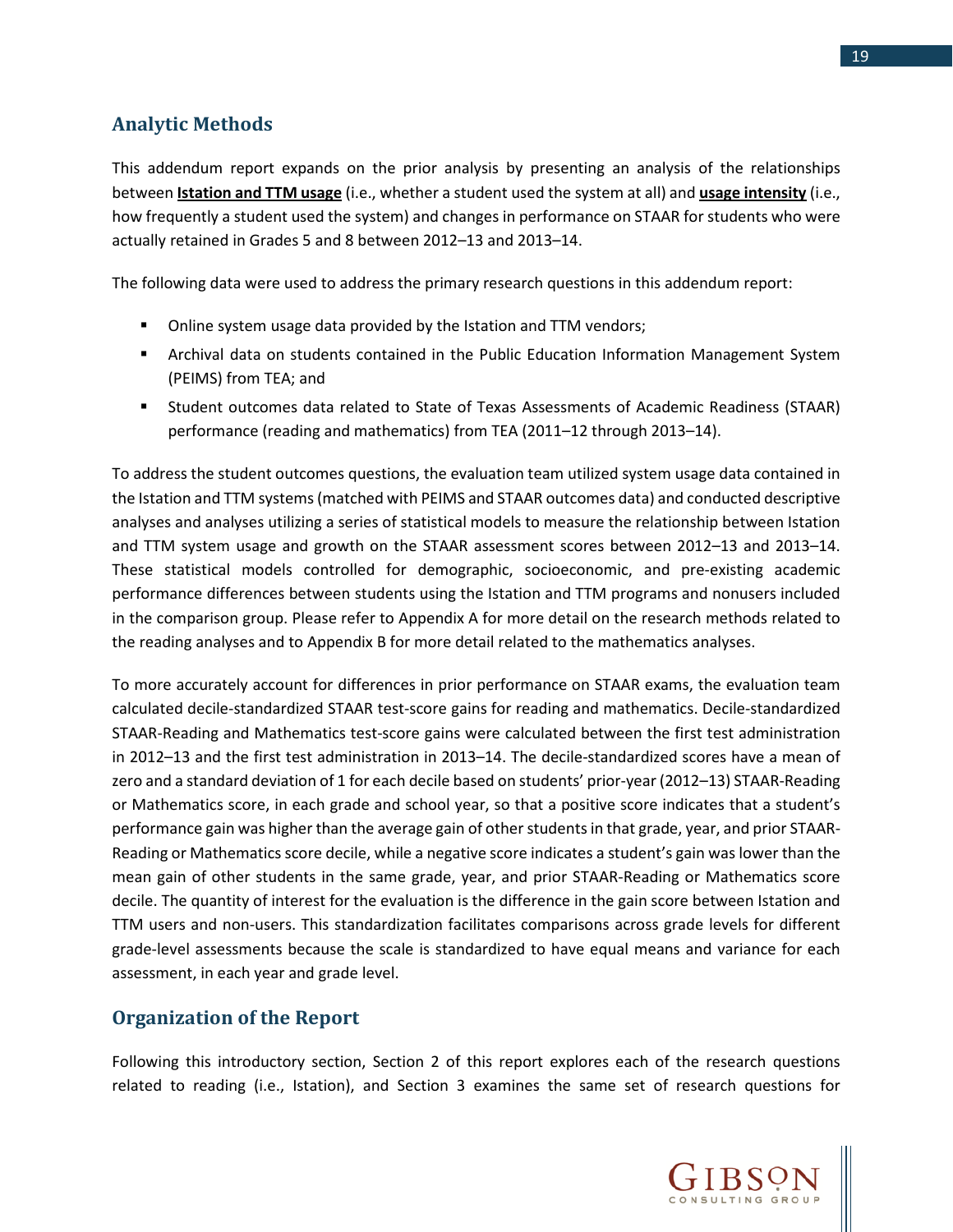mathematics (i.e., TTM). Section 4 includes key findings and concluding observations from the Istation and TTM analyses.

Appendix A contains detailed research methods related to the Istation analyses. Appendix B contains detailed research methods related to the TTM analyses. Appendix C provides a list of study limitations to keep in mind when interpreting the results of this evaluation. Appendix D contains a list of references cited in this report.

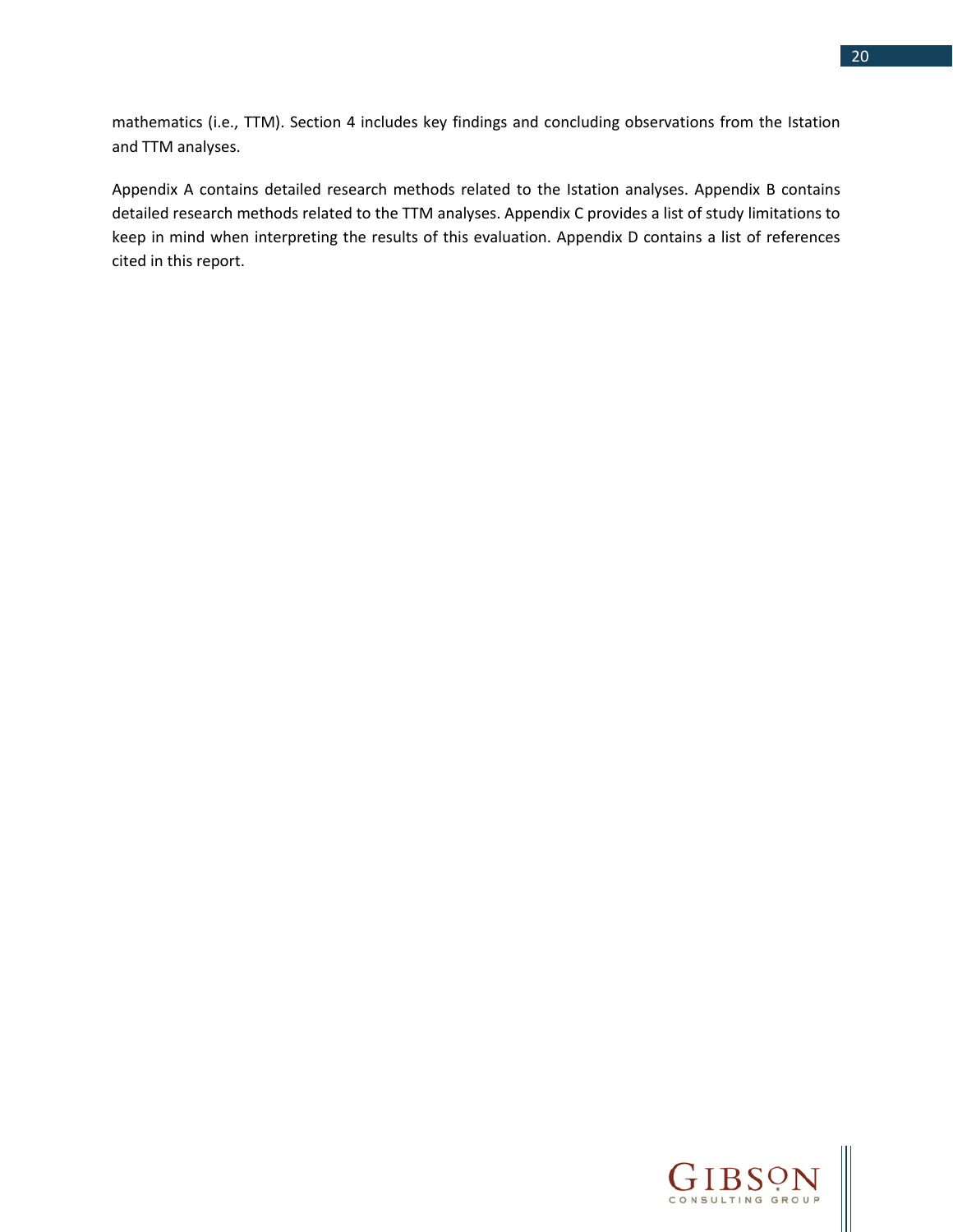# <span id="page-22-0"></span>Section 2 – Reading Outcomes

While Garland, et al (2015) provided a broad assessment of Istation implementation and student outcomes, the results presented in this section focus on two key grade levels (Grades 5 and 8) and highneed students. Grade 5 and Grade 8 were selected for these analyses because students are subject to high-stakes assessments with grade placement implications in these grades. In addition, the research questions posed in this addendum are geared toward students in at-risk situations (i.e., students retained in grade between 2012–13 and 2013–14, and students at-risk of being retained in grade between 2013– 14 and 2014–15).

This section of the report addresses the following two research questions related to the Istation program:

- 1) Among students who were retained in Grade 5 or 8 between 2012–13 and 2013–14, to what extent does 2013–14 academic performance differ between Istation participants and nonparticipants, and what is the relationship between intensity of Istation usage (i.e., dosage) and academic performance for this student population?
- 2) What is the relationship between Istation program usage and the probability of being retained in Grades 5 and 8 between 2013–14 and 2014–15?

Appendix A provides technical information related to the Istation analyses contained in this addendum report.

# <span id="page-22-1"></span>**Guiding Question 1a: Among students who were retained in Grade 5 or 8 between 2012–13 and 2013–14, to what extent does 2013–14 academic performance differ between Istation participants and non-participants, and what is the relationship between intensity of Istation usage (i.e., dosage) and academic performance for this student population?**

The descriptive analysis presented in Garland, et al (2015) found that students in Grades 5 and 8 who were at risk of being retained in grade used Istation at higher levels than students who were not at risk of being retained in grade. Being at risk for retention in grade was defined as having failed the STAAR-Reading exam in either the 2011–12 or 2012–13 school year. This section of the addendum report expands on the prior analysis by presenting an analysis of the relationships between **Istation usage** (i.e., whether a student used the system at least one minute) and **Istation usage intensity** (i.e., how frequently a student used the system) and changes in student performance on STAAR-Reading for students who were actually retained in Grades 5 and 8 between 2012–13 and 2013–14.

After examining Istation system usage patterns for Grade 5 and 8 students retained in grade between 2012–13 and 2013–14 and students not retained, the evaluation team explored the relationship between Istation usage and changes in student performance on STAAR-Reading for students in Grades 5 and 8 who



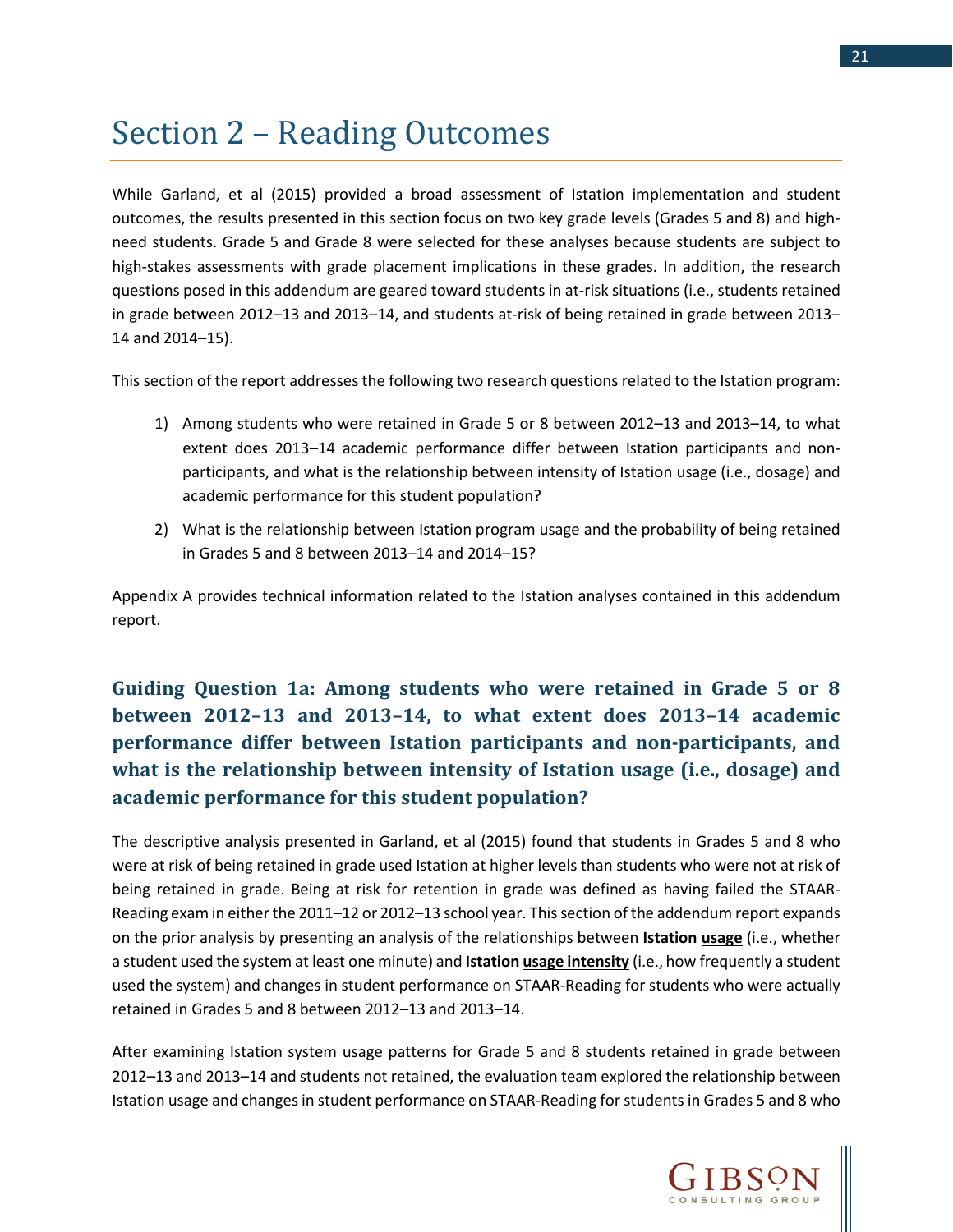were retained in grade between 2012–13 and 2013–14. Analyses were confined to students in Grades 5 and 8 in 2013–14 who were retained in grade between 2012–13 and 2013–14 and to students who were enrolled in schools where Istation was used (in 2013–14).

While the primary research question explored the relationship between Istation usage (i.e., at least one minute of usage) and STAAR-Reading gain scores for students retained in grade, it is also important to understand whether higher levels of system usage (i.e., usage intensity) were related to improved academic performance. Therefore, analyses were conducted for the following categories of Istation system usage:

- 1) Students who used the system at least one minute (i.e., used the system at all) compared to students who used the system less than one minute;
- 2) Students who met the vendor usage recommendation for the corresponding grade level (i.e., 250 minutes for Grades 3–5 and 200 minutes for Grades 6-8) compared to students who did not meet the recommended usage threshold; and
- 3) Students who used the system 300 minutes or more (i.e., a measure of high intensity usage) compared to students who did not use the system.

Grade-level retention was calculated by comparing students' grade level in fall 2012 to their grade level in fall 20[13](#page-23-1).<sup>13</sup> The calculation only included students who were enrolled in Grade 5 or 8 in 2012-13. If students' grade level matched between these two periods, they were classified as having been retained in grade between the 2012–13 and 2013–[14](#page-23-2) school years. $^{14}$ 

## <span id="page-23-0"></span>**Istation Usage and Grade Retention**

 $\overline{a}$ 

Table 2.1 displays the number of students (at campuses where at least one student was registered for Istation in 2013–14) in Grades 5 and 8 in 2013–14 who were identified as having been retained in grade



<span id="page-23-1"></span><sup>&</sup>lt;sup>13</sup> The evaluation team followed TEA's operationalization of grade-level retention, with one difference. Students were classified as having been retained if their fall 2012 and fall 2013 grade level matched. The TEA definition utilizes attendance records from the baseline year (here, 2012–13) to include students who were not enrolled by the PEIMS snapshot date, where baseline grade level is determined by the last grade in which a student was enrolled (Texas Education Agency, 2015). For more information, see TEA's resources on retention here: [http://tea.texas.gov/acctres/retention\\_index.html.](http://tea.texas.gov/acctres/retention_index.html)

<span id="page-23-2"></span><sup>&</sup>lt;sup>14</sup> Importantly, the inverse of this retention calculation does not imply promotion. That is, there are multiple reasons why a student not designated in the PEIMS data as being enrolled in the same grade level between 2012–13 and 2013–14 may not have been retained in grade. For example, the student may have either been promoted to the next grade (but was not present in the data) or they may have left the Texas public school system for a variety of reasons.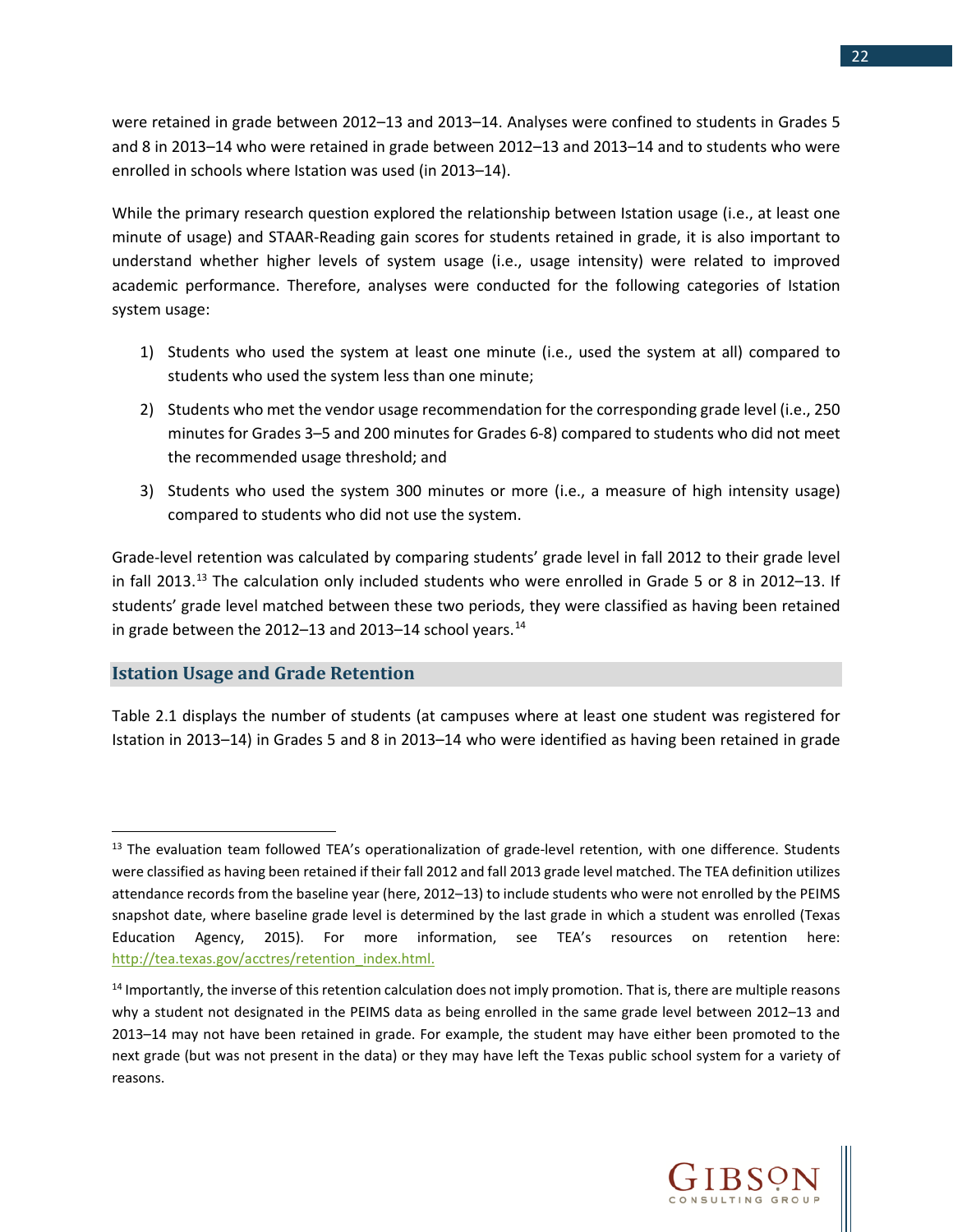between 2012–13 and 2013–14.[15](#page-24-0) Overall, the percentage of Grade 5 and Grade 8 students who were retained in grade in 2013–14 was very low: approximately 1.4% of Grade 5 students and 1.0% of Grade 8 students were identified as being retained in grade between 2012–13 and 2013–14.

**Table 2.1. Frequency Count and Percentage of Grade 5 and 8 Students at Istation Campuses Retained in Grade between 2012–13 and 2013–14** 

| <b>Student Grade Level</b> | Total Student Count | <b>Count of Students Retained</b> | <b>Percentage of Students</b> |
|----------------------------|---------------------|-----------------------------------|-------------------------------|
| Grade 5                    | 382.326             | 5.216                             | 1.36%                         |
| Grade 8                    | 378.948             | 3.567                             | 0.94%                         |

Source: Public Education Information Management System, 2012–13 and 2013–14, Texas Education Agency; Istation Session History Table, 2013–14.

Note: Frequency counts and calculations include all Grade 5 and 8 students in 2013–14 who were enrolled at a campus where at least one student was registered for Istation in 2013–14. Students denoted as retained in grade were students in Grades 5 and 8 in 2012–13 whose grade level in the fall of 2013 matched their grade level in the fall of 2012.

Table 2.2 provides the percentage and count of Grade 5 and 8 students who were in these grades for the first-time, or were retained in grade and repeating Grades 5 and 8 in 2013–14. A higher percentage of Grade 5 students who were retained in grade between 2012–13 and 2013–14 used the system for at least one minute (70% compared to 63% first-time Grade 5 students). Similarly a higher percentage of retained Grade 5 students used Istation at the recommended levels (32% compared to 24% first-time Grade 5 students) or the higher intensity level of 300 minutes (28% compared to 21% first-time Grade 5 students). Only minor differences in usage levels were observed between first-time and retained Grade 8 students.

Another important finding from Table 2.2 is the small percentage of Grade 8 students who used the system, or used the system at increasing levels of intensity. This is an important descriptive point to keep in mind when reviewing results from the forthcoming multivariate analyses.

 $\overline{a}$ 



<span id="page-24-0"></span> $15$  The retention rate calculation used in this report is slightly different than the retention rate reported by TEA, since the denominator in the calculation presented in Table 2.1 reflects all students in Grade 5 or 8 in 2013–14 who met the sample inclusion rules for the evaluation. Table 2.1 provides a description of the composition of the analytic sample that will be used in the outcomes section of this research question.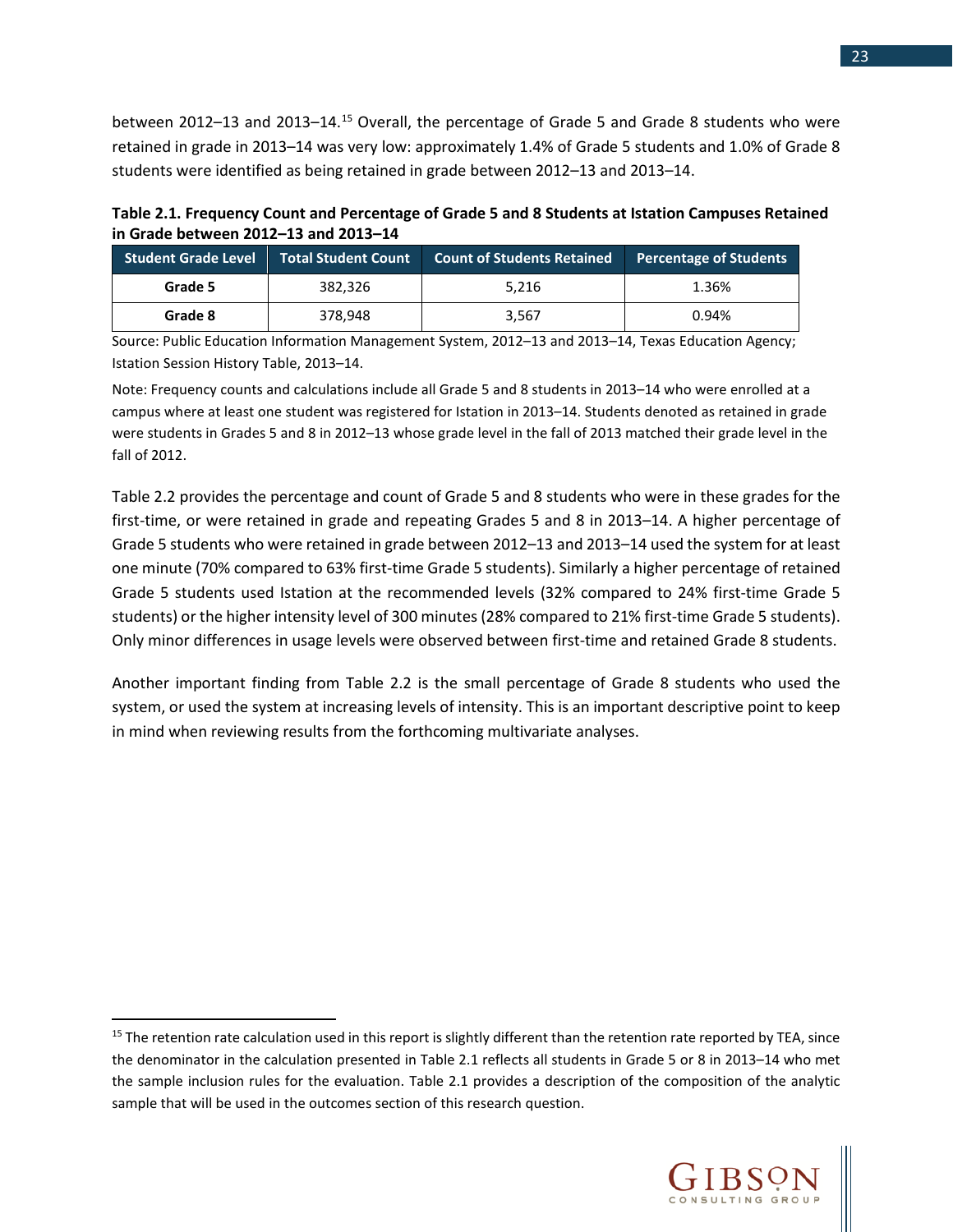**Table 2.2. Frequency Count and Percentage of Grade 5 and 8 Students who Used Istation, by Grade-Level Retention Status and Istation Usage Intensity, 2013–14**

| <b>Student</b><br><b>Grade Level</b> | <b>Enrollment in</b><br>$2013 - 14$ | <b>Number and</b><br><b>Percent of</b><br><b>Students Who</b><br><b>Used at Least One</b><br><b>Minute</b> | <b>Number and Percent</b><br>of Students Who Met<br><b>Grade Level Usage</b><br>Recommendation <sup>16</sup> | <b>Number and Percent</b><br>of Students Who<br><b>Used at Least 300</b><br>Minutes <sup>17</sup> |
|--------------------------------------|-------------------------------------|------------------------------------------------------------------------------------------------------------|--------------------------------------------------------------------------------------------------------------|---------------------------------------------------------------------------------------------------|
| Grade 5                              | First time                          | 236,981                                                                                                    | 91,682                                                                                                       | 79,638                                                                                            |
|                                      |                                     | (62.8%)                                                                                                    | (24.3%)                                                                                                      | (21.1%)                                                                                           |
| Grade 5                              | Retained in grade                   | 3,673                                                                                                      | 1,657                                                                                                        | 1,457                                                                                             |
|                                      |                                     | (70.4%)                                                                                                    | (31.8%)                                                                                                      | (27.9%)                                                                                           |
| Grade 8                              | First time                          | 103,978                                                                                                    | 20,809                                                                                                       | 13,585                                                                                            |
|                                      |                                     | (27.7%)                                                                                                    | (5.5%)                                                                                                       | (3.6%)                                                                                            |
| Grade 8                              | Retained in grade                   | 1,029                                                                                                      | 234                                                                                                          | 165                                                                                               |
|                                      |                                     | (28.8%)                                                                                                    | (6.5%)                                                                                                       | (4.6%)                                                                                            |

Source: Public Education Information Management System, 2012–13 and 2013–14, Texas Education Agency. Istation Session History Table, 2013–14.

Note: Frequency counts and calculations include all Grade 5 and 8 students in 2012–13 who were enrolled at a campus where at least one student was registered for Istation in 2013–14. Students classified as retained in grade were students in Grades 5 and 8 in 2012–13 whose grade level in the fall of 2013 matched their grade level in the fall of 2012. First-time Grade 5 or 8 students reflect all students who were enrolled in Grade 5 or 8 for the first time in 2013–14, including students who were promoted, and students who were not enrolled in a Texas public school in the prior school year.

#### <span id="page-25-0"></span>**Istation Usage and Student Outcomes Related to STAAR-Reading Gains**

First, the evaluation team explored descriptive system usage data to provide context for the student outcome findings which follow. Grade 5 and 8 students who were retained in grade between 2012–13 and 2013–14 used Istation at a higher level compared to students who were not retained in grade (Figure 2.1). In Grade 5, students who were retained in grade used the system for nearly an hour (approximately 57 minutes) more than students who were not retained in grade (239 minutes compared to 182 minutes). In Grade 8, students who were retained in grade used the system only eleven minutes more than students who were not retained in grade (49 minutes compared to 38) (Figure 2.1). *Istation recommends that students in Grade 5 use the system for at least 250 minutes per school year and Grade 8 students use the system for at least 200 minutes per school year.*

The findings in Figure 2.1 contrasts with findings presented in Garland, et al (2015) which examined the differences in usage intensity between Grade 5 and Grade 8 students who had failed STAAR-Reading in a prior school year compared to students who had not. Garland, et al (2015) found larger differences

l



<span id="page-25-1"></span><sup>&</sup>lt;sup>16</sup> The recommended usage level from Grades 3–5 is 250 minutes per year, and the recommended usage level for Grades 6-8 is 200 minutes per year.

<span id="page-25-2"></span><sup>&</sup>lt;sup>17</sup> The three categories of usage intensity are not mutually exclusive. That is, some of the students who used the Istation system for at least one minute also used it at the recommended level and for 300 or more minutes.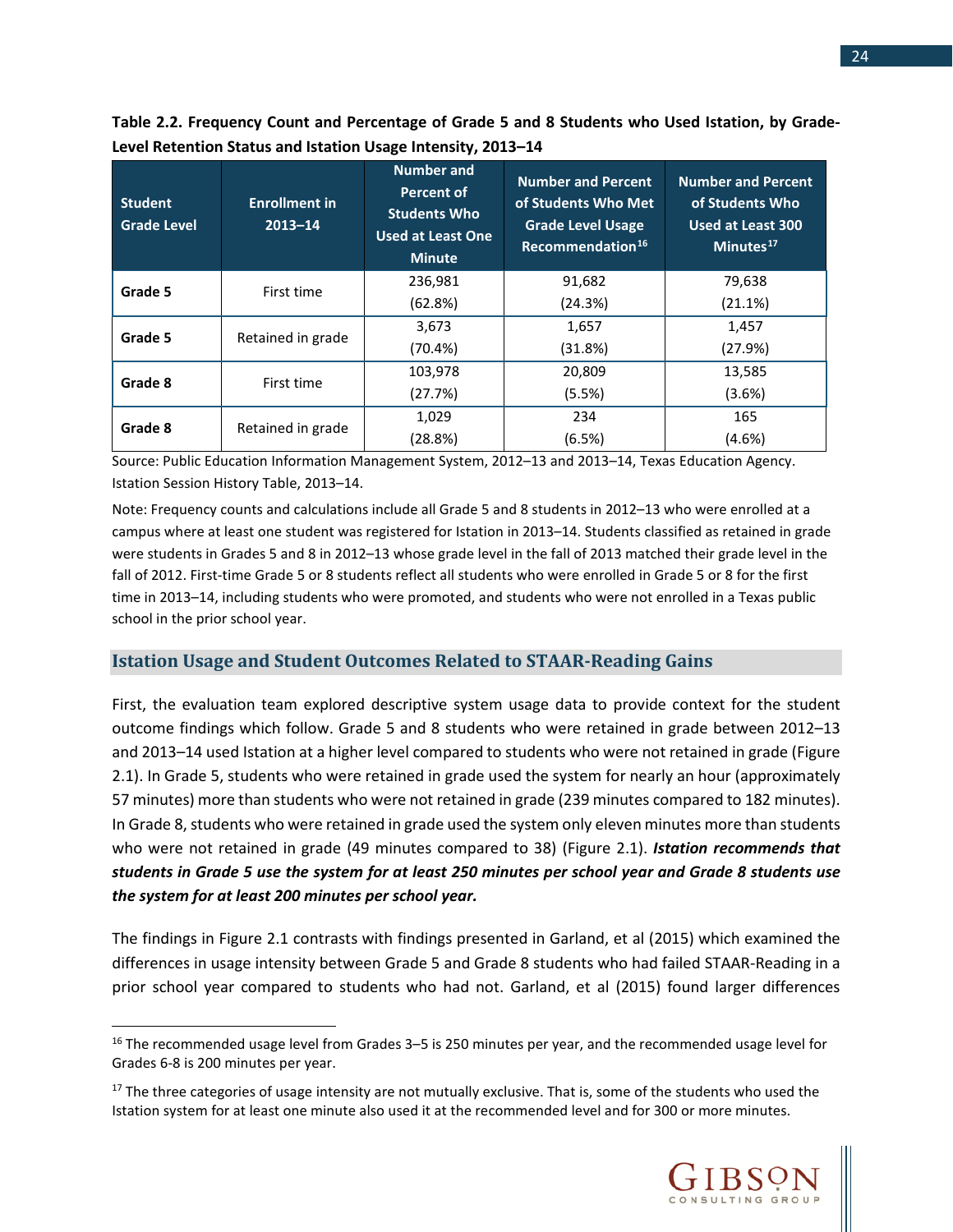between the student groups analyzed. For example, students in Grade 8 who were classified as having been at-risk of being retained in grade between 2013–14 and 2014–15 used the system nearly three times as many minutes (73 minutes compared to 20 minutes) relative to students who were not considered at risk of being retained in grade. Similarly, Grade 5 students who were at risk of being retained in grade between 2013–14 and 2014–15 used Istation approximately 87 minutes more compared to peers who were not at risk of being retained in grade (239 minutes compared to 152 minutes). This suggests that school staff were targeting students at risk of being retained in grade for more intensive usage of Istation relative to their peers who were not at risk of being retained in grade.





Source: Public Education Information Management System, 2012–13 and 2013–14, Texas Education Agency. Istation Session History table, 2013–14.

Note: Calculations only include students who were enrolled at a campus where at least one student was registered for Istation in 2013–14. Students classified as retained in grade were students in Grades 5 and 8 in 2012–13 whose grade level in the fall of 2013 matched their grade level in the fall of 2012. First-time Grade 5 or 8 students reflect all students who were enrolled in Grade 5 or 8 for the first time in 2013–14, including students who were promoted, and students who were not enrolled in a Texas public school in the prior school year.

Student decile-standardized scores were used to better account for differences in prior STAAR performance when examining changes in STAAR-Reading scores between 2012–13 and 2013–14, and to

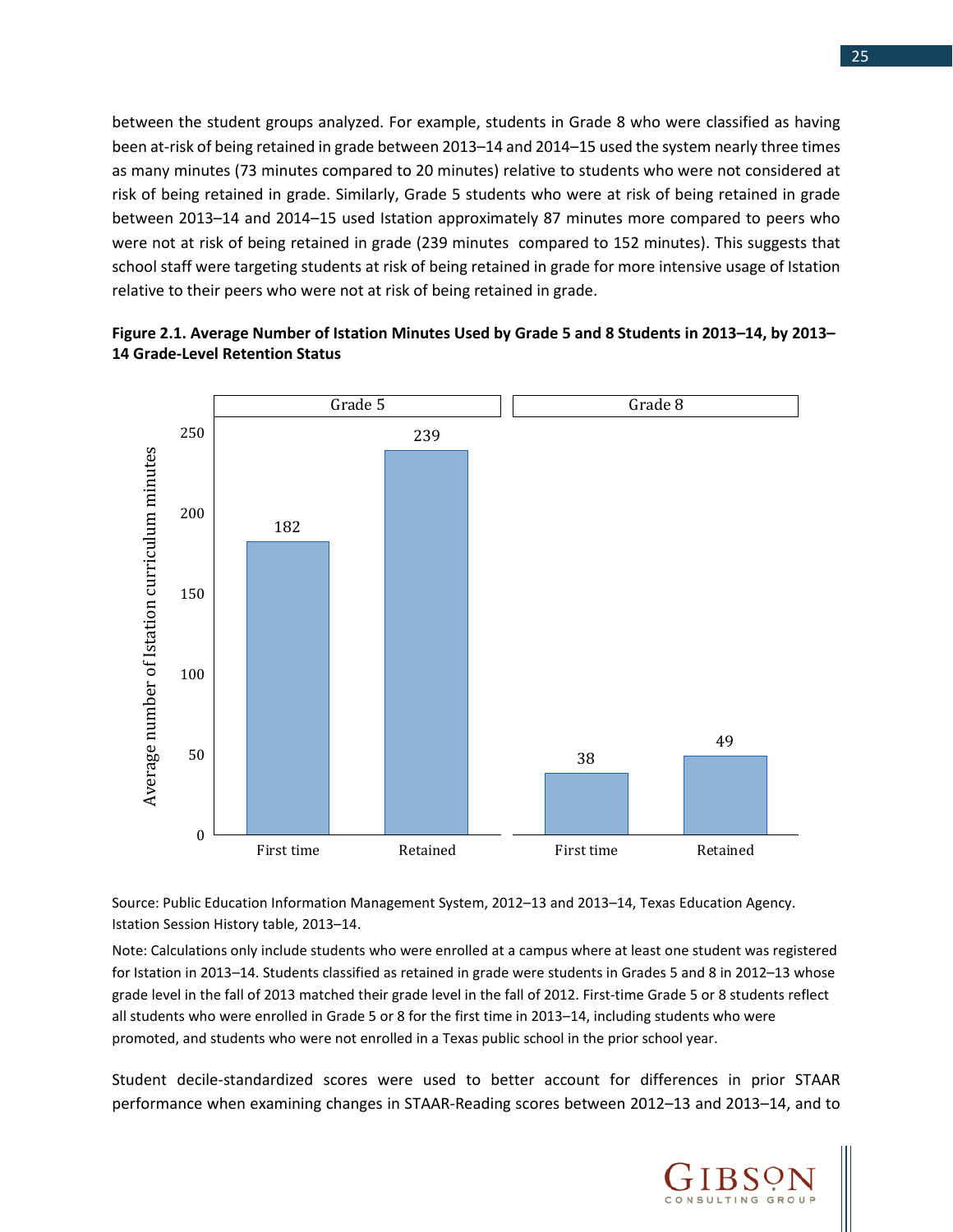26

account for different average changes in student performance across the distribution of students' prior achievement score.<sup>[18](#page-27-0)</sup> As noted earlier, the different measures of system usage analyzed were:

- 1) Student used the system for at least one minute (compared to students below one minute);
- 2) Student used the system at the dosage recommended by Istation (compared to students who used Istation below the prescribed threshold); and
- 3) Student used the system 300 minutes or more (compared to students who did not use Istation at all $)$ .<sup>[19](#page-27-1)</sup>

The results are presented in Table 2.3.

 $\overline{a}$ 

In Grades 5 and 8, no statistical differences in STAAR-Reading gain scores were observed between students retained in grade between 2012–13 and 2013–14 who used the system at all (i.e., one or more minutes) and students who did not use the system at all.<sup>[20](#page-27-2)</sup> Intensive Istation usage (i.e., 300 or more minutes) was also not significantly associated with differences in STAAR-Reading gains for this at-risk student population, when compared to students who did not use Istation in 2013–14.

Differences in STAAR-Reading gain scores were observed between retained students who used the system at the vendor-recommended levels for Grades 5 and 8, but the results were opposite for the two grade levels. Among retained Grade 8 students, those who used Istation at the recommended intensity level experienced statistically significant, larger STAAR-reading gains (.29 standard deviations) than students who did not meet the recommended number of minutes of use in 2013–14. This is consistent with findings presented in Garland, et al (2015), where the association between being at-risk of being retained in grade,

<span id="page-27-2"></span> $^{20}$  Throughout this section, the terms "statistically significant" and "significant" are used interchangeably. They refer to instances in which, after controlling for other factors, differences in outcomes (e.g., STAAR-Readings gain scores) are found between student groups (e.g., those who used Istation for one or more minutes compared to students who did not use the system). Across these analyses, effects were typically significant at a minimum of p<0.01, which means that there is less than a 1% chance that these findings were due to chance. It is also important to note, however, that statistical significance is heavily influenced by sample size, meaning that with the large samples used in these analyses, even small relationships between program participation and achievement outcomes may have registered as statistically significant.



<span id="page-27-0"></span><sup>&</sup>lt;sup>18</sup> The evaluation team calculated decile-standardized STAAR-Reading test-score gains between the first test administration in 2012–13 and the first test administration in 2013–14. The decile-standardized scores have a mean of zero and a standard deviation of 1 for each decile based on students' prior-year (2012–13) STAAR-Reading score, in each grade and school year, so that a positive score indicates that a student's performance gain was higher than the average gain of other students in that grade, year, and prior STAAR-Reading score decile, while a negative score indicates a student's gain was lower than the mean gain of other students in the same grade, year, and prior STAAR-Reading score decile. The quantity of interest for the evaluation is the difference in the gain score between Istation users and non-users. This standardization facilitates comparisons across grade levels for different grade-level assessments because the scale is standardized to have equal means and variance for each assessment, in each year and grade level. The same approach was utilized for the calculation of decile-standardized STAAR-Mathematics testscore gains reported in Section 3 of this report.

<span id="page-27-1"></span><sup>&</sup>lt;sup>19</sup> More technical detail about the estimation procedure and functional form is provided in Appendix A.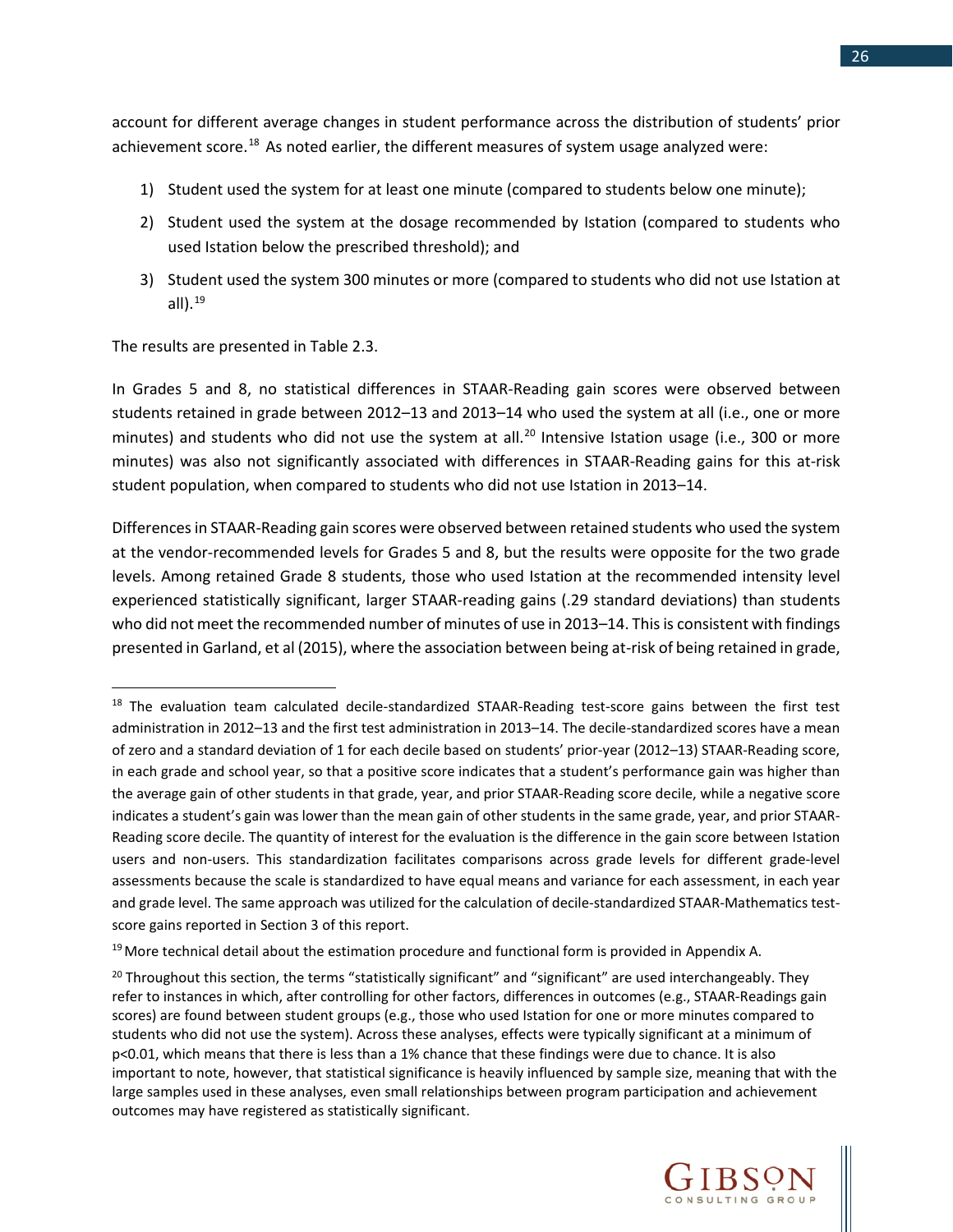and Istation usage, was positively associated with STAAR-Reading gains. Conversely, among Grade 5 students retained in grade between 2012–13 and 2013–14, Istation usage at the recommended intensity level was statistically significant and associated with smaller STAAR-Reading gains than comparable students who failed to use Istation at the recommended intensity level. The difference was small (-.16) and statistically significant (*p<0.01)* among students who met the grade level Istation dosage threshold (250 minutes) relative to students who did not.

| Table 2.3. Estimates of the Differences in the Relationship between 2013-14 Istation Usage/Intensity |
|------------------------------------------------------------------------------------------------------|
| of Usage and STAAR-Reading Gains, for Students in Grades 5 and 8 who were Retained in Grade          |
| between 2012–13 and 2013–14                                                                          |

| Grade   | <b>Usage Measure</b>                                                            | B          | <b>SE</b> | N     |
|---------|---------------------------------------------------------------------------------|------------|-----------|-------|
|         | Used at least one minute (compared to those below one minute)                   | $-0.002$   | 0.076     |       |
| Grade 5 | 300 or more minutes (compared to those who did not use the<br>system at all)    | $-0.124$   | 0.095     | 4,683 |
|         | Met Istation dosage threshold (compared to those who did not<br>meet threshold) | $-0.162**$ | 0.061     |       |
| Grade 8 | Used at least one minute (compared to those below one minute)                   | 0.151      | 0.103     |       |
|         | 300 or more minutes (compared to zero)                                          | 0.313      | 0.160     | 2,234 |
|         | Met Istation dosage threshold (compared to those who did not<br>meet threshold) | $0.292*$   | 0.129     |       |

Source: Istation Session History table, 2013–14, Texas Education Agency. State of Texas Assessments of Academic Readiness (STAAR) and Public Education Information Management System, 2012–13 – 2013–14, Texas Education Agency.

Note: Only regular English and Spanish versions of STAAR-Reading (i.e., not modified or alternate versions) are included in the analyses. Only students with at a valid STAAR-Reading test score on the first administration in 2012–13 and 2013–14 are included in the multivariate model. Minutes are calculated prior to the administration of the first assessment, which is contingent on grade level. The Istation dosage threshold in Grade 5 is 250 minutes, and in Grade 8 it is 200 minutes. Estimates derived from a linear regression with campus-level fixed effects and pre-treatment student-level covariates \* p<0.05; \*\* p<0.01; \*\*\* p<0.001

It is important to interpret these findings with caution. The population of students who met the usage criteria in both Grades 5 and 8, and who had sufficient data to be included in the statistical model, was small and observably different from the overall student population.<sup>[21](#page-28-0)</sup> For instance, in Grade 8, fewer than 300 students who were retained in grade between 2012–13 and 2013–14 either used the system for 200 minutes or more or 300 minutes or more (Table 2.2). Because of these two issues, the amount of statistical uncertainty in these estimates (which is reflected in the size of the standard error of the estimates that are presented in Table 2.3) is large.



<span id="page-28-0"></span><sup>&</sup>lt;sup>21</sup> For instance, students who were retained in grade had a higher rate of test abstention, or ineligibility based on the STAAR-Reading inclusion rules adopted in this evaluation, than students who were not retained. That is, students who were retained in grade took the first administration of the STAAR exam at lower rates than students not retained in grade.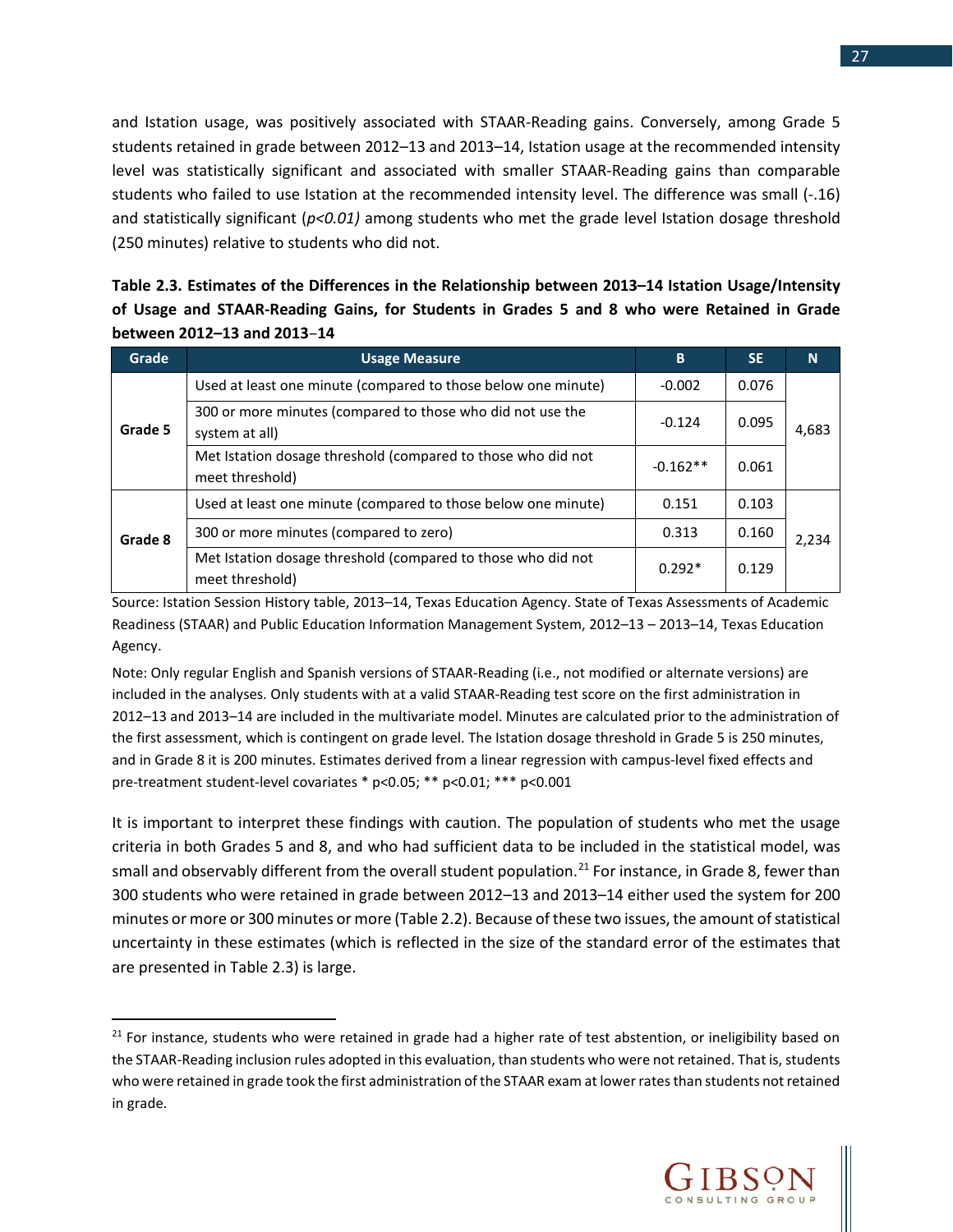# <span id="page-29-0"></span>**Guiding Question 2a: What is the relationship between Istation program usage and the probability of being retained in Grades 5 and 8 between 2013–14 and 2014–15?**

Prior to describing the relationship between Istation usage during the 2013–14 school year and whether students in Grade 5 or 8 were retained in grade between 2013–14 and 2014–15, the research team received fall 2014 PEIMS student enrollment records to calculate actual retention and promotion between 2013-14 and 2014-15.<sup>[22,](#page-29-2)[23](#page-29-3)</sup>

#### <span id="page-29-1"></span>**Grade-Level Enrollment Status**

l

Table 2.4 provides summary descriptive information about the enrollment status of students who were first-time Grade 5 and Grade 8 students in 2013–14. Less than 1.5% of students in Grades 5 and 8 in 2013– 14 were retained in grade between 2013–14 and 2014–15, with a slightly higher percentage of Grade 5 students retained in grade than Grade 8 students (1.2% compared to 0.8%). In each grade, less than 4% of students who were enrolled in Grade 5 or 8 for the first time in 2013–14 were not enrolled in Texas public schools in the fall of 2014 (3.6% in Grade 5 and 3.7% in Grade 8).

|                                  |                 | Grade 5<br>Grade 8          |                                                                     |          |                             |                                                                            |
|----------------------------------|-----------------|-----------------------------|---------------------------------------------------------------------|----------|-----------------------------|----------------------------------------------------------------------------|
|                                  | <b>Promoted</b> | <b>Retained</b><br>in Grade | <b>Not Enrolled in</b><br>Texas Public<br>Schools in<br>$2014 - 15$ | Promoted | <b>Retained in</b><br>Grade | <b>Not Enrolled in</b><br><b>Texas Public</b><br>Schools in<br>$2014 - 15$ |
| Count                            | 358,925         | 4,461                       | 13,718                                                              | 358,472  | 3,055                       | 13,826                                                                     |
| Percentage of<br><b>Students</b> | 95.18%          | 1.18%                       | 3.64%                                                               | 95.50%   | 0.81%                       | 3.68%                                                                      |

**Table 2.4. Student Promotion/Retention Results between 2013–14 and 2014–15, by Grade Level**

Source: Public Education Information Management System (PEIMS), 2012–13, 2013–14, and 2014–15, Texas Education Agency.

Note: Frequency counts and calculations only include students who met the following inclusion rules: enrolled at a campus where at least one student was registered for Istation in 2013–14; and was a first-time Grade 5 or Grade 8



<span id="page-29-2"></span><sup>&</sup>lt;sup>22</sup> Only sequential grade promotion is reflected in the promotion indicator. Students promoted more than one grade level between years are excluded from the calculation, since only Grade 6 and Grade 9 records were examined for the 2014–15 school year. Students in Grades 5 and 8 in 2013–14 who were not found in the fall 2014 enrollment records in the 2014–15 school year were excluded from the analysis since their grade enrollment status could not be determined.

<span id="page-29-3"></span><sup>&</sup>lt;sup>23</sup> Grade retention was created by comparing students' fall 2013 grade of enrollment to their fall 2014 grade of enrollment. Students with matching 2013 and 2014 grade levels were marked as having been retained in grade. If the student advanced grade levels between 2013–14 and 2014–15, the student was classified as having been promoted. Students in Grades 5 and 8 in 2013–14 who were not found in the fall 2014 enrollment records in the 2014–15 school year were removed from the analysis since their enrollment status, or the reason for their absence from the enrollment files, could not be determined.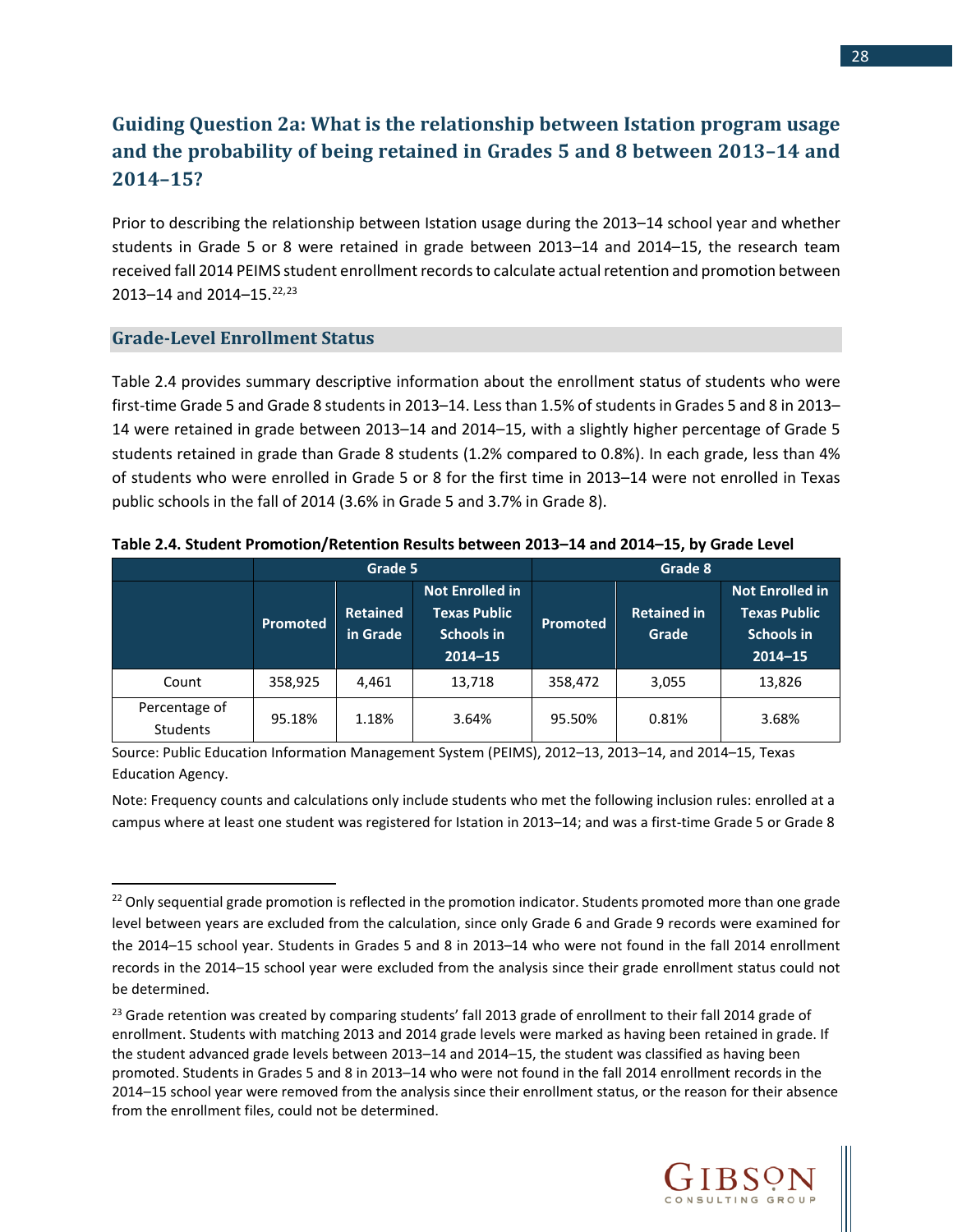student in 2013–14. Students deemed to not have been enrolled in Texas public schools consist of those for whom an enrollment record could not be found in PEIMS for both the 2012–13 and 2013–14 school years.

Next, students' enrollment status in 2014–15 was disaggregated by whether they were classified as being at risk of being retained in grade in 2014–15 (Table 2.5). Being at risk for retention in 2014–15 was defined as having failed the STAAR-Reading exam in either of the two school years prior to 2013–14 (2011–12 or 2012–13). This disaggregation was conducted because descriptive results presented in Garland, et al (2015) showed that students in Grades 5 and 8 who were at risk of being retained in grade used Istation more frequently relative to students who were not at risk of being retained in grade. Grade 5 students at risk of being retained in grade between 2013–14 and 2014–15 were much more likely to be retained in grade compared to students who were not at risk of being retained in grade (3.2% compared to 0.2%). Grade 8 students at risk of being retained in grade were also much more likely to be retained in grade than Grade 8 students who were not at risk of being retained (1.9% compared to 0.2%).

| Table 2.5 Student Promotion/Retention Results between 2012-13 and 2013-14, by Grade Level and At- |  |
|---------------------------------------------------------------------------------------------------|--|
| <b>Risk Status</b>                                                                                |  |

|                                              |                           |          | Grade 5                     |                                                                               | Grade 8  |                             |                                                                                                       |  |
|----------------------------------------------|---------------------------|----------|-----------------------------|-------------------------------------------------------------------------------|----------|-----------------------------|-------------------------------------------------------------------------------------------------------|--|
|                                              |                           | Promoted | <b>Retained in</b><br>Grade | <b>Not Enrolled</b><br>in Texas<br><b>Public</b><br>Schools in<br>$2014 - 15$ | Promoted | <b>Retained in</b><br>Grade | <b>Not</b><br><b>Enrolled in</b><br><b>Texas</b><br><b>Public</b><br><b>Schools in</b><br>$2014 - 15$ |  |
| Did not fail                                 | Count                     | 220,261  | 354                         | 6,861                                                                         | 230,229  | 522                         | 6,357                                                                                                 |  |
| STAAR-<br>Reading<br>(i.e., Not At-<br>Risk) | Percentage<br>of students | 96.83    | 0.16                        | 3.02                                                                          | 97.10    | 0.22                        | 2.68                                                                                                  |  |
|                                              |                           |          |                             |                                                                               |          |                             |                                                                                                       |  |
| <b>Failed STAAR-</b>                         | Count                     | 105,854  | 3,570                       | 3,145                                                                         | 97,966   | 1,994                       | 3,455                                                                                                 |  |
| Reading at<br>least once<br>(i.e., At-Risk)  | Percentage<br>of students | 94.03    | 3.17                        | 2.79                                                                          | 94.73    | 1.93                        | 3.34                                                                                                  |  |

Source: Public Education Information Management System (PEIMS), 2012–13, 2013–14, and 2014–15; State of Texas Assessments of Academic Readiness (STAAR), 2011–12 to 2012–13, Texas Education Agency. Istation Session History table, 2013–14.

Note: Frequency counts and calculations only include students who met the following inclusion rules: enrolled at a campus where at least one student was registered for Istation in 2013–14; was a first-time Grade 5 or Grade 8 student in 2013–14; and had a valid STAAR-Reading test score in 2011–12 and 2012–13. Only regular English and Spanish versions of STAAR-Reading (i.e., not modified or alternate versions) were included. Only STAAR-Reading test data from 2011–12 to 2013–14 were examined. At risk of being retained in grade in 2014–15 was defined as having failed the STAAR-Reading exam in either of the previous two school years (2011–12 or 2012–13). Students deemed to not have been enrolled in Texas public schools consist of those for whom an enrollment record could not be found in PEIMS for both the 2012–13 and 2013–14 school years.

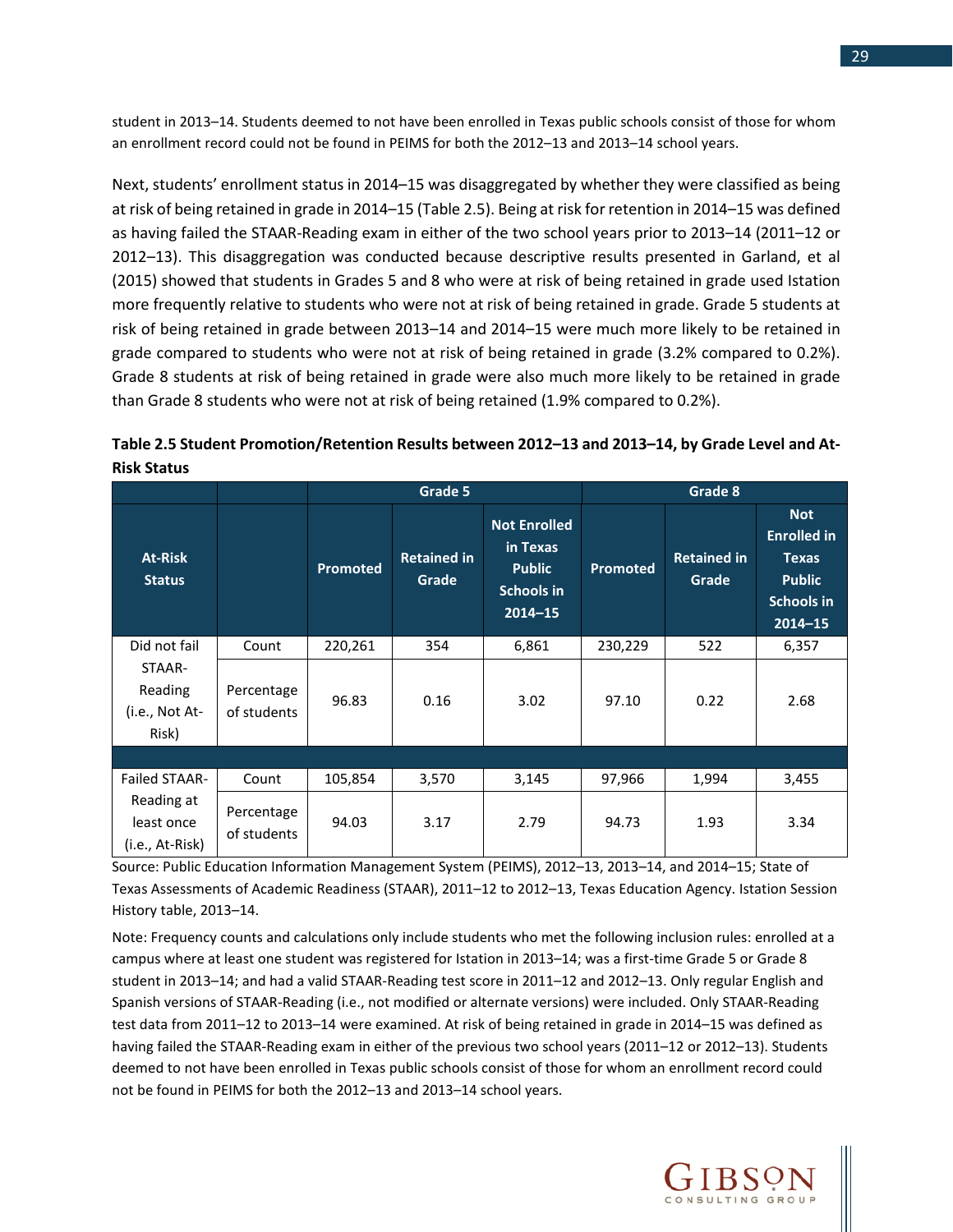#### <span id="page-31-0"></span>**Description of Istation Usage and Retention**

Figure 2.2 displays the percentage of students who were r etained in Grades 5 and 8 between 2013–14 and 2014–15 for students who either used Istation for one o r more minutes in 2013–14 or did not use the system at all. In Grade 5, 1.3% of students who used Istation for one or more minutes were retained in grade between 2013–14 and 2014–15, compared to 1% of s tudents who did not use the system at all. In Grade 8, 1% of students who used Istation for one or more minutes were retained in grade compared to 0.7% of students who did not use the system at all.

### Figure 2.2. Percentage of First-Time Grade 5 and 8 Students Retained in Grade between 2013-14 and **2014–15, by Istation Usage in 2013–14**



Source: Public Education Information Management System, 2013–14 and 2014–15, Texas Education Agency. Istation Session History Table, 2013–14.

Note: Frequency counts and calculations only include students who met the following inclusion rules: enrolled at a campus where at least one student was registered for Istation in 2013–14; and was a first-time Grade 5 or Grade 8 student in 2013–14.

As Figure 2.3 illustrates, grade retention results for students at-risk of being retained (i.e., they had failed the first administration of the STAAR-Reading exam in either 2011–12 or 2012–13) mirrored those of students who had actually been retained in grade between the 2013–14 and 2014–15 school years.

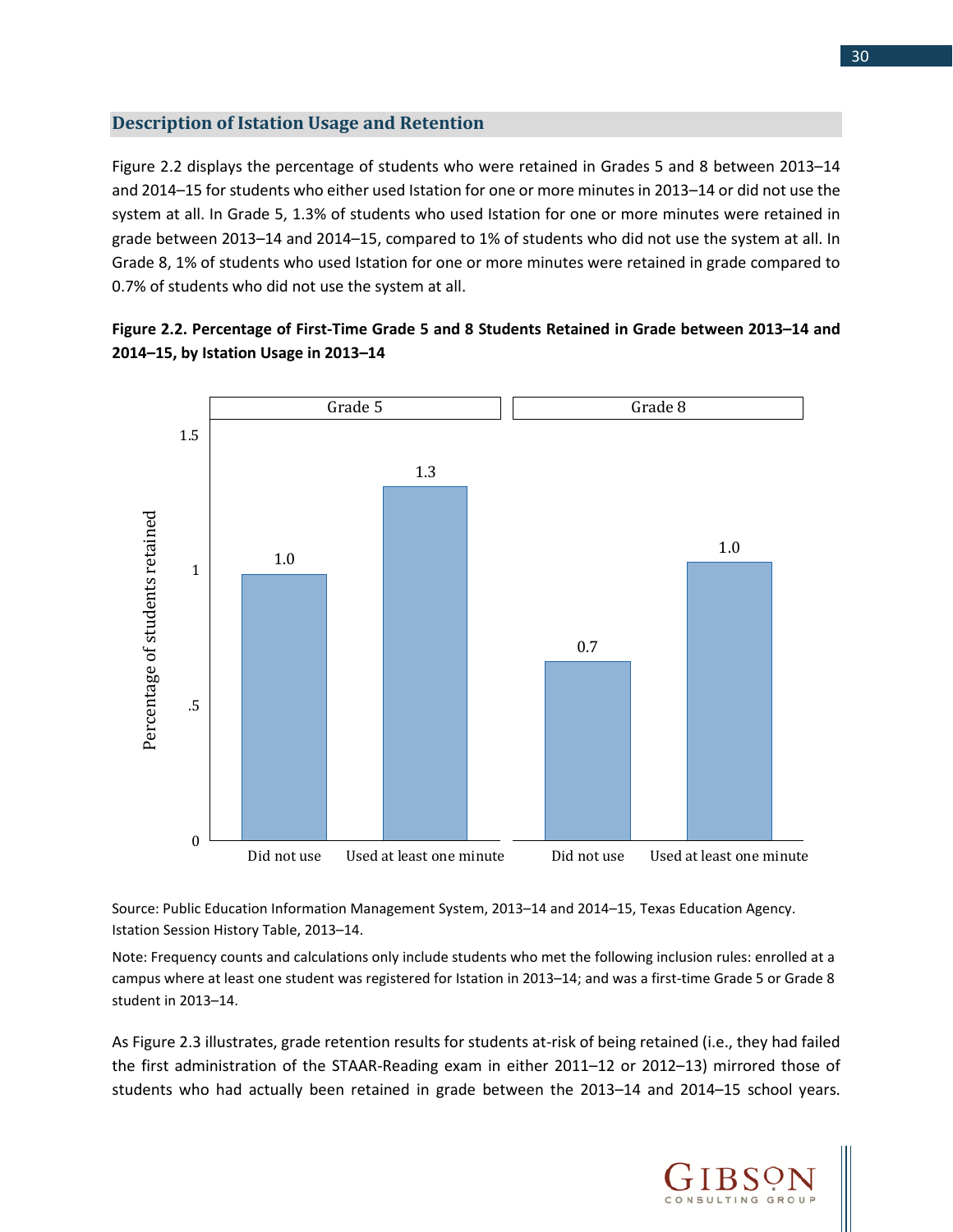Approximately 3.3% of first-time Grade 5 students who used the Istation system were retained in grade between 2013–14 and 2014–15 compared to 3.1% of comparable students who did not use Istation in 2013–14. Likewise, approximately 2.1% of first-time Grade 8 students who used the Istation system were retained in grade between 2013–14 and 2014–15 compared to 1.9% of comparable students who did not use Istation in 2013–14.





Source: Public Education Information Management System, 2012–13, 2013–14, and 2014–15; State of Texas Assessments of Academic Readiness (STAAR), 2011–12 to 2012–13, Texas Education Agency. Istation Session History Table, 2013–14.

Note: Frequency counts and calculations only include students who met the following inclusion rules: enrolled at a campus where at least one student was registered for Istation in 2013–14; was a first-time Grade 5 or Grade 8 student in 2013–14; failed STAAR-Reading in either 2011–12 or 2012–13; and had a valid STAAR-Reading test score in 2011–12 and 2012–13. Only regular English and Spanish versions of STAAR-Reading (i.e., not modified or alternate versions) were included in the decision rule. Only STAAR-Reading test data from 2011–12 to 2013–14 were examined. Being at risk for retention in grade in 2014–15 was defined as having failed the STAAR-Reading exam in either of the previous two school years (2011–12 or 2012–13).

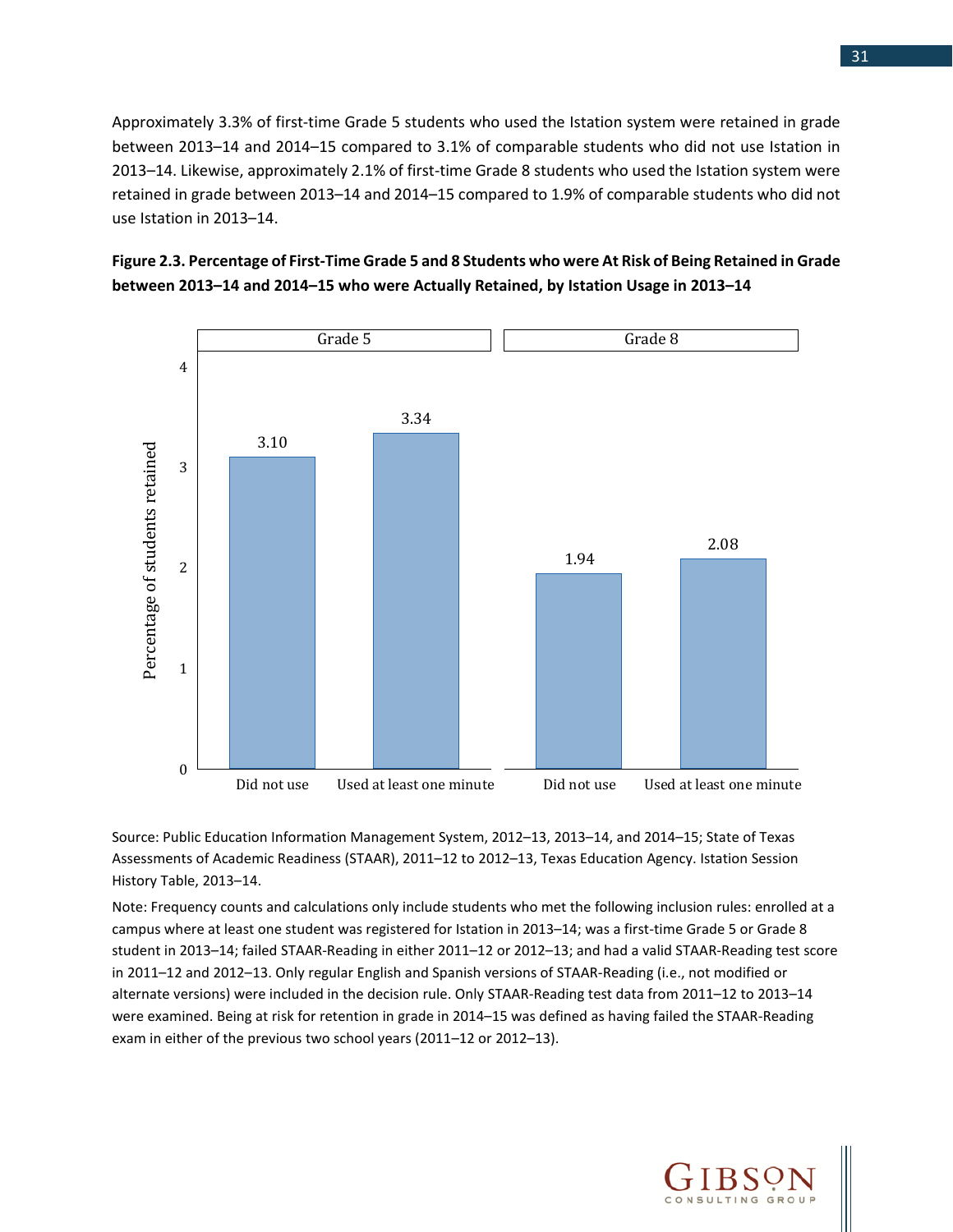#### <span id="page-33-0"></span>**Istation Usage and Outcome Results Related to Grade Retention**

The results presented above are only descriptive, and do not adjust for differences in other characteristics between students who used the system and students who did not use Istation, nor does it account for differences across campus types or environments. To account for these differences, and to assess the relationship between Istation usage and the likelihood of being retained in Grade 5 or 8 between 2013– 14 and 2014–15, the evaluation team used a logistic regression with the outcome measure capturing whether the student was retained in grade. Three measures of Istation usage/intensity (i.e. dosage) in 2013-14 were examined:

- 1) Whether a student used Istation at least one minute (compared to students below this level);
- 2) Whether a student used Istation at or above the recommended usage level for the respective grade (compared to students who used Istation at a level usage below the threshold); and
- 3) Whether a student used Istation 300 minutes or more (compared to students who did not use Istation).

The first measure above examines whether any usage is related to the likelihood of being retained in Grade 5 or 8 between 2013-14 and 2014-15, and the second and third measures are related to intensity of usage. In the model, the evaluation team adjusted for student attributes, including prior STAAR-Reading test scores, and whether they had been retained in grade in either of those two years. Analyses were conducted separately for Grades 5 and 8 to account for differences in the relationship between usage (i.e., one or more minutes of usage) and usage intensity (usage at or above each intensity threshold) and the likelihood of being retained in grade in 2014–15 across grade levels. Furthermore, within each grade level, the analytic models were run separately for two groups of students:

- 1) First-time Grade 5 and Grade 8 students in 2013–14; and
- 2) First-time Grade 5 and Grade 8 students who were at risk of being retained in grade between 2013–14 and 2014–15.

The results of these analyses are presented in Table 2.6 and 2.7. $^{24}$  $^{24}$  $^{24}$ 

l

As Table 2.6 shows, no statistically significant differences in the probability of being retained in Grade 5 or 8 between 2013–14 and 2014–15 were found for students who used the Istation system when compared to nonusers. Similarly, no statistically significant differences in the probability of being retained in Grade 5 or 8 between 2013–14 and 2014–15 were found for students who used the Istation system at the recommended levels (of 250 minutes in Grade 5 and 200 minutes in grade 8) when compared to



<span id="page-33-1"></span><sup>&</sup>lt;sup>24</sup> Additional technical detail that describes the statistical model is provided in Appendix A. In addition, supplementary statistical models assessing the sensitivity of the estimates presented in the main section of the report are provided in Appendix A. These models apply propensity score reweighting to account for differences in the probability of treatment assignment between participating and non-participating students based on available pre-treatment covariates.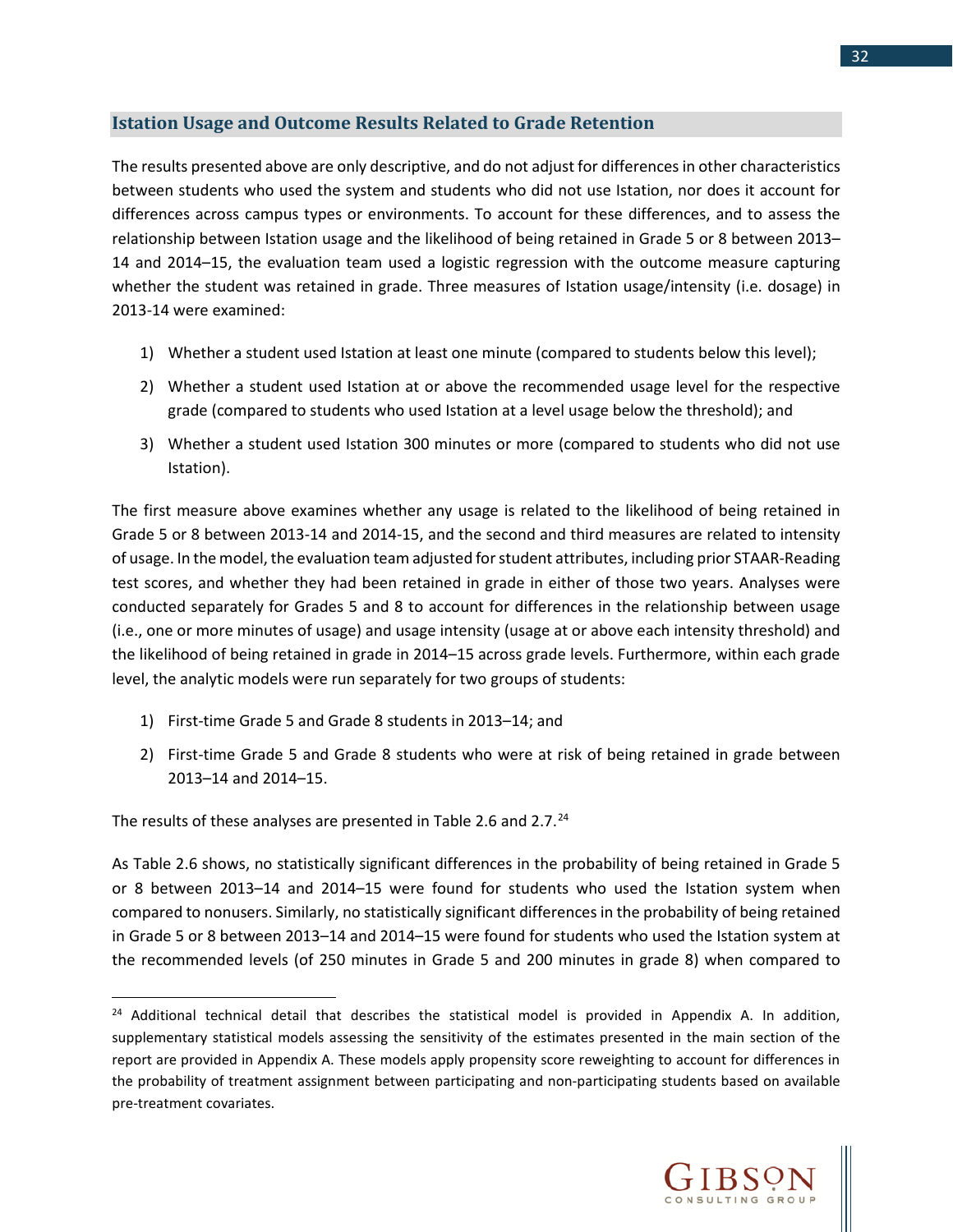students who used the system at levels below the recommended thresholds. Similarly, no statistically significant differences in the likelihood of being retained in grade between students who used the system 300 minutes or more compared to students who did not use the system. These findings were consistent for both student groups described above. These findings suggest that 2013–14 Istation usage, at any level of intensity, is not related to whether or not Grade 5 and 8 students (first-time, and at-risk students) were retained in grade between 2013–14 and 2014–15.

|  |  |  | Table 2.6. Estimated Relationship between Istation Use/Intensity of Usage and Grade Retention |  |  |  |
|--|--|--|-----------------------------------------------------------------------------------------------|--|--|--|
|  |  |  | between 2013-14 and 2014-15, First-Time Grade 5 and 8 Students in 2013-14                     |  |  |  |

| <b>Grade Level</b> | <b>Usage Measure</b>                                                           | B        | <b>SE</b> | N       |
|--------------------|--------------------------------------------------------------------------------|----------|-----------|---------|
| Grade 5            | Used at least one minute                                                       | 0.112    | 0.066     | 322,342 |
|                    | Met Istation usage threshold (compared to those who did not<br>meet threshold) | 0.068    | 0.061     | 322,342 |
|                    | Used system at least 300 minutes (compared to no usage)                        | .114     | .076      | 322,342 |
| Grade 8            | Used at least one minute                                                       | 0.037    | 0.097     | 321,204 |
|                    | Met Istation usage threshold (compared to those who did not<br>meet threshold) | $-0.147$ | 0.121     | 321,204 |
|                    | Used system at least 300 minutes (compared to no usage)                        | $-0.089$ | .157      | 321,204 |

Source: Istation Session History table, 2013–14, Texas Education Agency. State of Texas Public Education Information Management System, 2012–13, 2013–14, and 2014–15; State of Texas Assessments of Academic Readiness (STAAR), 2012–13, Texas Education Agency.

Note: Calculations only include students who met the following inclusion rules: enrolled at a campus where at least one student was registered for Istation in 2013–14; was a first-time Grade 5 or Grade 8 student in 2013–14; and had a valid STAAR-Reading test score in the prior year (2012–13). Only regular English and Spanish versions of STAAR-Reading (i.e., not modified or alternate versions) were included. Estimates were derived from a logistic regression with cluster-robust standard errors at the campus level. The covariates in the full functional form are provided in Appendix A. The notation, *B*, in this table refers to the logit coefficient from the statistical model and the notation, SE, refers to the standard error.

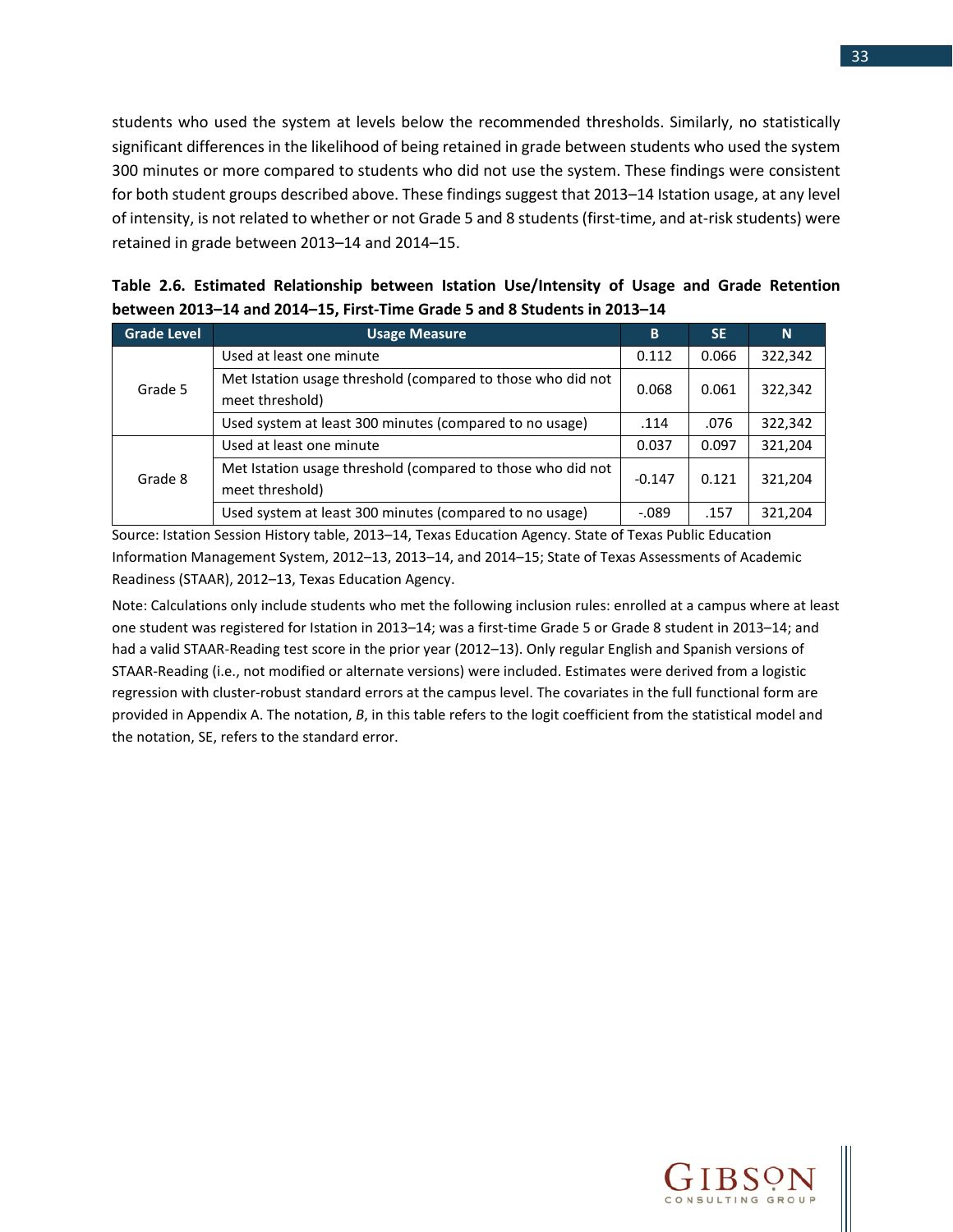**Table 2.7. Estimated Relationship between Istation Use/Intensity of Usage and Grade Retention between 2013–14 and 2014–15, Grade 5 and 8 Students in 2013–14 who were at Risk of Being Retained in Grade**

| <b>Grade Level</b> | <b>Usage Measure</b>                                                           | B        | <b>SE</b> | N       |
|--------------------|--------------------------------------------------------------------------------|----------|-----------|---------|
| Grade 5            | Used at least one minute                                                       | 0.125    | 0.068     | 104,488 |
|                    | Met Istation usage threshold (compared to those who did not<br>meet threshold) | 0.063    | 0.061     | 104,488 |
|                    | Used system at least 300 minutes (compared to no usage)                        | .121     | .079      | 104,488 |
| Grade 8            | Used at least one minute                                                       | 0.038    | 0.109     | 96,336  |
|                    | Met Istation usage threshold (compared to those who did not<br>meet threshold) | $-0.150$ | 0.126     | 96,336  |
|                    | Used system at least 300 minutes (compared to no usage)                        | $-.099$  | .167      | 96,336  |

Source: Istation Session History table, 2013–14. Public Education Information Management System, 2012–13, 2013–14, and 2014–15; State of Texas Assessments of Academic Readiness (STAAR), 2011–12 to 2012–13, Texas Education Agency.

Note: Results only include students who met the following inclusion rules: enrolled at a campus where at least one student was registered for Istation in 2013–14; was a first-time Grade 5 or Grade 8 student in 2013–14; and had a valid STAAR-Reading test score in 2011–12 and 2012–13. Only regular English and Spanish versions of STAAR-Reading (i.e., not modified or alternate versions) were included. Estimates were derived from a logistic regression with cluster-robust standard errors at the campus level. The covariates in the full functional form are provided in Appendix A. The notation, B, in this table refers to the logit coefficient from the statistical model and the notation, SE, refers to the standard error.

#### <span id="page-35-0"></span>**Summary of Istation Findings**

The two research questions in this chapter explored the relationships between Istation system usage and intensity of usage (i.e., dosage) in 2013–14 by at-risk students who were retained in grade between 2012– 13 and 2013–14 and two important outcomes: 1) STAAR-Reading gains between 2012–13 and 2013–14; and 2) the probability of being retained in grade in 2014–15. Descriptive and multivariate findings presented in this report section are presented below:

#### **Istation System Usage**

- **On average, Grade 5 students who were retained in grade recorded almost an hour more Istation** usage over the course of the 2013–14 school year (239 minutes compared to 182 minutes) than students who were not retained.
- System usage levels for students in Grade 8 were relatively low compared to elementary school students; however, Grade 8 students who were retained in grade between 2012–13 and 2013–14 recorded an average of 49 minutes of Istation usage in 2013–14 compared to 38 minutes for students who were in Grade 8 for the first time in 2013–14.
- It was rare for students to be retained in grade between 2012–13 and 2013–14 and to use Istation at the recommended level of 250 minutes for Grade 5 students and 200 minutes for Grade 8 students during the 2013–14 school year.



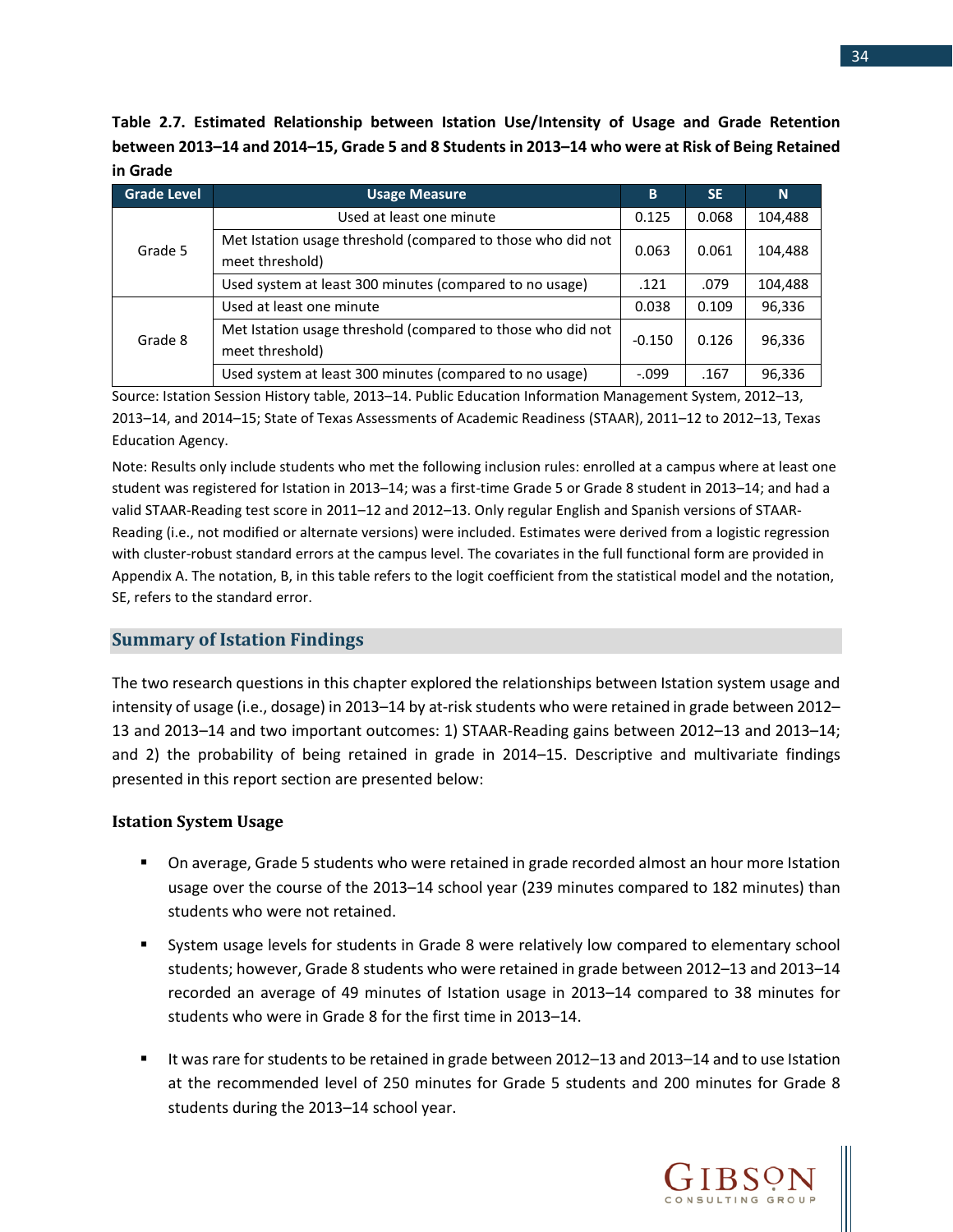#### **Reading Outcomes – Relationship between Istation and STAAR-Reading Gains**

- After adjusting for other student, school, and district-level characteristics, no statistical relationship was found between the use of Istation by Grade 5 and 8 students retained in grade between 2012–13 and 2013–14 and STAAR-Reading gains in 2013–14 (compared to not using the system at all).
- **No statistical relationship was found between the intensive usage (e.g., 300 or more minutes over** the course of the 2013–14 school year) of Istation by Grade 5 and 8 students retained in grade between 2012–13 and 2013–14 and STAAR-Reading gains in 2013–14. That is, after adjusting for other student, school, and district-level characteristics, no statistically significant differences in 2013–14 STAAR-Reading gains were observed among Grade 5 and 8 students retained in grade between 2012–13 and 2013–14 who used the system for 300 or more minutes, and those who did not use the system at all.
- Grade 8 students retained in grade between 2012–13 and 2013–14 who used Istation for 200 or more minutes during 2013–14 had statistically significant, moderately larger reading gains (.29 standard deviations) than their counterparts who used the system at levels below the recommended usage threshold.
- Contrary to the finding for Grade 8 students retained in grade between 2012–13 and 2013–14, among comparably retained Grade 5 students, Istation usage at or above the annual level of 250 minutes was found to be statistically significant, but negatively related to STAAR-Reading gains (when compared to students who did not use the system at the recommended level for students in this grade).

## **Reading Outcomes – Relationship between Istation Usage and the Likelihood of Being Retained in Grade**

**EXTER After adjusting for other student, school, and district-level characteristics that may be associated** with the likelihood of Istation usage and the likelihood of being retained in grade in 2014–15, no statistically significant differences in the probability of being retained in grade were found between participating and non-participating students. This finding was consistent across both grade levels, all measures of Istation usage (usage and usage intensity), and across Grade 5 and Grade 8 first-time students overall, as well as those first-time students at risk of being retained in grade.

The patterns of associations found in this section parallel those reported in Garland, et al (2015) indicating small to moderate, statistically significant associations between Istation dosage and STAAR-Reading gains among groups of Grade 8 students who are at risk of being retained in grade. The findings in this addendum report, however, should be interpreted with caution, given the small size of the subpopulation of students eligible to be included in the statistical model.

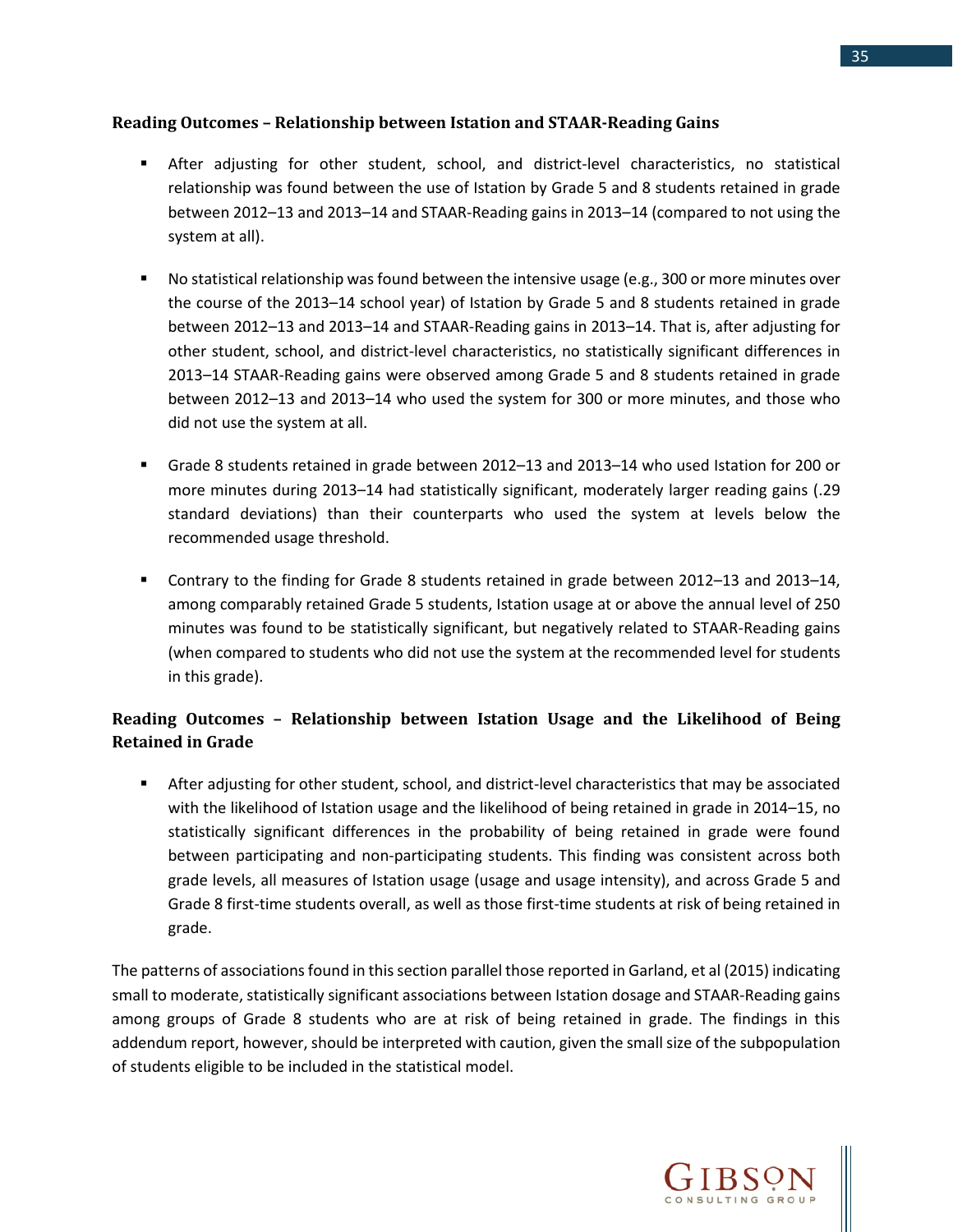## Section 3 – Mathematics Outcomes

While Garland, et al (2015) provided a broad assessment of TTM implementation and program impacts, the results presented in this section are restricted to two important grade levels (Grades 5 and 8) and high-need students. Grade 5 and Grade 8 were selected for these analyses because students are subject to high-stakes assessments with grade placement implications in these grades. In addition, the research questions posed in this addendum are geared toward students in at-risk situations (i.e., students retained in grade or at-risk of being retained in grade).

This section of the report addresses the following two research questions related to the TTM program:

- 1) Among students who were retained in Grade 5 or 8 between 2012–13 and 2013–14, to what extent does 2013–14 academic performance differ between TTM participants and nonparticipants, and what is the relationship between intensity of TTM usage (i.e., dosage) and academic performance for this student population?
- 2) What is the relationship between TTM program usage and the probability of being retained in Grades 5 and 8 between 2013–14 and 2014–15?

Appendix B provides technical information related to the TTM analyses contained in this addendum report.

## **Guiding Question 1b: Among students who were retained in Grade 5 or 8 between 2012–13 and 2013–14, to what extent does 2013–14 academic performance differ between TTM participants and non-participants, and what is the relationship between intensity of TTM usage (i.e., dosage) and academic performance for this student population?**

The descriptive analysis presented in Garland, et al (2015) found that students in Grades 5 and 8 who were at risk of being retained in grade used TTM at higher levels than students were not at risk of being retained in grade. Being at risk for retention in grade was defined as having failed the STAAR-Mathematics exam in either 2011–12 or 2012–13. This section of the addendum report expands on the prior analyses by exploring the relationships between **TTM usage** (i.e., whether a student used the TTM system at all) and **TTM usage intensity** (i.e., how frequently a student used the TTM system) and changes in student performance on STAAR-Mathematics for students who were actually retained in Grades 5 and 8 between 2012–13 and 2013–14.

After examining TTM usage patterns for Grade 5 and 8 students retained in grade between 2012–13 and 2013–14 and students not retained, the evaluation team explored the relationship between TTM usage and changes in student performance on STAAR-Mathematics for students in Grades 5 and 8 who were retained in grade between 2012–13 and 2013–14. Analyses were confined to students in Grades 5 and 8



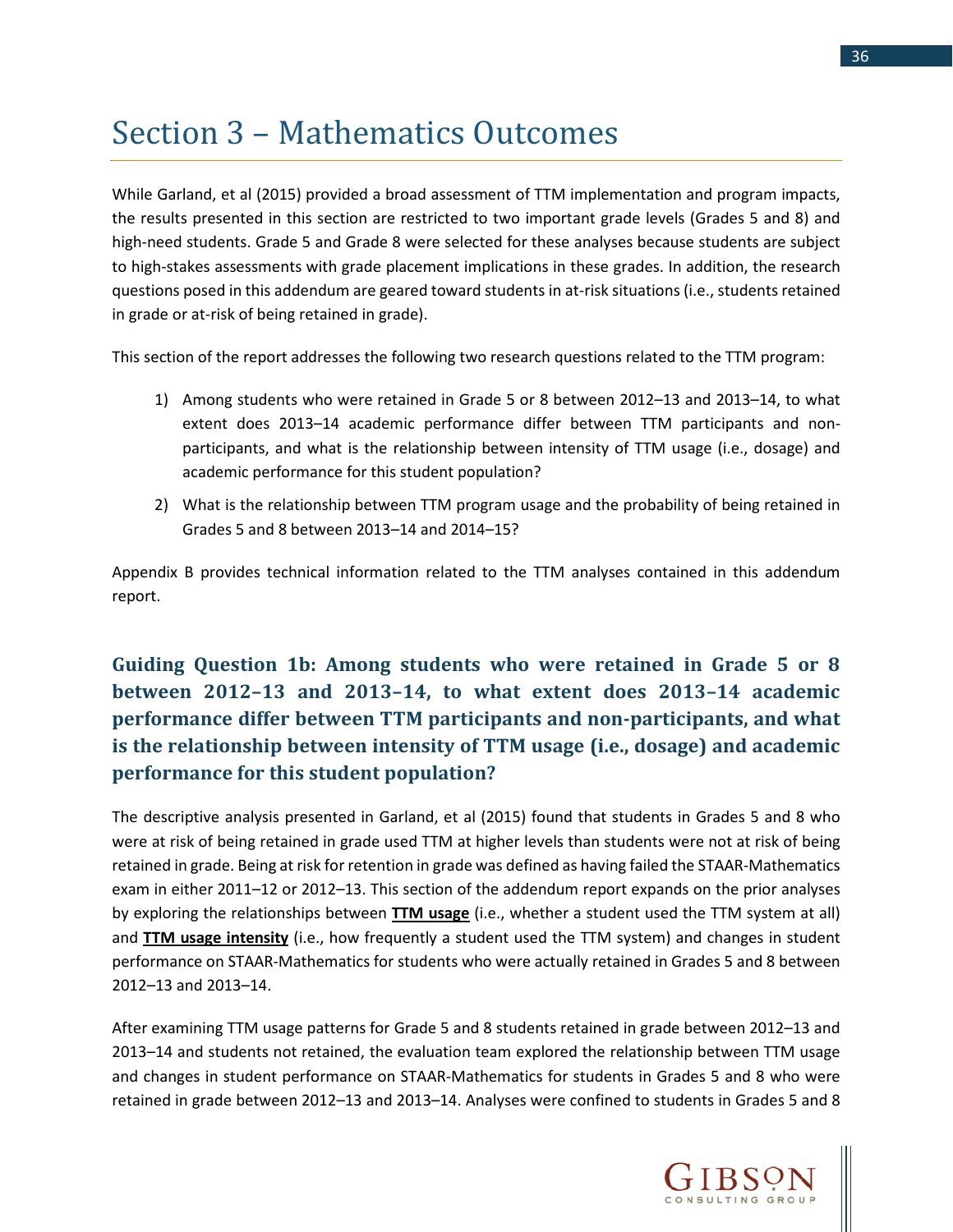in 2013–14 who were retained in grade between 2012–13 and 2013–14 and to students who were enrolled in schools where TTM was used (in 2013–14).

The primary research question explored the relationship between whether students used TTM at all and STAAR-Mathematics gain scores for students retained in grade; however, it is equally important to understand whether higher levels of system usage (i.e., usage intensity) are related to improved academic performance. Therefore, analyses were conducted for the following categories of TTM system usage:

- 1) Students who attempted at least one TTM lesson (i.e., used the system at all) compared to students who did not use the TTM system at all;
- 2) The number of TTM lessons a student attempted (i.e., a continuous variable of attempted lessons);
- 3) Students who attempted less than the minimum number of TTM lessons recommended by the vendor (i.e., 1 to 4 lessons attempted) compared to students who did not attempt any lessons; and
- 4) Students who attempted 5 to 9 lessons, 10 to 14 lessons, 15 to 19 lessons, or 20 or more lessons (i.e., three measures of increasingly high intensity usage) compared to students who did not attempt any lessons.

Grade-level retention was calculated by comparing students' grade level in fall 2012 to their grade level in fall 2013.<sup>[25](#page-38-0)</sup> The calculation only includes students who were enrolled in Grade 5 or 8 in 2012–13. If students' grade level matched between these two periods, they were classified as having been retained in grade between the 2012–13 and 2013–14 school years.

#### **TTM Usage and Grade Retention**

l

Table 3.1 displays the count of students (at campuses where at least one student was registered for TTM in 2013-14) in Grades 5 and 8 in 2013–14 who were identified as having been retained in grade between 2012-13 and 2013-14.<sup>[26](#page-38-1)</sup> Overall, the percentage of Grade 5 and Grade 8 students who were retained in



<span id="page-38-0"></span><sup>&</sup>lt;sup>25</sup> We followed TEA's operationalization of grade-level retention, with one difference. Students were classified as having been retained if their fall 2012 and fall 2013 grade level matched. The TEA definition utilizes attendance records from the baseline year (here, 2012–13) to include students who were not enrolled by the PEIMS snapshot date, where baseline grade level is determined by the last grade in which a student was enrolled (Texas Education Agency, 2015). For more information, see TEA's resources on dropout and retention here: [http://tea.texas.gov/acctres/retention\\_index.html.](http://tea.texas.gov/acctres/retention_index.html)

<span id="page-38-1"></span> $26$  The retention rate calculation in this report is slightly different than the statewide retention rate, since the denominator in the calculation presented in Table 3.1 reflects all students in Grade 5 or 8 in 2013–14 who met the sample inclusion rules for the evaluation. Table 3.1 provides a description of the composition of the analytic sample that will be used in the outcomes section of this research question.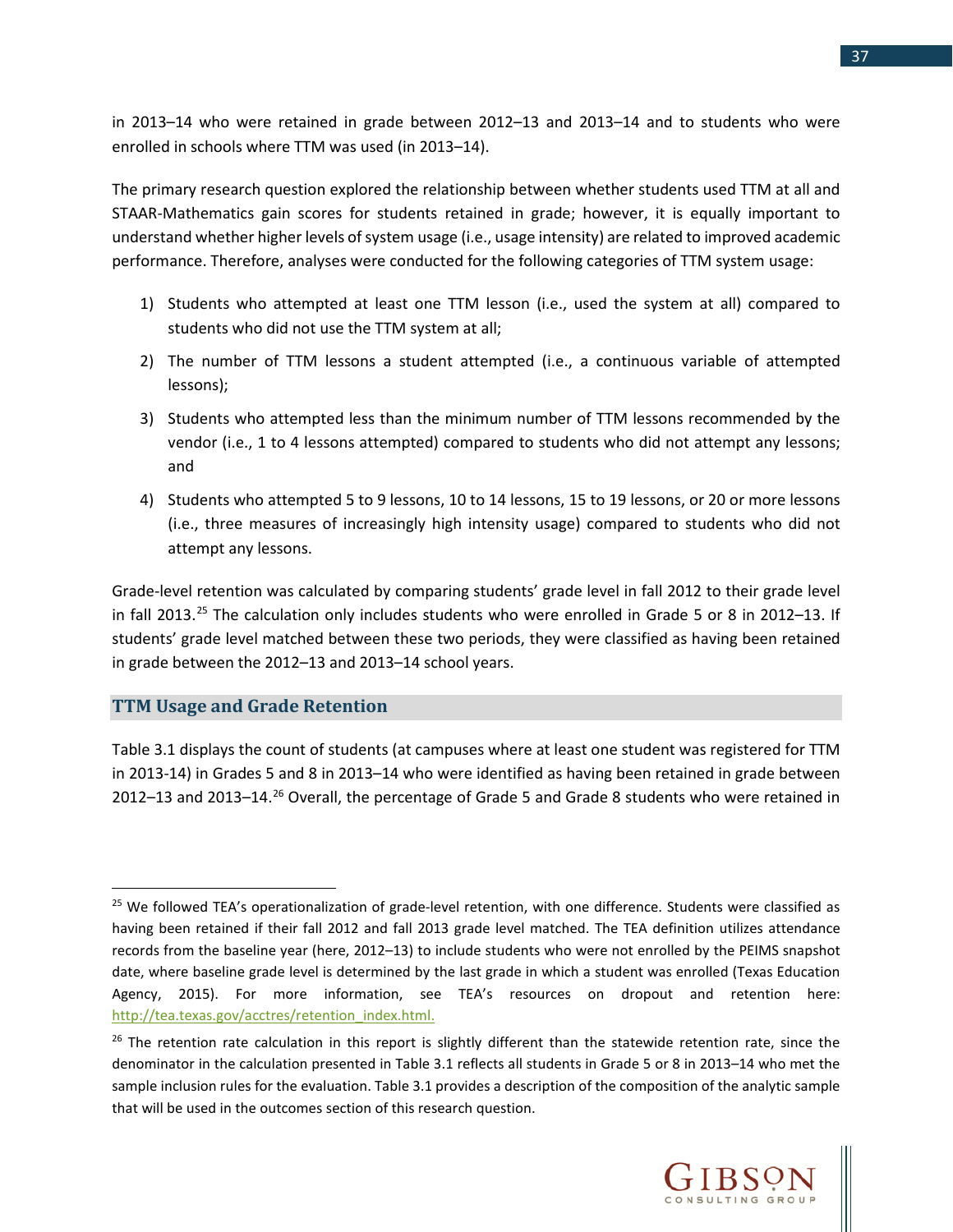grade in 2013–14 was low: approximately 1.5% of Grade 5 students and 1.0% of Grade 8 students were identified as being retained in grade between 2012-13 and 2013-14.

| Table 3.1. Frequency Count and Percentage of Grade 5 and 8 Students at TTM Campuses Retained in |  |
|-------------------------------------------------------------------------------------------------|--|
| Grade between 2012-13 and 2013-14                                                               |  |

| <b>Student Grade Level</b> | <b>Total Student Count</b> | Count of Students Retained | <b>Percentage of Students</b> |
|----------------------------|----------------------------|----------------------------|-------------------------------|
| Grade 5                    | 360.570                    | 5.224                      | 1.45%                         |
| Grade 8                    | 350.956                    | 3.591                      | 1.02%                         |

Source: Public Education Information Management System, 2012–13 and 2013–14, Texas Education Agency.

Note: Frequency counts and calculations include all Grade 5 and 8 students in 2013–14 who were enrolled at a campus where at least one student was registered for TTM in 2013–14 and attempted at least one TTM lesson. Students denoted as retained in grade were students in Grades 5 and 8 in 2012–13 whose grade level in the fall of 2013 matched their grade level in the fall of 2012.

Table 3.2 shows the percentage and number of Grade 5 and 8 students who were first-time Grade 5 or 8 students in 2013–14 or were retained in grade between 2012–13 and 2013–14. Furthermore, these summary statistics are disaggregated by two measures of TTM usage: 1) whether the student attempted at least one lesson; and 2) whether the student attempted 5 or more lessons. The 5-lesson cut point reflects usage levels at which the TTM vendor feels that a student has reached a "gateway" point where they are more likely to continue using the system.

As Table 3.2 shows, approximately 43% of Grade 5 students who were retained in grade between 2012– 13 and 2013–14 attempted at least one TTM lesson versus 46% of students who were not retained. The percentage of retained students who used the TTM at the minimum recommended usage level (i.e., 5 attempted lessons) (36%) was not substantially different than students who were not retained (37%).

Another important finding of Table 3.2 is that a smaller percentage of Grade 8 students attempted TTM lessons than Grade 5 students. This is an important descriptive point to keep in mind when reviewing the results from the forthcoming multivariate analyses.

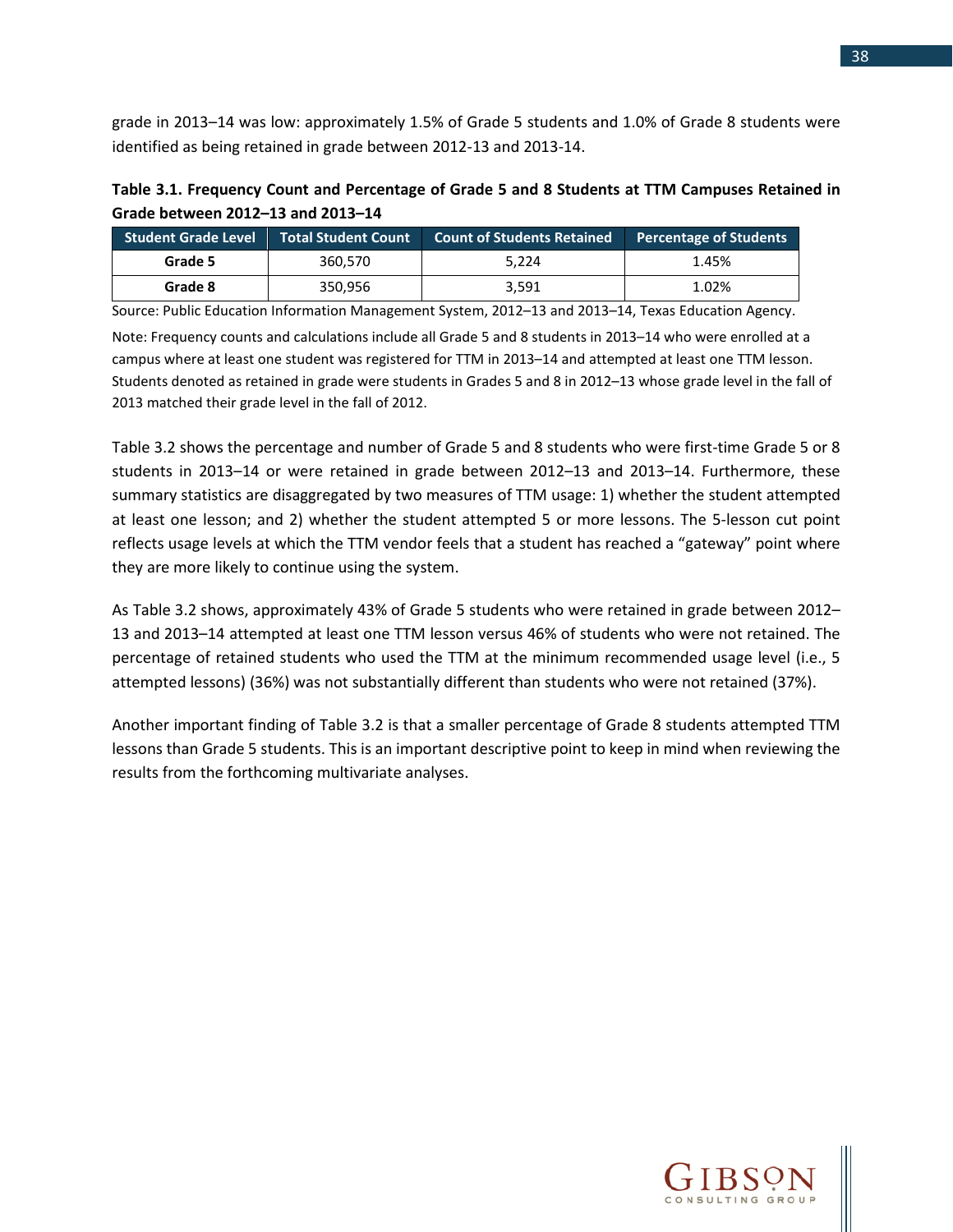| <b>Student</b><br>Grade<br><b>Level</b> | <b>Enrollment Status</b><br>in 2013-14 | At least 1<br><b>Attempted</b><br><b>TTM</b><br><b>Lessons</b> | At least 5<br><b>Attempted</b><br><b>TTM</b><br><b>Lessons</b> | Percentage at<br>Least 1<br><b>Attempted</b><br><b>TTM Lesson</b> | Percentage at<br>Least 5<br><b>Attempted</b><br><b>TTM Lessons</b> |
|-----------------------------------------|----------------------------------------|----------------------------------------------------------------|----------------------------------------------------------------|-------------------------------------------------------------------|--------------------------------------------------------------------|
| Grade 5                                 | First time                             | 172,594                                                        | 140.688                                                        | 45.7                                                              | 37.3                                                               |
| Grade 5                                 | Retained in grade                      | 2,221                                                          | 1,887                                                          | 42.5                                                              | 36.1                                                               |
| Grade 8                                 | First time                             | 92,394                                                         | 55,862                                                         | 24.5                                                              | 14.9                                                               |
| Grade 8                                 | Retained in grade                      | 666                                                            | 367                                                            | 18.5                                                              | 10.2                                                               |

**Table 3.2. Frequency Count and Percentage of Grade 5 and 8 Students who Used TTM, by Grade-Level Retention Status, and Usage Intensity, 2013–14**

Source: Public Education Information Management System, 2012–13 and 2013–14, Texas Education Agency. TTM Session History table, 2013–14.

Note: Frequency counts and calculations include all Grade 5 and 8 students in 2012–13 who were enrolled at a campus where at least one student who attempted a TTM lesson in 2013–14. Students classified as retained in grade were students in Grades 5 and 8 in 2012–13 whose grade level in the fall of 2013 matched their grade level in the fall of 2012. First-time Grade 5 or 8 students reflect all students who were enrolled in Grade 5 or 8 for the first time in 2013–14, including students who were promoted, and students who were not enrolled in a Texas public school in the prior school year.

#### **TTM Usage and Student Outcomes Related to STAAR-Mathematics Gains**

First, the evaluation team explored descriptive system usage data to provide context for the student outcome findings which follow. Grade 5 and 8 students who were retained in grade between 2012–13 and 2013–14 used TTM somewhat less frequently than students who were not retained in grade (Figure 3.1). *The TTM vendor asserts that a student has reached a "gateway" point where they are more likely to continue using the system (when they attempt 5 or more lessons) and are at a "fidelity or impact" point where students may start experiencing gains in mathematics scores (when they attempt 10 or more lessons).* In Grade 5, students who were retained in grade attempted an average of 9.26 lessons in 2013–14 compared to 9.77 lessons for students who were not retained in grade. In Grade 8, students who were retained in grade attempted an average of 2.70 lessons in 2013–14 compared to 3.79 lessons for students who were not retained in grade (Figure 3.1)*.* 

These findings contrast with the descriptive results contained in Garland, et al (2015), which explored differences in usage intensity between Grade 5 and Grade 8 students who had failed STAAR-Mathematics in a prior school year compared to students who had not. For example, students in Grade 8 who were classified as having been at risk of being retained in grade between 2013–14 and 2014–15 attempted more lessons that peers who were not identified as being at risk of being retained in grade. This suggests that school staff were targeting students at risk of being retained in grade for more intensive usage of TTM relative to their peers who were not at risk of being retained in grade; this was not observed among students actually retained in grade between 2012–13 and 2013–14.



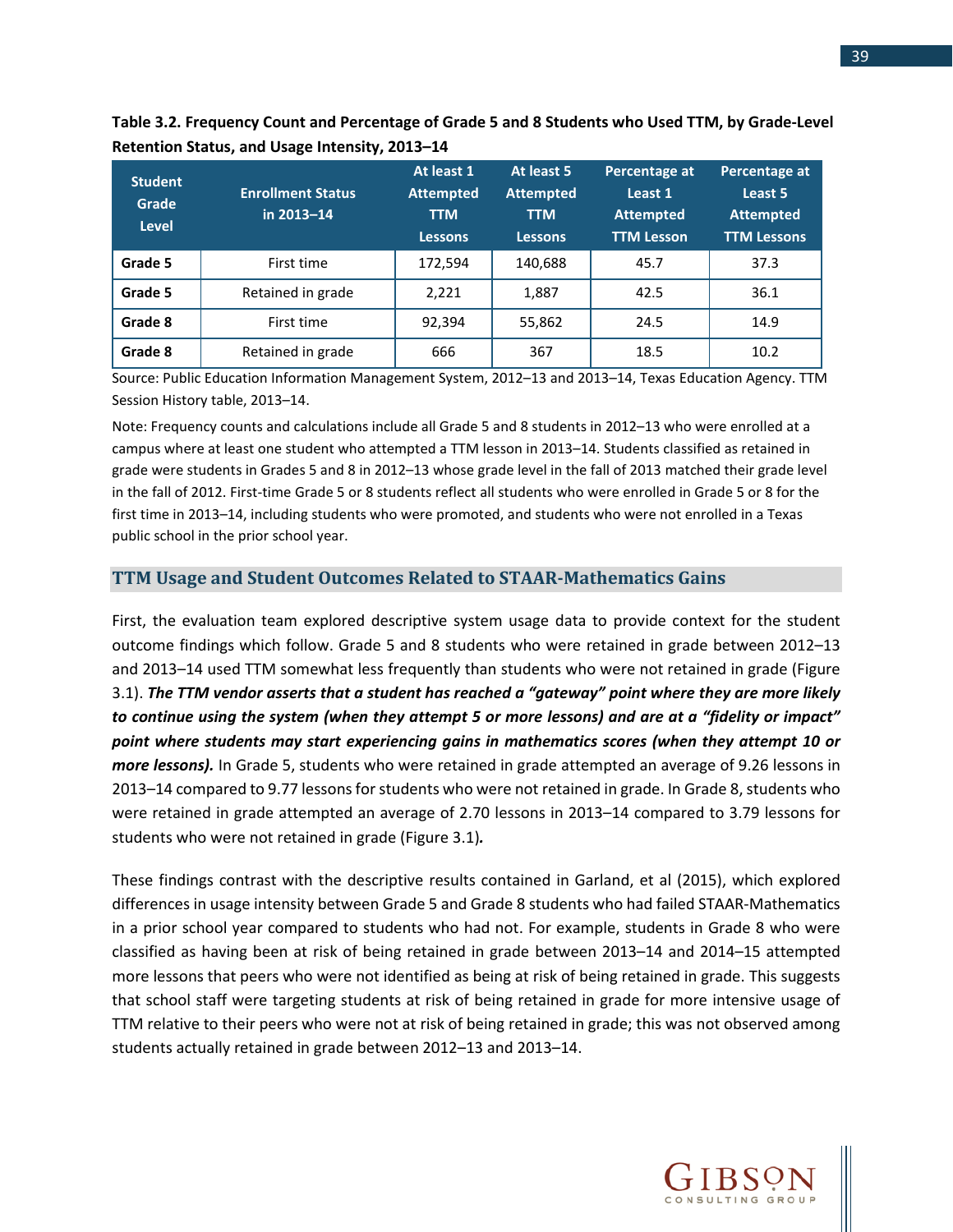

## **Figure 3.1. Average Number of TTM Lessons Attempted by Grade 5 and 8 Students in 2013–14, by 2013– 14 Grade-Level Retention Status**

Source: Public Education Information Management System, 2012–13 and 2013–14, Texas Education Agency. TTM Session History table, 2013–14.

Note: Calculations only include students who were enrolled at a campus where at least one student attempted a TTM lesson in 2013–14. Students classified as retained in grade were students in Grades 5 and 8 in 2012–13 whose grade level in the fall of 2013 matched their grade level in the fall of 2012.

Student decile-standardized scores were used to better account for differences in prior STAAR performance when examining changes in STAAR-Mathematics scores between 2012–13 and 2013–14, and to account for different average changes in student performance across the distribution of students' prior achievement score.<sup>[27](#page-41-0)</sup> As noted earlier, the different measures of system usage analyzed are:

 $\overline{\phantom{a}}$ 



<span id="page-41-0"></span><sup>&</sup>lt;sup>27</sup> The evaluation team calculated decile-standardized STAAR-Mathematics test-score gains between the first test administration in 2012–13 and the first test administration in 2013–14. The decile-standardized scores have a mean of zero and a standard deviation of 1 for each decile based on students' prior-year (2012–13) STAAR-Mathematics score, in each grade and school year, so that a positive score indicates that a student's performance *gain* was higher than the average *gain* of other students in that grade, year, and prior STAAR-Mathematics score decile, while a negative score indicates a student's *gain* was lower than the mean *gain* of other students in the same grade, year, and *prior STAAR-Mathematics score decile*. The quantity of interest for the evaluation is the *difference* in the gain score between TTM users and non-users. This standardization facilitates comparisons across grade levels for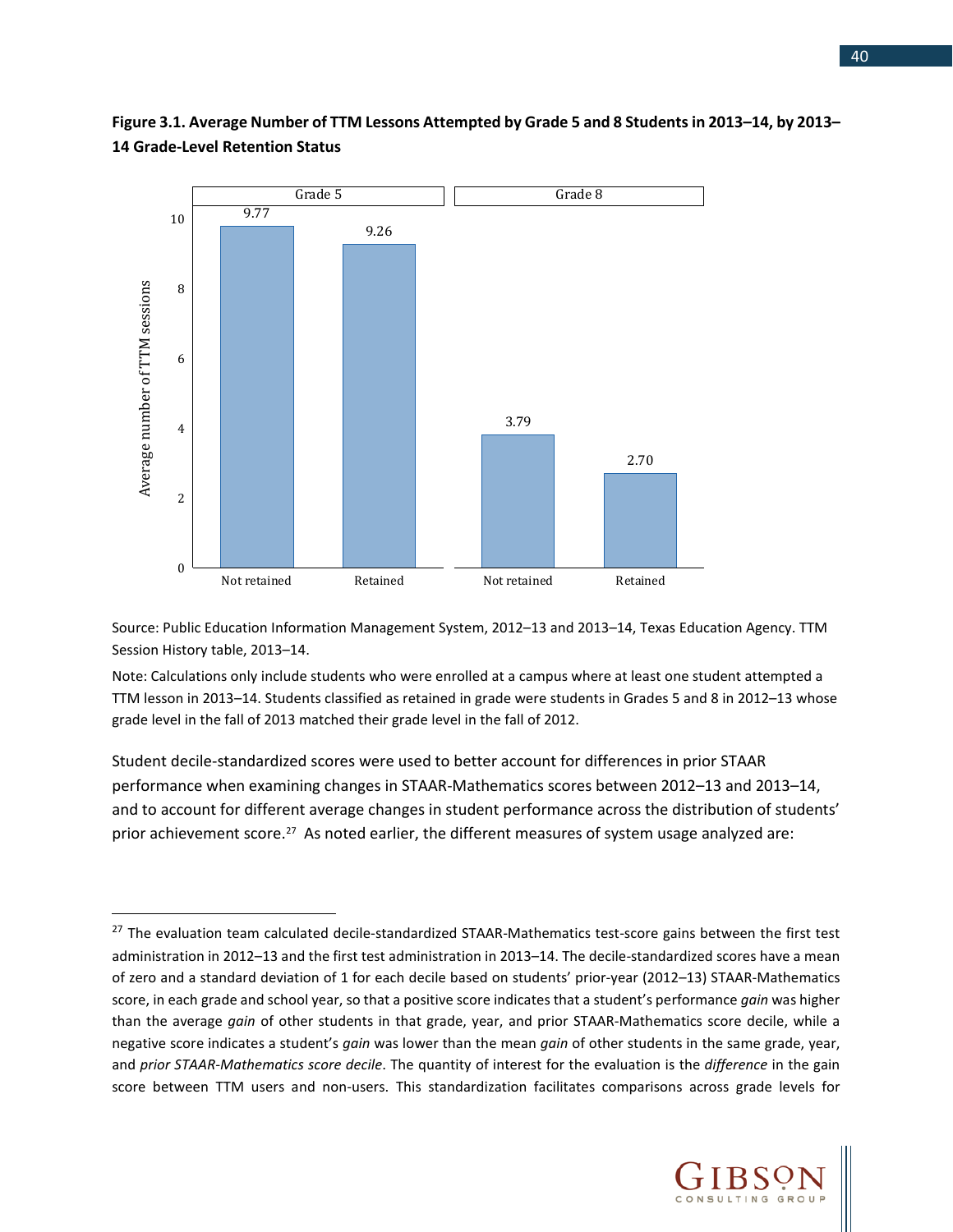- 1) Student attempted at least one TTM lesson (compared to students who did not use TTM at all);
- 2) Student used the system at below recommended level, attempting at least 1 to 4 TTM lessons (compared to students who did not use TTM at all);
- 3) Student used the system at recommended "gateway" level, attempting 5 to 9 TTM lessons (compared to students who did not use TTM at all);
- 4) Student used the system at recommended "impact" level, attempting 10 to 14 TTM lessons (compared to students who did not use TTM at all);
- 5) Student used the system intensively at levels above recommended "impact" level, attempting 15 to 19, or 20 or more TTM lessons (compared to students who did not use TTM at all).<sup>[28](#page-42-0)</sup>

In addition to the categorical measures presented above, the evaluation team also included the number of TTM lessons attempted as an independent variable in the statistical model to predict changes in STAAR-Mathematics gain scores.

The results are presented in Table 3.3.

l

After adjusting for other student, school, and district-level characteristics, there were no statistically significant differences in 2013–14 STAAR-Mathematics score gains (for Grade 5 and Grade 8 students retained in grade between 2012–13 and 2013–14) when the results of students who attempted at least one TTM lesson were compared to those of students who did not attempt any TTM lessons (Table 3.3).<sup>[29](#page-42-1)</sup>

<span id="page-42-1"></span> $29$  Throughout this section, the terms "statistically significant" and "significant" are used interchangeably. They refer to instances in which, after controlling for other factors, differences in outcomes (e.g., STAAR-Mathematics gain scores) are found between student groups (e.g., those who attempted one or more TTM lessons and those who did not use TTM at all). Across these analyses, effects were typically significant at a minimum of p<0.01, which means that there is less than a 1% chance that these findings were due to chance. It is also important to note, however, that statistical significance is heavily influenced by sample size, meaning that with the large samples used in these analyses, even small relationships between program participation and achievement outcomes may have registered as statistically significant.



different grade-level assessments because the scale is standardized to have equal means and variance for each assessment, in each year and grade level.

<span id="page-42-0"></span> $^{28}$  More technical detail about the estimation procedure and functional form is provided in Appendix B.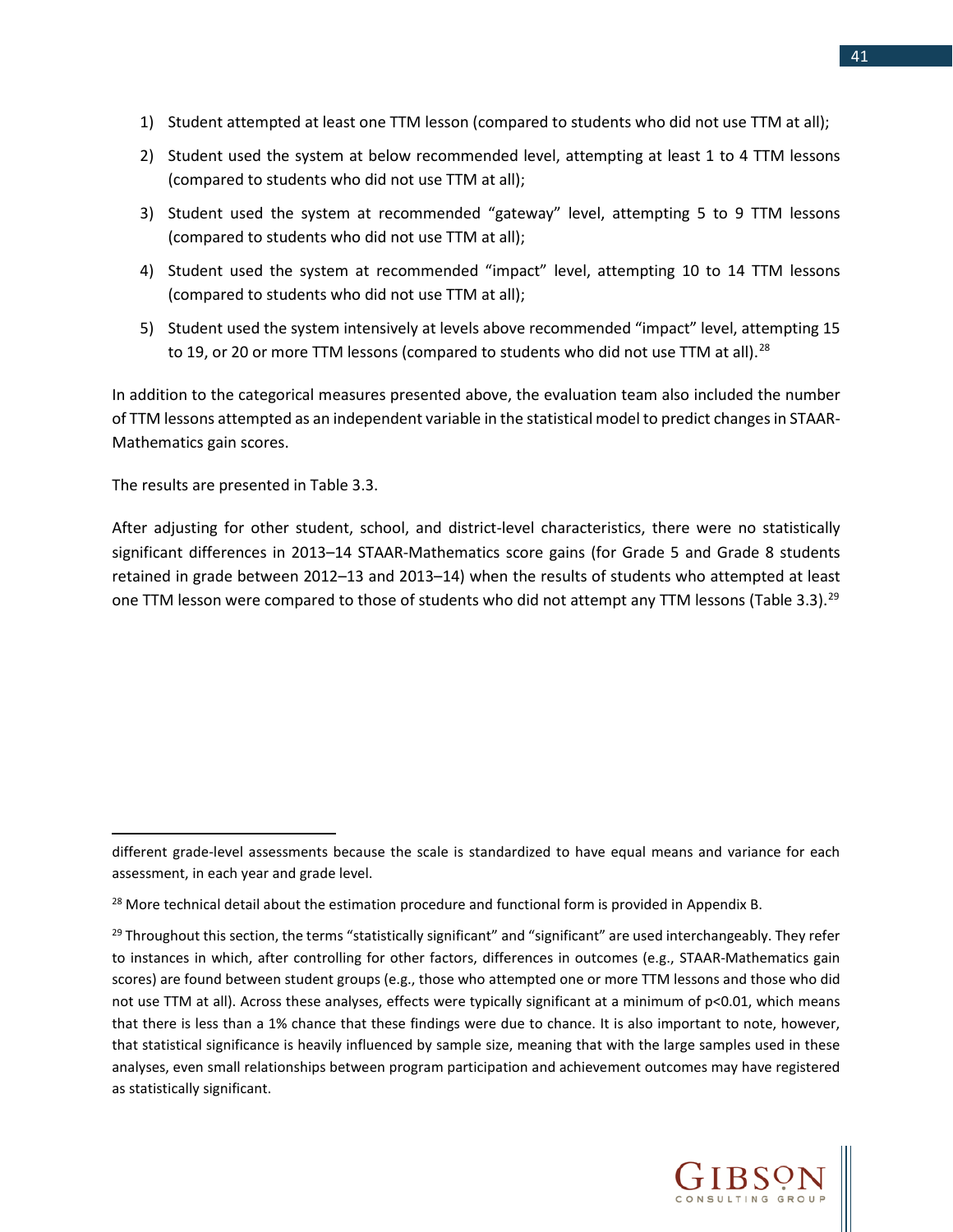**Table 3.3. Estimates of the Differences in the Relationship between 2013–14 TTM Usage/Intensity of Usage and STAAR-Mathematics Gains, for Students in Grade 5 and 8 who were Retained in Grade between 2012–13 and 2013–14**

| Grade   | <b>Usage Measure</b>                                    | B          | <b>SE</b> | N <sub>1</sub> |  |
|---------|---------------------------------------------------------|------------|-----------|----------------|--|
|         | Attempted at least one lesson (compared to did not use) | 0.080      | 0.062     |                |  |
|         | Number of Attempts                                      | $0.943***$ | 0.131     |                |  |
|         | 1-4 Attempts (compared to zero attempted lessons)       | $0.174*$   | 0.083     |                |  |
| Grade 5 | 5-9 Attempts (compared to zero attempted lessons)       | 0.101      | 0.086     | 4,503          |  |
|         | 10-14 Attempts (compared to zero attempted lessons)     | 0.064      | 0.083     |                |  |
|         | 15-19 Attempts (compared to zero attempted lessons)     | 0.086      | 0.087     |                |  |
|         | 20+ Attempts (compared to zero attempted lessons)       | $-0.007$   | 0.073     |                |  |
|         | Attempted at least one lesson (compared to did not use) | 0.056      | 0.095     |                |  |
|         | Number of Attempts                                      | $0.905***$ | 0.242     |                |  |
|         | 1-4 Attempts (compared to zero attempted lessons)       | 0.141      | 0.117     |                |  |
| Grade 8 | 5-9 Attempts (compared to zero attempted lessons)       | $-0.132$   | 0.128     | 1,977          |  |
|         | 10-14 Attempts (compared to zero attempted lessons)     | 0.178      | 0.210     |                |  |
|         | 15-19 Attempts (compared to zero attempted lessons)     | 0.017      | 0.341     |                |  |
|         | 20+ Attempts (compared to zero attempted lessons)       | $-0.021$   | 0.163     |                |  |

Source: State of Texas Assessments of Academic Readiness (STAAR) and Public Education Information Management System, 2011–12 and 2013–14, Texas Education Agency. TTM Session History table, 2013–14.

Note: Only regular English and Spanish versions (i.e., not modified or alternate versions) are included in the analyses. Only students with at a valid STAAR-Mathematics test score on the first administration in 2012–13 and 2013–14 are included in the multivariate model. Estimates derived from a linear regression with campus-level fixed effects and pre-treatment student-level covariates. \* p<0.05; \*\* p<0.01; \*\*\* p<0.001

However, the absolute number of TTM lessons attempted was found to be positive, and significantly associated with STAAR-Mathematics gains. This finding suggests that students who used TTM more often experienced larger STAAR-Mathematics gains than students using the system less frequently. The difference was statistically significant and moderate (.943 for Grade 5 and .905 for Grade 8 for each additional lesson attempted).

As Table 3.3 shows, among students in Grade 5, who were retained in grade between 2012–13 and 2013– 14, a positive and statistically significant relationship was observed between attempting 1 to 4 TTM lessons (which reflects a level of usage below the 5 attempted lessons recommended by the TTM vendor) and 2013–14 STAAR-Mathematics gains (.174 standard deviations higher). This statistical relationship was not observed for Grade 8 students.

As Table 3.3 reflects, increasingly intensive TTM usage over the course of the 2013–14 school year by Grade 5 and 8 students retained in grade between 2012–13 and 2013–14 was not related to larger STAAR-Mathematics gains in 2013–14 (when compared to students who did not used the system at all). No

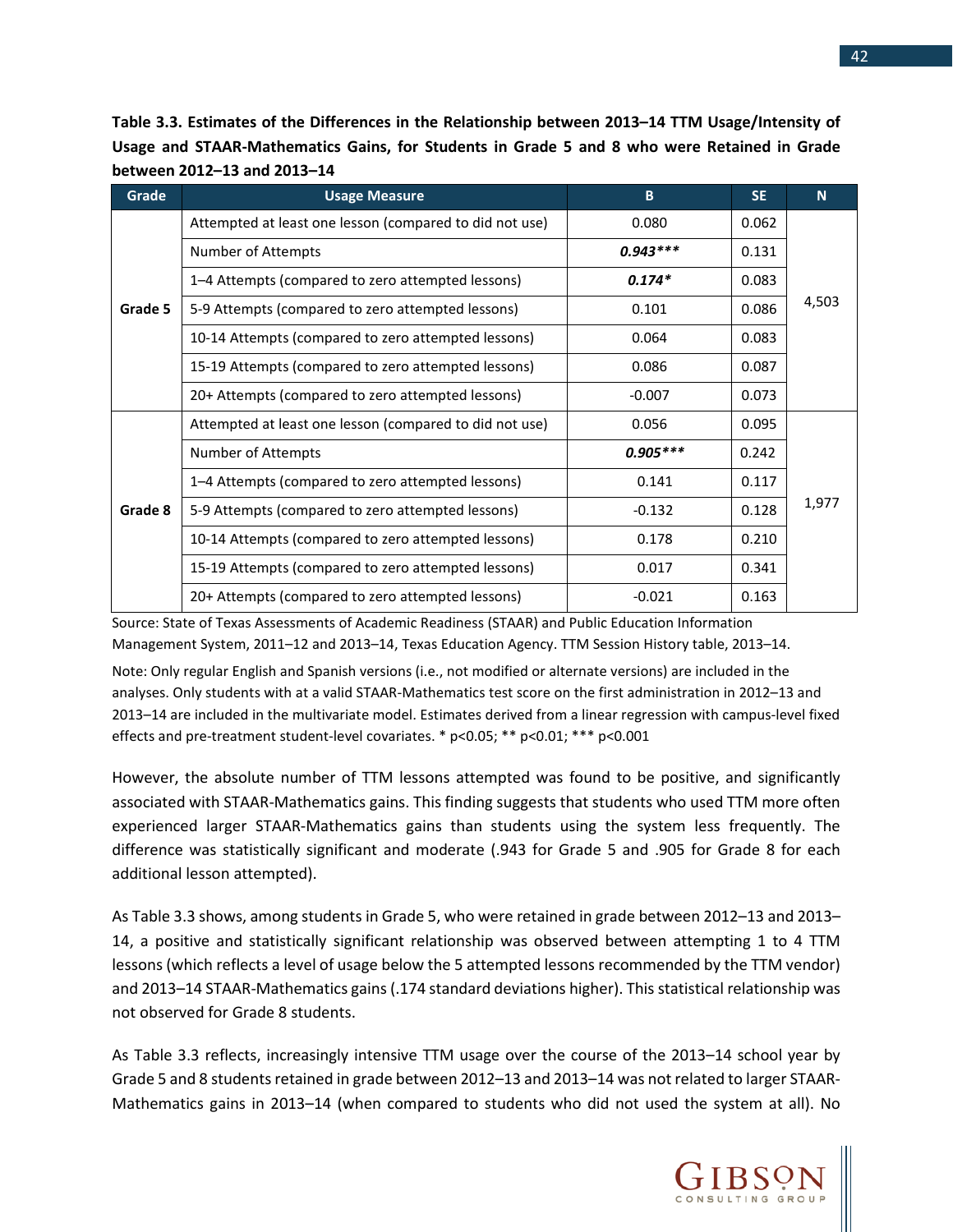statistically significant differences in 2013–14 STAAR-Mathematics gains were observed among Grade 5 and 8 students retained in grade between 2012–13 and 2013–14 who used TTM at increasingly intensive levels (5 to 9 attempted lessons, 10 to 14 attempted lessons, 15 to 19 attempted lessons, or 20 or more attempted lessons), relative to students who did not use the TTM system at all.

It is important to consider that the population of students who met the usage criteria, and who had sufficient data to be included in the statistical model, was small and observably different from the overall student population.<sup>[30](#page-44-0)</sup> For instance, in Grade 8, fewer than 400 students who were retained in grade between 2012–13 and 2013–14 attempted 5 or more TTM lessons (Table 3.2). Consequently, the amount of uncertainty in these estimates (which is reflected in the size of the standard error of the estimates that are presented in Table 3.3) is large, and the results should be interpreted with caution.

## **Guiding Question 2b: What is the relationship between TTM program usage and the probability of being retained in Grades 5 and 8 between 2013–14 and 2014– 15?**

Prior to describing the relationship between TTM usage during the 2013–14 school year and whether students in Grade 5 or 8 were retained in grade between 2013–14 and 2014–15, the research team received fall 2014 PEIMS student enrollment records to calculate actual retention and promotion between 2013–14 and 2014–15. [31,](#page-44-1) [32](#page-44-2)

#### **Grade-Level Enrollment Status**

l

Table 3.4 provides summary descriptive information about students who were first-time enrolled students in Grade 5 and Grade 8 in 2013–14. Only a very small percentage of students in Grades 5 and 8 in 2013– 14 were retained in grade between 2013–14 and 2014–15, with a slightly higher percentage of Grade 5 students retained in grade than Grade 8 students (1.2% compared to 1.02%). In each grade, less than 4%



<span id="page-44-0"></span><sup>&</sup>lt;sup>30</sup> For instance, students who were retained in grade had a higher rate of test abstention, or ineligibility based on the STAAR-Mathematics inclusion rules adopted in this evaluation, than students who were not retained. That is, students who were retained in grade took the first administration of the STAAR exam at lower rates than students not retained in grade.

<span id="page-44-1"></span><sup>&</sup>lt;sup>31</sup> Only sequential grade promotion is reflected in the promotion indicator. Students promoted more than one grade level between years are excluded from the calculation, since only Grade 6 and Grade 9 records were examined for the 2014–15 school year. Students in Grades 5 and 8 in 2013–14 who were not found in the fall 2014 enrollment records in the 2014–15 school year were excluded from the analysis since their grade enrollment status, could not be determined.

<span id="page-44-2"></span> $32$  Grade retention was created by comparing students' fall 2013 grade of enrollment to their fall 2014 grade of enrollment. Students with matching 2013 and 2014 grade levels were marked as having been retained in grade. If the student advanced grade levels between 2013–14 and 2014–15, the student was classified as having been promoted. Students in Grades 5 and 8 in 2013–14 who were not found in the fall 2014 enrollment records in the 2014–15 school year were removed from the analysis since their enrollment status could not be determined.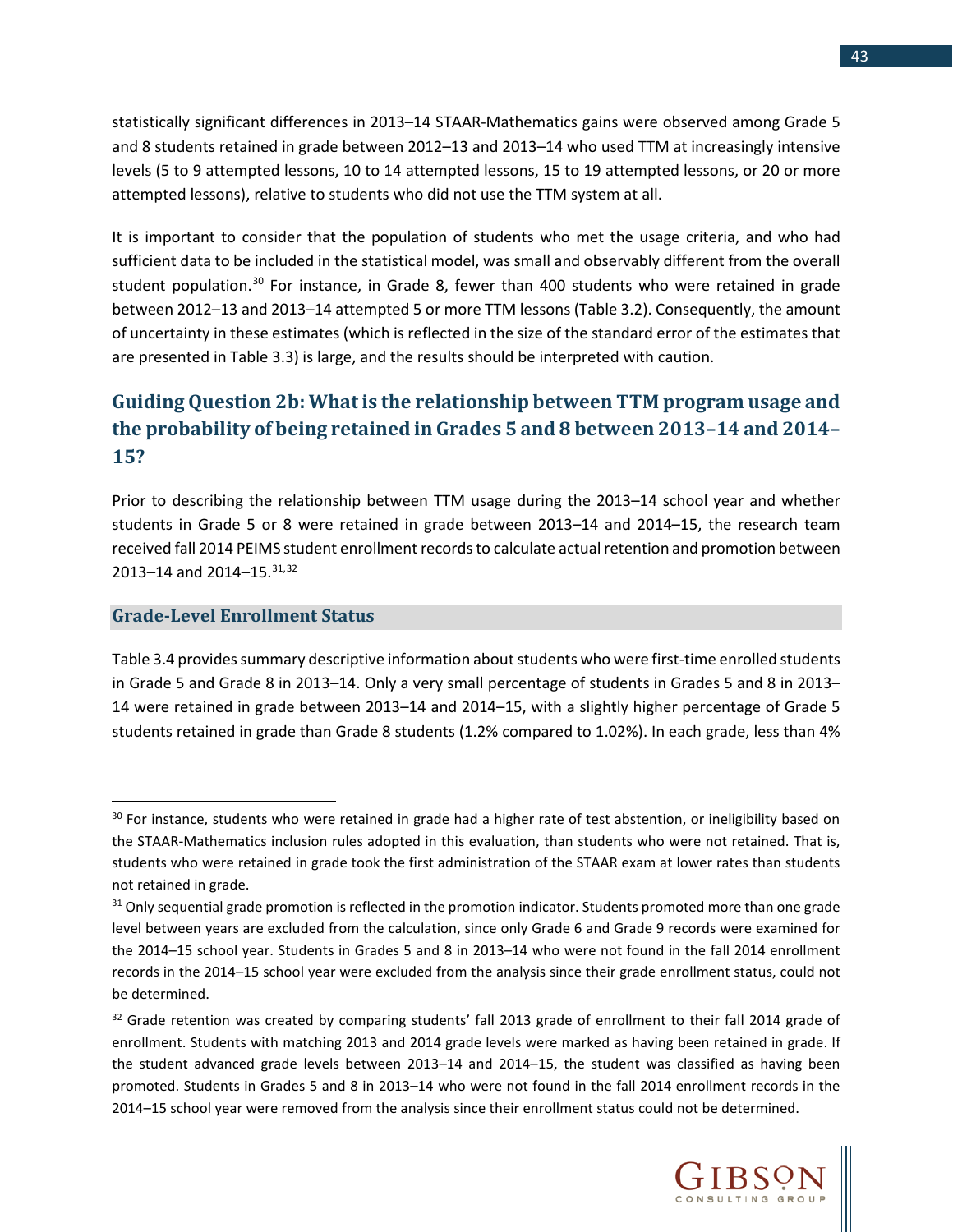of students who were enrolled in Grade 5 or 8 for the first time in 2013–14 were not enrolled in Texas public schools in the fall of 2014.

|                        | Grade 5  |                                                                                                        |        | Grade 8                                        |       |                                                                            |  |
|------------------------|----------|--------------------------------------------------------------------------------------------------------|--------|------------------------------------------------|-------|----------------------------------------------------------------------------|--|
|                        | Promoted | <b>Not Enrolled in</b><br><b>Texas Public</b><br><b>Retained</b><br>Schools in 2014-<br>in Grade<br>15 |        | <b>Retained</b><br><b>Promoted</b><br>in Grade |       | <b>Not Enrolled in</b><br><b>Texas Public</b><br><b>Schools in 2014-15</b> |  |
| Count                  | 338,405  | 4.275                                                                                                  | 12,856 | 332,187                                        | 2,882 | 12,612                                                                     |  |
| Percentage of students | 95.18    | 1.20                                                                                                   | 3.62   | 95.54                                          | 1.02  | 3.63                                                                       |  |

**Table 3.4. Student Promotion/Retention Results between 2012–13 and 2013–14, by Grade Level**

Source: Public Education Information Management System (PEIMS) 2012–13, 2013–14, and 2014–15, Texas Education Agency.

Note: Frequency counts and calculations only include students who met the following inclusion rules: enrolled at a campus where at least one student was registered for TTM in 2013–14; and was a first-time Grade 5 or Grade 8 students in 2013–14. Students deemed to not have been enrolled in Texas public schools consist of those for whom an enrollment record could not be found in PEIMS for both the 2012–13 and 2013–14 school years.

Next, students' enrollment status in 2014–15 was disaggregated by whether they were classified as being at risk of being retained in grade in 2014–15 (Table 3.5). Being at risk for retention in grade in 2014–15 was defined as having failed the STAAR-Mathematics exam in either of the two school years prior to 2013– 14 (2011–12 or 2012–13). Descriptive results provided in Garland, et al (2015) showed that students in Grades 5 and 8 who were at risk of being retained in grade had a higher average number of TTM attempted lessons relative to students who were not at risk of being retained in grade. Grade 5 students at risk of being retained in grade between 2013–14 and 2014–15 were much more likely to be retained in grade compared to students who were not at risk of being retained in grade (2.7% compared to .13%). Grade 8 students at risk of being retained in grade were much more likely to be retained in grade than Grade 8 students who were not at risk of being retained in grade (1.9% compared to .22%).

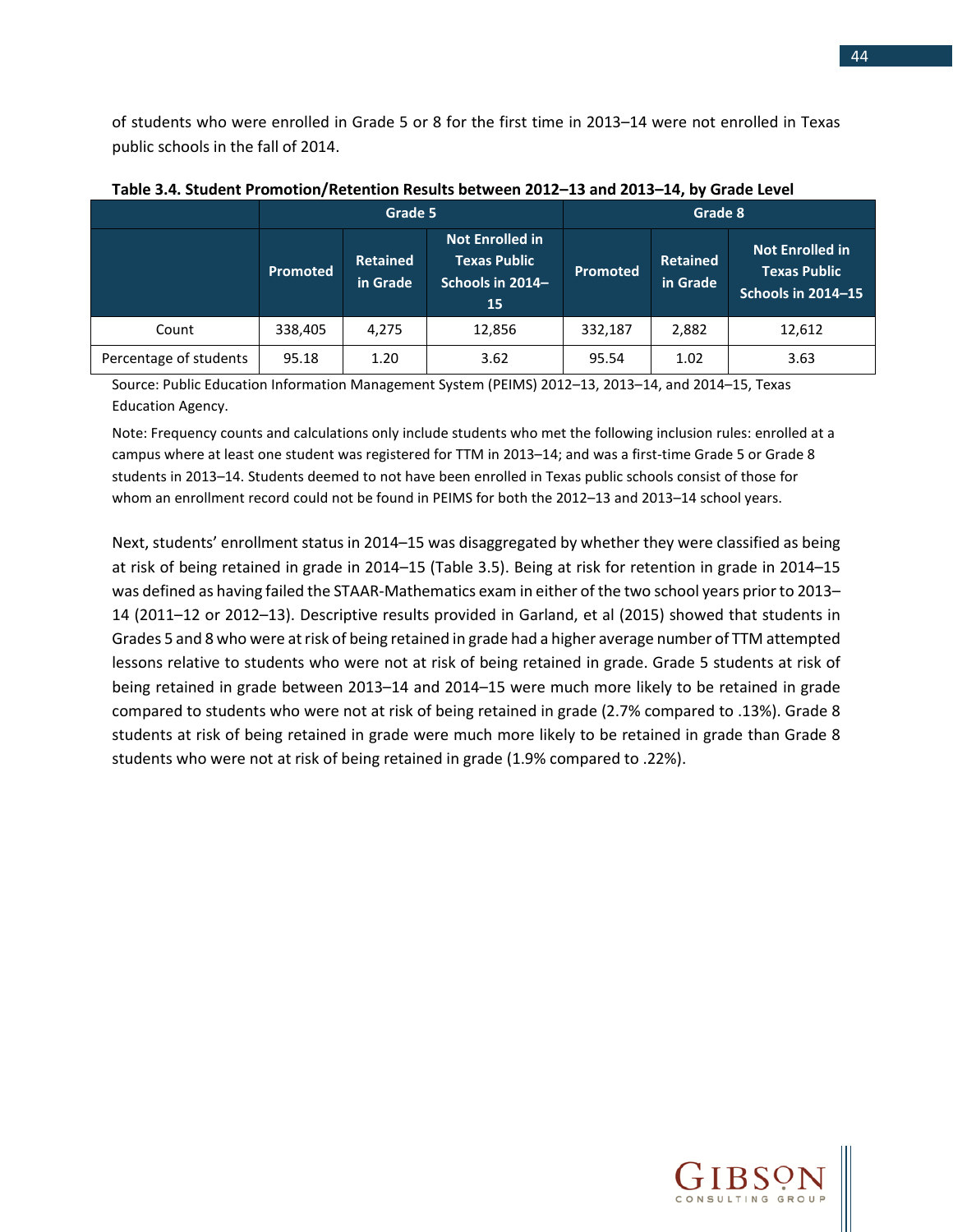|                                                                                |                           | Grade 5  |                             |                                                                                                       |          | Grade 8                     |                                                                                                       |  |
|--------------------------------------------------------------------------------|---------------------------|----------|-----------------------------|-------------------------------------------------------------------------------------------------------|----------|-----------------------------|-------------------------------------------------------------------------------------------------------|--|
| <b>At-Risk Status</b>                                                          |                           | Promoted | <b>Retained</b><br>in Grade | <b>Not</b><br><b>Enrolled in</b><br><b>Texas</b><br><b>Public</b><br><b>Schools in</b><br>$2014 - 15$ | Promoted | <b>Retained</b><br>in Grade | <b>Not</b><br><b>Enrolled in</b><br><b>Texas</b><br><b>Public</b><br><b>Schools in</b><br>$2014 - 15$ |  |
| Did not fail                                                                   | Count                     | 187,168  | 249                         | 5,574                                                                                                 | 177,942  | 395                         | 4,724                                                                                                 |  |
| STAAR-<br><b>Mathematics</b><br>(i.e., Not At-<br>Risk)                        | Percentage<br>of students | 96.98    | 0.13                        | 2.88                                                                                                  | 97.10    | 0.22                        | 2.68                                                                                                  |  |
|                                                                                |                           |          |                             |                                                                                                       |          |                             |                                                                                                       |  |
| <b>Failed STAAR-</b><br><b>Mathematics</b><br>at least once<br>(i.e., At-Risk) | Count                     | 121,093  | 3518                        | 3796                                                                                                  | 94,572   | 1,938                       | 3,457                                                                                                 |  |
|                                                                                | Percentage<br>of students | 94.30    | 2.73                        | 2.95                                                                                                  | 94.60    | 1.94                        | 3.45                                                                                                  |  |

**Table 3.5. Student Promotion/Retention Results between 2012–13 and 2013–14, by Grade Level and At-Risk Status** 

Source: Public Education Information Management System (PEIMS), 2012–13, 2013–14, and 2014–15, Texas Education Agency.

Note: Frequency counts and calculations only include students who met the following inclusion rules: enrolled at a campus where at least one student was registered for TTM in 2013–14; was a first-time Grade 5 or Grade 8 student in 2013–14; and had a valid State of Texas Assessments of Academic Readiness (STAAR)-Mathematics test score in 2011–12 and 2012–13. Only regular English and Spanish versions of STAAR-Mathematics (i.e., not modified or alternate versions) were included. Only STAAR-Mathematics test data from 2011–12 to 2013–14 were examined. At risk of being retained in grade in 2014–15 was defined as having failed the STAAR-Mathematics exam in either of the previous two school years (2011–12 or 2012–13). Students deemed to not have been enrolled in Texas public schools consist of those for whom an enrollment record could not be found in PEIMS for both the 2012–13 and 2013–14 school years.

#### **Description of TTM Usage and Retention**

Figure 3.2 shows the percentage of students who were retained in Grades 5 and 8 between 2013–14 and 2014–15 for students who either used attempted one or more TTM lessons in 2013–14 or did not use the system at all. In both Grades 5 and Grade 8, students who attempted one or more TTM lessons were somewhat less likely to be retained in grade compared to students who did not use the system. In Grade 5, 1.1% of students who attempted one or more TTM lessons were retained in grade between 2013–14 and 2014–15, compared to 1.3% of students who did not use the system at all. In Grade 8, 0.8% of students who attempted one or more TTM lessons were retained in grade between 2013–14 and 2014–15, compared to 0.9% of students who did not use the system at all.

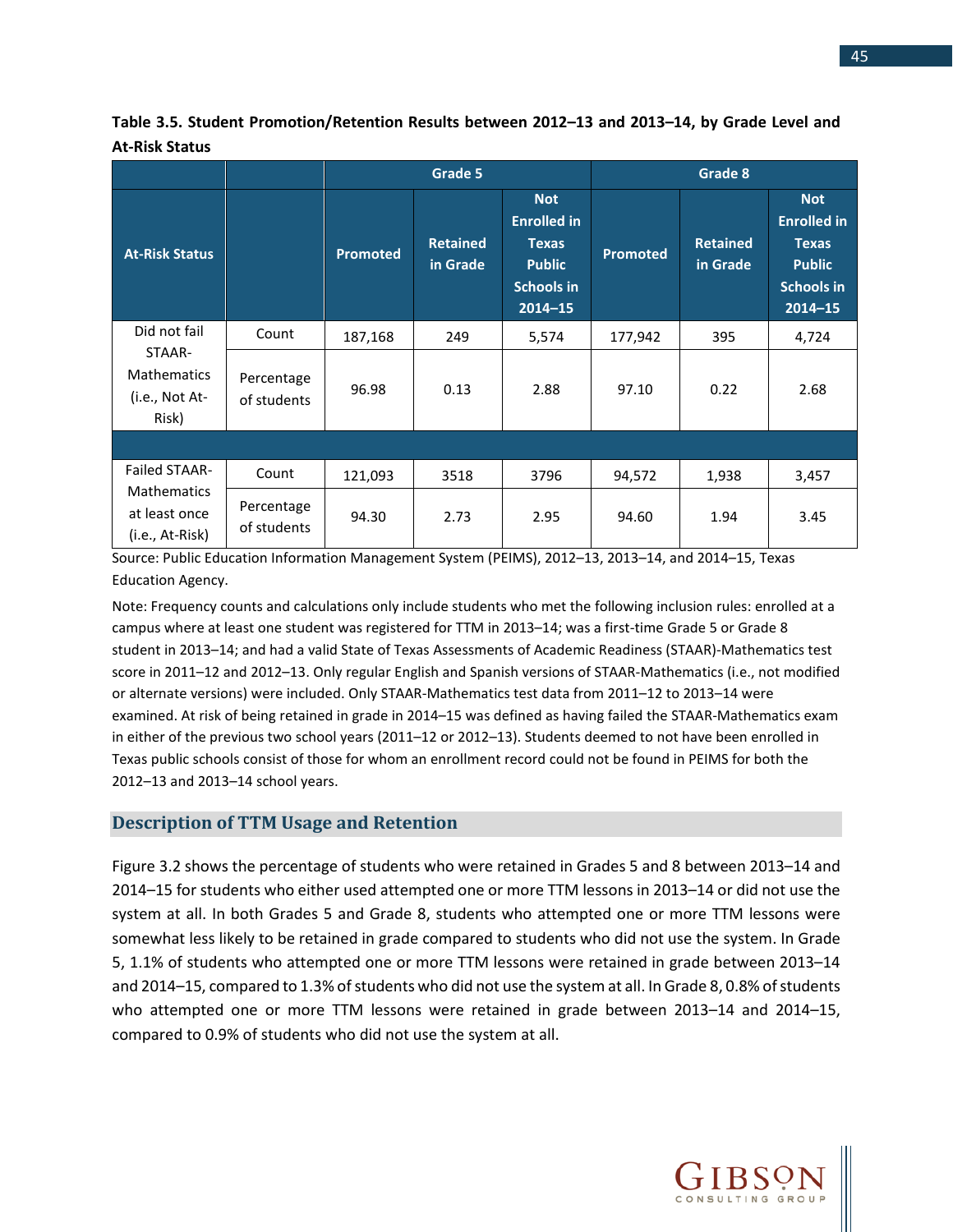

### **Figure 3.2. Percentage of First-Time Grade 5 and 8 Students Retained in Grade between 2013–14 and 2014–15, by TTM Usage in 2013–14**

Source: State of Texas Public Education Information Management System, 2012–13, 2013–14, and 2014–15, Texas Education Agency. TTM Session History Table, 2013–14

Note: Frequency counts and calculations only include students who met the following inclusion rules: enrolled at a campus where at least one student attempted TTM lessons in 2013–14; was a first-time Grade 5 or Grade 8 student in 2013–14.

As Figure 3.3 illustrates, grade retention results for students at-risk of being retained (i.e., they had failed the first administration of the STAAR-Mathematics exam in either 2011–12 or 2012–13) mirrored those of students who had actually been retained in grade between the 2013–14 and 2014–15. Approximately 2.5% of first-time Grade 5 students who attempted at least one TTM lesson in 2013–14 were retained in grade between 2013–14 and 2014–15, compared to 3.1% of comparable students who did not use TTM in 2013–14. Similarly, approximately 1.7% of first-time Grade 8 students who attempted at least one TTM lesson on 2013–14 were retained in grade between 2013–14 and 2014–15 versus 2.2% of comparable students who did not use TTM in 2013–14.

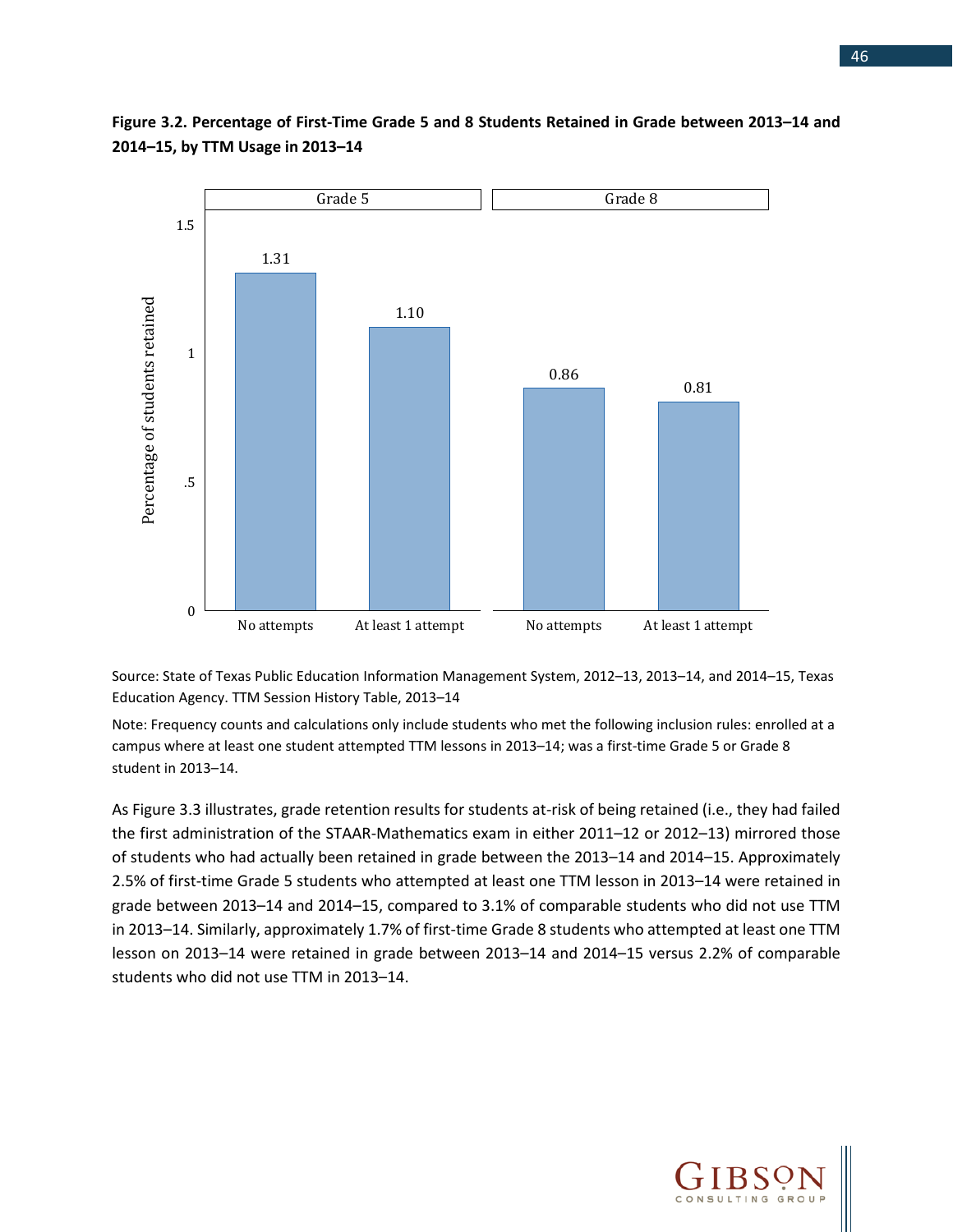

**Figure 3.3. Percentage of First-Time Grade 5 and 8 Students who were At Risk of Being Retained in Grade between 2013–14 and 2014–15 who were Actually Retained, by TTM Usage in 2013–14**

Source: Public Education Information Management System, 2012–13, 2013–14, and 2014–15; State of Texas Assessments of Academic Readiness (STAAR), 2011–12 to 2012–13, Texas Education Agency. TTM Session History Table, 2013–14.

Note: Frequency counts and calculations only include students who met the following inclusion rules: enrolled at a campus where at least one student attempted TTM lessons in 2013–14; was a first-time Grade 5 or Grade 8 student in 2013–14; failed STAAR-Mathematics in either 2011–12 or 2012–13; and had a valid STAAR-Mathematics test score in in 2011–12 and 2012–13. Only regular English and Spanish versions of STAAR-Mathematics (i.e., not modified or alternate versions) were included in the decision rule. Only STAAR-Mathematics test data from 2011– 12 to 2013–14 were examined. Being at risk for retention in grade in 2014–15 was defined as having failed the STAAR-Mathematics exam in either of the previous two school years (2011–12 or 2012–13).

#### **TTM Usage and Student Outcomes Related to Grade Retention**

The results presented above are only descriptive, and do not adjust for differences in other characteristics between students who used the TTM system and students who did not use TTM, nor does it account for differences across campus types or environments. To account for these differences, and to assess the relationship between TTM usage and the likelihood of being retained in Grade 5 or 8 between 2013–14 and 2014–15, the evaluation team used a logistic regression with the outcome measure capturing whether the student was retained in grade. Similar the analyses presented for Research Question 1b above, statistical models were run using the following measures of system usage in 2013–14:

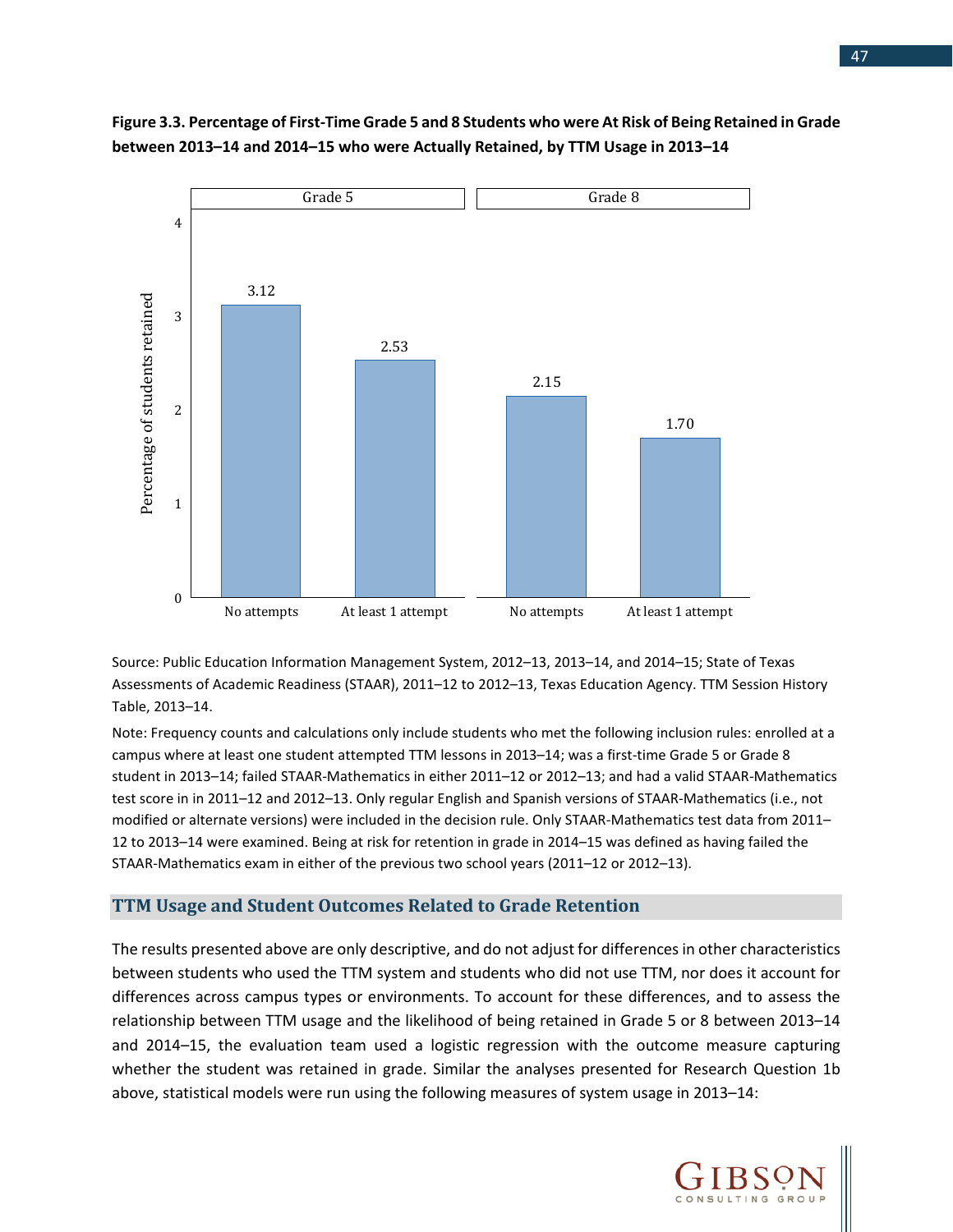- 1) Student attempted at least one TTM lesson (compared to students who did not use TTM at all);
- 2) Student used the system at below recommended level, attempting at least 1 to 4 TTM lessons (compared to students who did not use TTM at all);
- 3) Student used the system at recommended "gateway" level, attempting 5 to 9 TTM lessons (compared to students who did not use TTM at all);
- 4) Student used the system at recommended "impact" level, attempting 10 to 14 TTM lessons (compared to students who did not use TTM at all);
- 5) Student used the system intensively at levels above recommended "impact" level, attempting 15 to 19, or 20 or more TTM lessons (compared to students who did not use TTM at all).

In addition to the categorical measures presented above, the evaluation team also included the number of TTM lessons attempted as an independent variable in the statistical model to predict changes in STAAR-Mathematics gain scores.

In the model, the evaluation team adjusted for student attributes, including two prior STAAR-Mathematics test scores (2012–13 and 2013–14), and whether they had been retained in grade in either of those two years. Analyses were conducted separately for Grades 5 and 8 to account for differences in the relationship between usage (i.e., one or more TTM lesson attempts) and usage intensity (i.e., number of lessons attempted and the following categories of TTM attempts: 5 to 9, 10 to 14, 14 to 19, and 20 or more), and the likelihood of being retained in grade in 2014–15. Furthermore, within each grade level, the analytic models were run separately for two groups of students:

- 1) First-time Grade 5 and Grade 8 students in 2013–14; and
- 2) First-time Grade 5 and Grade 8 students who were at risk of being retained in grade between 2013–14 and 2014–15.

The results of these analyses are presented in Table 3.6 and 3.7.[33](#page-49-0)

After adjusting for other student, school, and district-level characteristics there were a few TTM usage and intensity of usage variables that were statistically significantly associated with retention outcomes. Among first-time Grade 5 students who attempted at least one TTM lesson in 2013–14 were significantly less likely to be retained in grade between 2013–14 and 2014–15. This finding, however, was not observed for Grade 8 students.

For first-time Grade 5 and Grade 8 students, each additional attempted lesson was associated with a significantly lower likelihood of being retained in grade between 2013–14 and 2014–15. This was also the case for first-time Grade 5 and Grade 8 students who attempted greater than 20 TTM lessons. The findings for TTM usage by first-time Grade 5 and Grade 8 students who were at risk of being retained in grade between 2013–14 and 2014–15, mirrored those presented above for all first-time Grade 5 and 8 students.

l



<span id="page-49-0"></span><sup>33</sup> Additional technical detail that describes the statistical model is provided in Appendix B.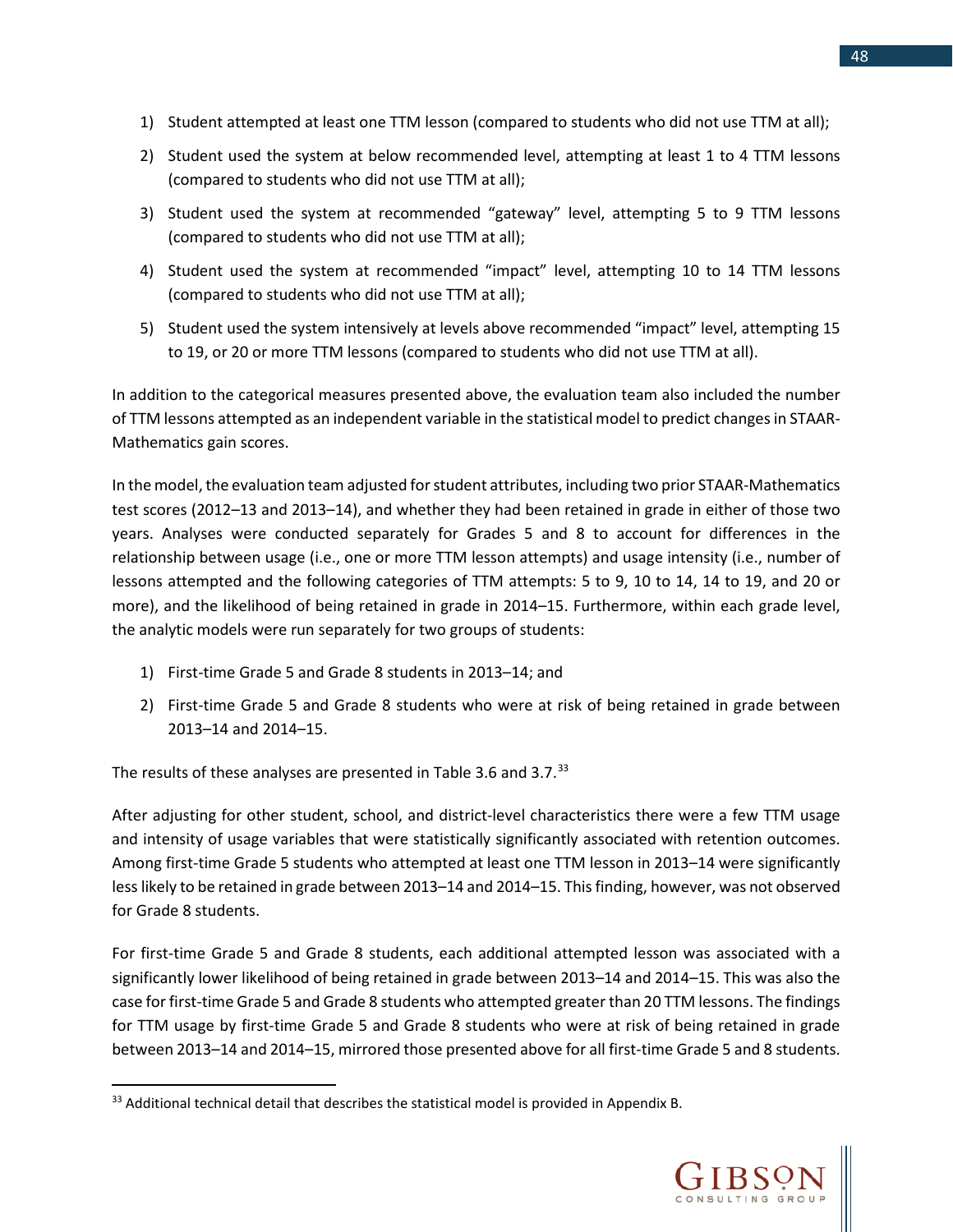That is, the number of TTM lessons attempted and attempting 20 or more TTM lessons in 2013–14 was associated with a significantly lower likelihood of being retained in grade between 2013–14 and 2014–15 for both Grades 5 and 8. Attempting one or more TTM lessons was associated with a significantly lower likelihood of being retained in grade between 2013–14 and 2014–15 for Grade 5.

|  | Table 3.6. Estimated Relationship between TTM Usage and Grade Retention between 2013-14 and |  |  |  |  |
|--|---------------------------------------------------------------------------------------------|--|--|--|--|
|  | 2014-15, First-Time Grade 5 and 8 Students in 2013-14                                       |  |  |  |  |

| <b>Grade</b> | <b>Usage Measure</b>                                    | B.          | <b>SE</b> | N <sub>1</sub> |
|--------------|---------------------------------------------------------|-------------|-----------|----------------|
| Grade 5      | Attempted at least one lesson (compared to did not use) | $-0.133*$   | 0.066     |                |
|              | Number of Attempts                                      | $-0.656***$ | 0.182     |                |
|              | 1-4 Attempts (compared to zero attempted lessons)       | $-0.076$    | 0.080     |                |
|              | 5-9 Attempts (compared to zero attempted lessons)       | $-0.105$    | 0.077     | 301,433        |
|              | 10-14 Attempts (compared to zero attempted lessons)     | $-0.100$    | 0.104     |                |
|              | 15-19 Attempts (compared to zero attempted lessons)     | $-0.150$    | 0.111     |                |
|              | 20+ Attempts (compared to zero attempted lessons)       | $-0.184*$   | 0.086     |                |
|              | Attempted at least one lesson (compared to did not use) | $-0.167$    | 0.096     |                |
|              | Number of Attempts                                      | $-1.026***$ | 0.245     |                |
|              | 1-4 Attempts (compared to zero attempted lessons)       | $-0.104$    | 0.082     |                |
| Grade 8      | 5-9 Attempts (compared to zero attempted lessons)       | $-0.094$    | 0.079     | 224,954        |
|              | 10-14 Attempts (compared to zero attempted lessons)     | 0.111       | 0.103     |                |
|              | 15-19 Attempts (compared to zero attempted lessons)     | 0.049       | 0.114     |                |
|              | 20+ Attempts (compared to zero attempted lessons)       | $-0.211*$   | 0.088     |                |

Source: TTM Session History table, 2013–14, Texas Education Agency. Public Education Information Management System, 2012–13, 2013–14, and 2014–15; State of Texas Assessments of Academic Readiness (STAAR), 2012–13, Texas Education Agency.

Note: Calculations only include students who met the following inclusion rules: enrolled at a campus where at least one student attempted TTM lessons in 2013–14; was a first-time Grade 5 or Grade 8 student in 2013–14; and had a valid STAAR-Mathematics test score in the prior year (2012–13). Only regular English and Spanish versions (i.e., not modified or alternate versions) were included. Estimates were derived from a logistic regression with clusterrobust standard errors at the campus level. The covariates in the full functional form are provided in appendix B. The notation, B, in this table refers to the logit coefficient from the statistical model, SE refers to the standard error, and N refers to the number of observations used in the model.

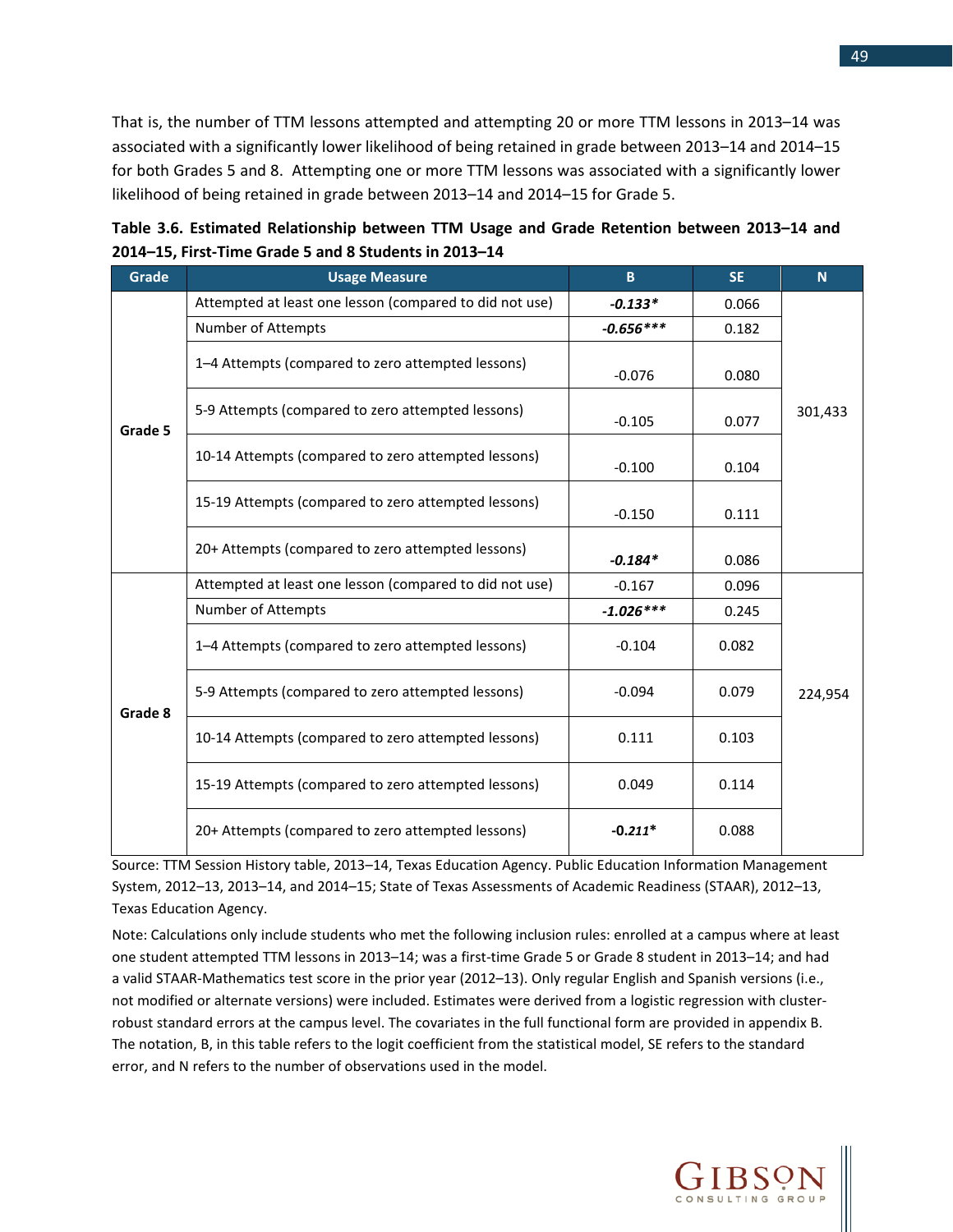**Table 3.7. Estimated Relationship between TTM Usage and Grade Retention between 2013–14 and 2014–15, First-Time Grade 5 and 8 Students in 2013–14 who were at Risk of Being Retained in Grade between 2013–14 and 2014–15**

| Grade   | <b>Usage Measure</b>                                    | B           | <b>SE</b> | N       |
|---------|---------------------------------------------------------|-------------|-----------|---------|
|         | Attempted at least one lesson (compared to did not use) | $-0.146*$   | 0.067     |         |
|         | Number of attempts                                      | $-0.727***$ | 0.199     |         |
|         | 1–4 Attempts (compared to zero attempted lessons)       | $-0.103$    | 0.082     | 118,522 |
| Grade 5 | 5-9 Attempts (compared to zero attempted lessons)       | $-0.094$    | 0.079     |         |
|         | 10-14 Attempts (compared to zero attempted lessons)     | $-0.111$    | 0.103     |         |
|         | 15-19 Attempts (compared to zero attempted lessons)     | $-0.148$    | 0.114     |         |
|         | 20+ Attempts (compared to zero attempted lessons)       | $-0.211*$   | 0.088     |         |
|         | Attempted at least one lesson (compared to did not use) | $-0.198$    | 0.100     |         |
|         | Number of attempts                                      | $-1.42***$  | 0.271     |         |
|         | 1-4 Attempts (compared to zero attempted lessons)       | $-0.049$    | 0.112     | 91,093  |
| Grade 8 | 5-9 Attempts (compared to zero attempted lessons)       | $-0.210$    | 0.170     |         |
|         | 10-14 Attempts (compared to zero attempted lessons)     | $-0.423*$   | 0.175     |         |
|         | 15-19 Attempts (compared to zero attempted lessons)     | $-0.578**$  | 0.208     |         |
|         | 20+ Attempts (compared to zero attempted lessons)       | $-0.232$    | 0.163     |         |

Source: TTM Session History table, 2013–14. Public Education Information Management System, 2012–13, 2013– 14, and 2014–15; State of Texas Assessments of Academic Readiness (STAAR), 2011–12 to 2012–13, Texas Education Agency.

Note: Results only include students who met the following inclusion rules: enrolled at a campus where at least one student was registered for TTM in 2013–14; was a first-time Grade 5 or Grade 8 student in 2013–14; and had a valid STAAR-Mathematics test score in 2011–12 and 2012–13. Only regular English and Spanish versions (i.e., not modified or alternate versions) were included. Estimates were derived from a logistic regression with clusterrobust standard errors at the campus level. The covariates in the full functional form are provided in the appendix B. The notation, B, in this table refers to the logit coefficient from the statistical model, SE refers to the standard error, and N refers to the number of observations used in the model.

As was the case with previous findings related to STAAR-Mathematics gains, it is important to keep in mind that the population of students who met the usage criteria, and who had sufficient data to be included in the statistical model, was small and observably different from the overall student population. For instance, in Grade 8, fewer than 3,000 students were retained in grade between 2012–13 and 2013– 14. Consequently, the results should be interpreted with caution.

#### **Summary of TTM Findings**

The two research questions in this section explored the relationships between TTM system usage, and intensity of usage (i.e., dosage) in 2013–14 by at-risk students who were retained in grade between 2012– 13 and 2013–14 and two important outcomes: 1) STAAR-Mathematics gains between 2012–13 and 2013–

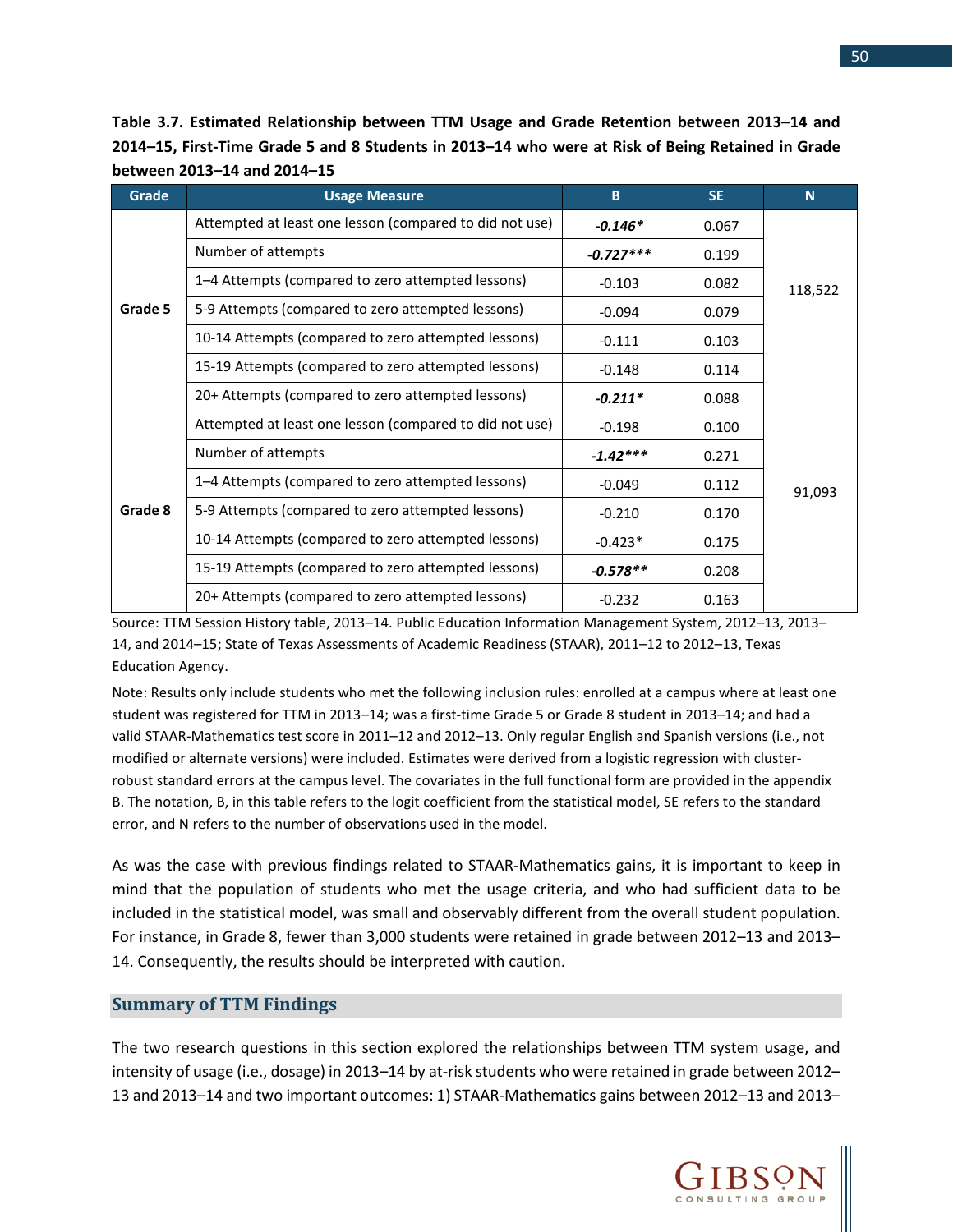14; and 2) the probability of being retained in grade in 2014–15. Key descriptive and multivariate findings presented in this report section are presented below:

#### **TTM System Usage**

- Students in Grades 5 and 8 who were retained in grade between 2012–13 and 2013–14 used TTM less frequently during the 2013–14 school year than students who were not retained in grade during this period.
- On average, Grade 5 students who were retained in grade attempted a comparable number of TTM lessons throughout the course of the 2013–14 school year to students not retained (9.26 versus 9.77).
- On average, students in Grade 8 who were retained in grade between 2012–13 and 2013–14 attempted slightly fewer mathematics lessons in 2013–14 (2.70 TTM lessons) than students who were in Grade 8 for the first time in 2013–14 (3.79 TTM lessons).
- TTM system usage levels for student in Grade 8 were relatively low compared to Grade 5 students. Approximately 19% of Grade 8 students who were retained in grade between 2012–13 and 2013– 14 attempted at least one TTM lesson compared to 25% of first-time Grade 8 students. Likewise, 10% of Grade 8 students who were retained in grade between 2012–13 and 2013–14 attempted 5 or more TTM lessons compared to 15% of Grade 8 students not retained in grade during this time period.

#### **Mathematics Outcomes – Relationship between TTM Usage and STAAR-Mathematics Gains**

- After adjusting for other student, school, and district-level characteristics, no statistical relationship was found between attempting one or more TTM lessons by Grade 5 and 8 students retained in grade between 2012–13 and 2013–14 and STAAR-Mathematics gains in 2013–14. The comparison group for this analysis was students who did not use the TTM program at all.
- **However, students who used TTM more often experienced larger STAAR-Mathematics gains than** students using the system less frequently. The difference was statistically significant and moderate (.943 for Grade 5 and .905 for Grade 8) for each additional lesson attempted.
- Among students in Grades 5, who were retained in grade between 2012–13 and 2013–14, a positive and statistically significant relationship was observed between attempting 1 to 4 TTM lessons (i.e., a level of usage below that recommended by the TTM vendor) and 2013–14 STAAR-Mathematics gains. After adjusting for other student, school, and district-level characteristics only Grade 5 students who attempted between one and four lessons experienced statistically significant differences relative to students who did not use the system (.174 standard deviations higher). This statistical relationship did not hold for Grade 8 students.
- After adjusting for other student, school, and district-level characteristics, no statistically significant differences in 2013–14 STAAR-Mathematics gains were observed among Grade 5 and

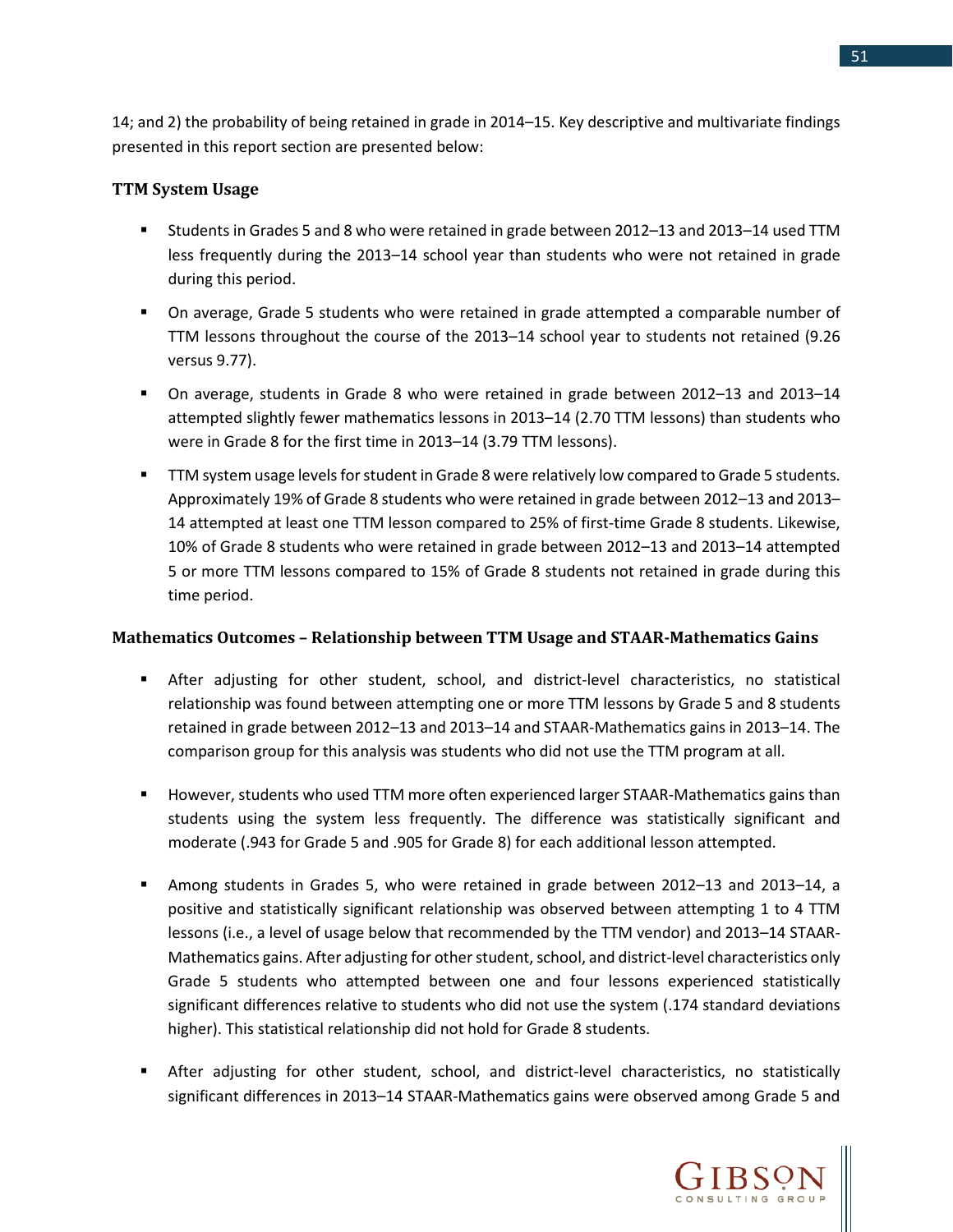8 students retained in grade between 2012–13 and 2013–14 who used TTM at increasingly intensive levels 5 to 9 attempted lessons, 10 to 14 attempted lessons, 15 to 19 attempted lessons, or 20 or more attempted lessons), relative to students who did not use the TTM system at all.

## **Mathematics Outcomes – Relationship between TTM Usage and the Likelihood of Being Retained in Grade**

- After adjusting for other student, school, and district-level characteristics there were a few TTM usage and intensity of usage variables that were statistically significantly associated with retention outcomes. First-time Grade 5 students who attempted at least one TTM lesson in 2013– 14 were significantly less likely to be retained in grade between 2013–14 and 2014–15. This finding was not observed for Grade 8 students.
- For first-time Grade 5 and Grade 8 students, each additional attempted lesson was associated with a significantly lower likelihood of being retained in grade between 2013–14 and 2014–15. This was also the case for first-time Grade 5 and Grade 8 students who attempted greater than 20 TTM lessons.
- The findings for TTM usage by first-time Grade 5 and Grade 8 students who were at risk of being retained in grade between 2013–14 and 2014–15, mirrored those presented above for all firsttime Grade 5 and 8 students. That is, for Grades 5 and 8, the number of TTM lessons attempted and attempting 20 or more TTM lessons in 2013–14 was associated with a significantly lower likelihood of being retained in grade between 2013–14 and 2014–15. Additionally, for Grade 5, attempting one or more TTM lessons was associated with a significantly lower likelihood of being retained in grade between 2013–14 and 2014–15.



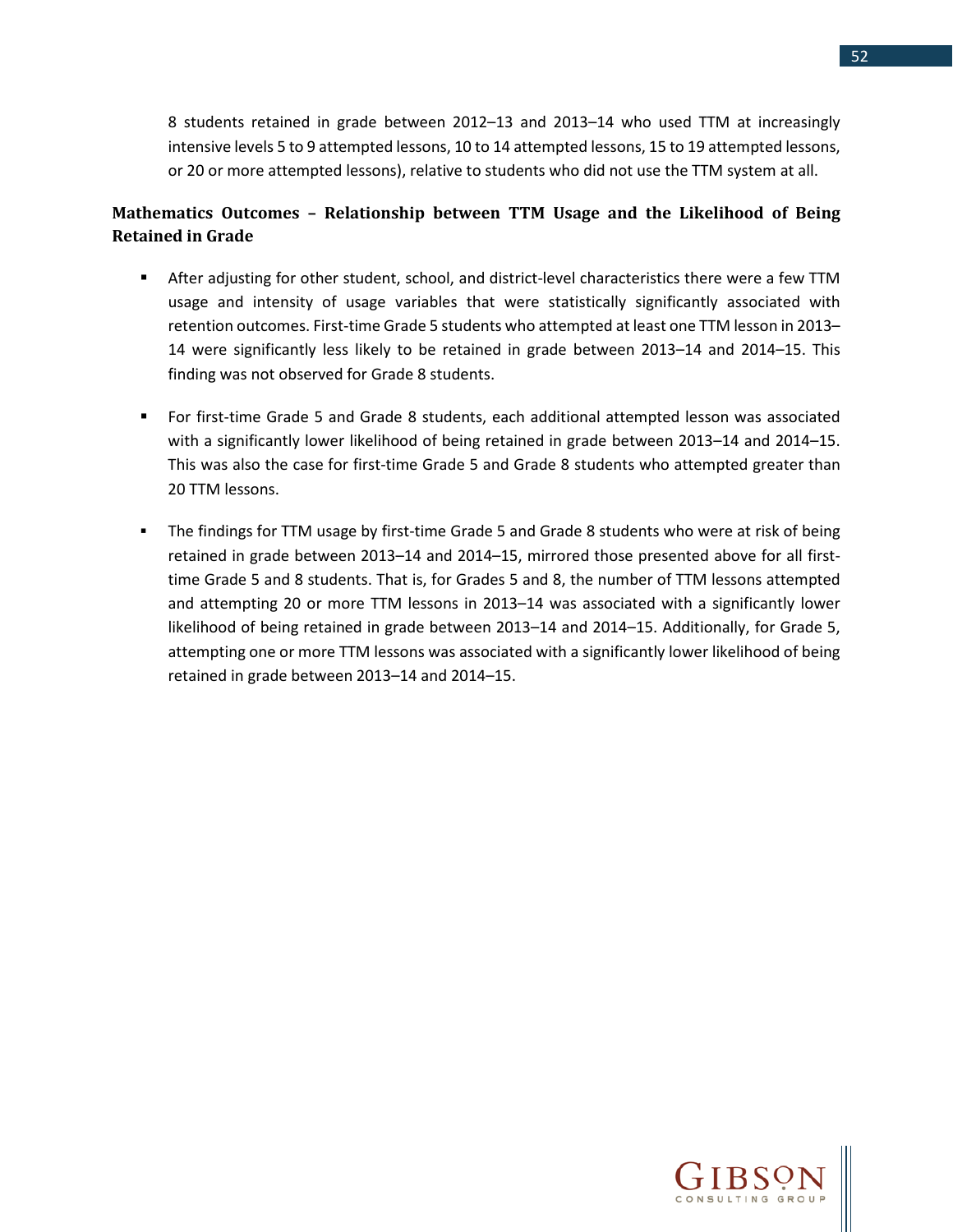## Section 4 – Conclusion

This addendum report focuses on the relationship between Istation and TTM usage (and intensity of usage) in 2013–14 for students in Grades 5 and 8, and two key outcome measures: 1) STAAR-Reading and Mathematics gains between 2012–13 and 2013–14; and the likelihood of being retained in grade in 2014– 15. Further, the analyses contained in this addendum focus on at-risk students in grades subject to high stakes testing (i.e., Grade 5 and 8 where students are required to meet state standards to be promoted to the next grade level).

## **Istation Results**

Statistical analyses did not reveal a strong relationship between Istation system usage in 2013–14 and STAAR-Reading gains for Grade 5 and 8 students retained in grade between 2012–13 and 2013–14. However, among Grade 8 students who were retained in grade between 2012–13 and 2013–14, Istation usage at or above the annual level recommended by the vendors was found to be statistically significant and positively related to STAAR-Reading gains (when compared to students who did not use the system at the recommended level of 200 minutes for the 2013–14 school year). However, the proportion of atrisk students who used the Istation program at recommended levels was very low.

In addition, no statistical relationship was found between Istation usage in 2013–14 for first-time Grade 5 and 8 students at risk of being retained in grade, and the likelihood of being retained in grade in 2014– 15.

### **TTM Results**

A number of compelling findings were revealed in the TTM analyses conducted for this addendum report. While no statistical relationship was found between attempting one or more TTM lessons by Grade 5 and 8 students retained in grade between 2012–13 and 2013–14 and STAAR-Mathematics gains in 2013–14 (when compared to students who did not use the TTM program at all), a number of TTM usage metrics were associated with positive student outcomes related to STAAR-Mathematics gains or grade promotion. Students in Grade 5 and 8 who used TTM more often experienced larger STAAR-Mathematics gains than students using the system less frequently. The difference was statistically significant and moderate for each additional lesson attempted.

Among students in Grades 5, who were retained in grade between 2012–13 and 2013–14, a positive and statistically significant relationship was observed between attempting 1 to 4 TTM lessons (i.e., a level of usage below that recommended by the TTM vendor) and 2013–14 STAAR-Mathematics gains.

Lastly, after adjusting for other student, school, and district-level characteristics, first-time Grade 5 students who were at risk of being retained in grade between 2013–14 and 2014–15 and attempted at least one TTM lesson in 2013–14 were significantly less likely to be retained in grade between 2013–14 and 2014–15. Among Grade 5 and 8 students at risk of being retained in grade between 2013–14 and

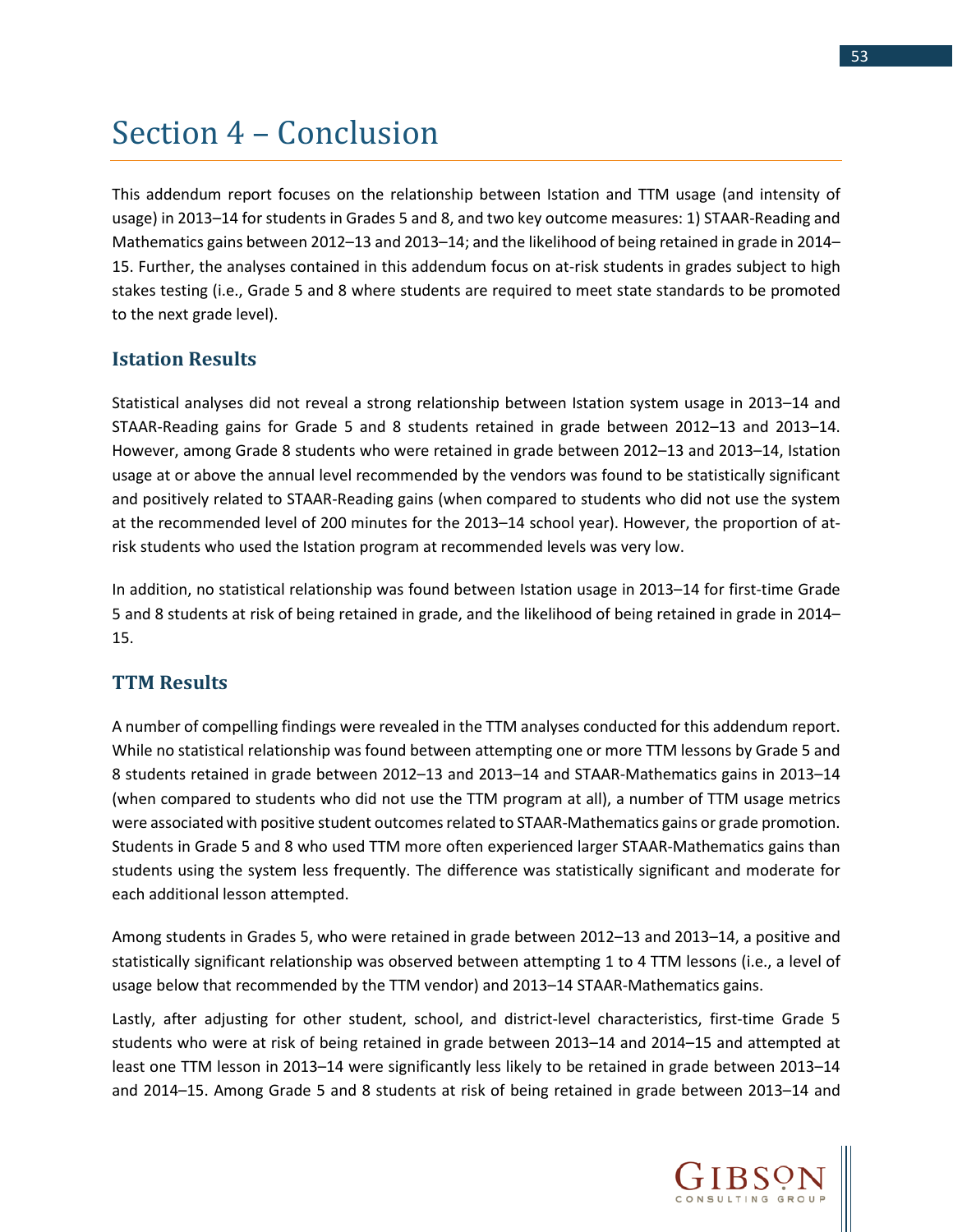2014–15, each additional attempted lesson was associated with a significantly lower likelihood of being retained in grade between 2013–14 and 2014–15. This was also the case for comparable Grade 5 and 8 students who attempted greater than 20 TTM lessons.

## **Conclusion**

The results presented in this addendum to Garland, et al (2015) suggest that Istation and TTM usage can positively impact student achievement results for at-risk students who use the systems at the recommended dosage levels. However, the proportion of students retained in grade, or at risk of being retained in grade who use the system intensively is quite low.



54

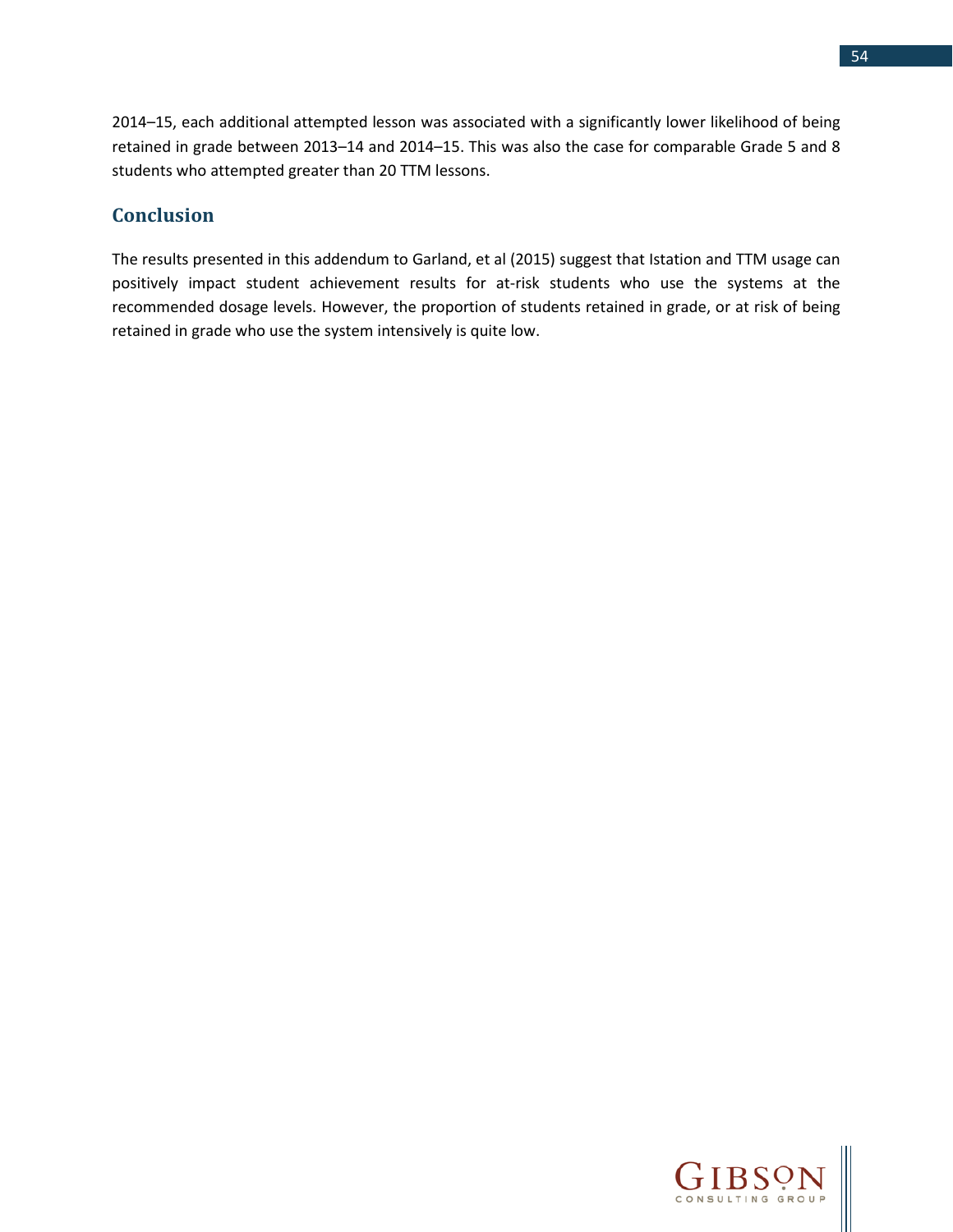# Appendix A – Istation Technical Section

## **Guiding Question 1a**

To address Guiding Question 1a, the base model described in Appendix A of the Texas Students Using Curriculum Content to Ensure Sustained Success (SUCCESS) Comprehensive Evaluation Report (Garland, Shields, Booth, Shaw, Samii-Shore, 2015) was amended to investigate whether Grade 5 and Grade 8 students who were retained in grade between 2012–13 and 2013–14 and who used Istation at varying levels of dosage achieved larger STAAR-Reading gains relative to a comparison group of students who did not meet the usage criteria. This was done by restricting the analytic sample to only students who were retained in Grade 5 or Grade 8 between 2012–13 and 2013–14. Thus, the estimate produced from this analysis describes the association between Istation usage and STAAR-Reading scores *only for students who were retained in grade*.

#### **Technical Material for Econometric Models**

More formally,

#### $A_{ii t} - A_{ii t-1} = \alpha \mathcal{S} \mathcal{U} \mathcal{C} \mathcal{E} \mathcal{S} \mathcal{S}_{it} + \beta X_{it-1} + \beta X_i + \pi_i + v_{i i t}$

Where:

- $A_{ijt}-A_{ijt-1}$  is the difference in standardized assessment scores (subject-grade-year-prior decile standardized scores) at time *t,* for student *i*, attending school *j*
- **EXECUCLESS**<sub>it</sub> is an indicator of whether student *i* participated in a SUCCESS program at time *t*, and represents the mean program effect for students compared to the reference category, which depends upon the measure of program usage included in the statistical model
- $\mathbf{B}X_{it-1}$  is a vector of time-varying student-level characteristics from the previous school year, and time-invariant characteristics, which included
	- Lagged count of any type of disciplinary actions
	- Lagged attendance rate (2012–13)
	- Lagged indicator of whether student used Istation in the prior year (2012–13)
- $\beta X_i$  is a vector of time-invariant student-level characteristics from 2013–14, which included:
	- Sex
	- Race
	- Current ELL student
	- Test language of 2013–14 STAAR test

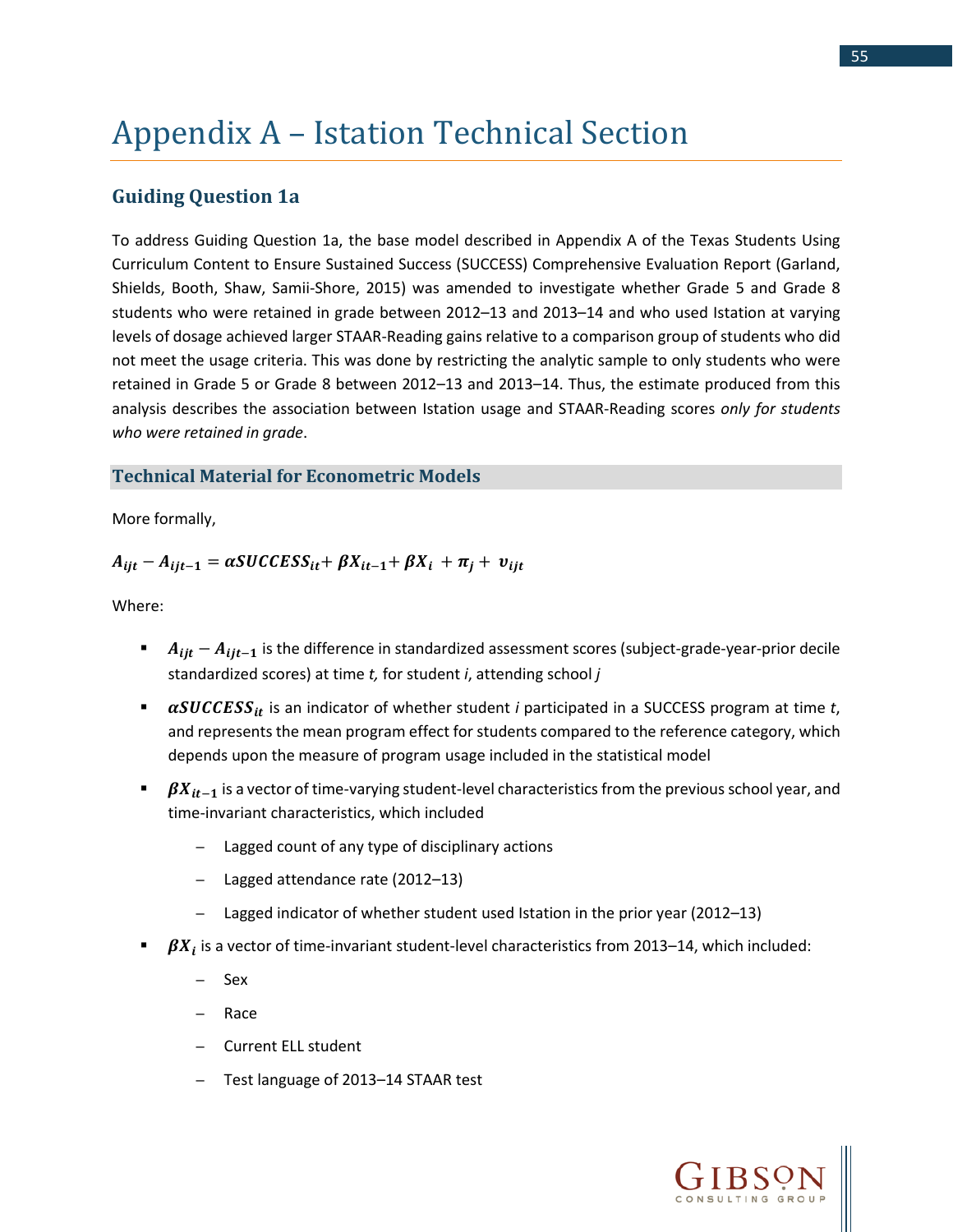- Economic Disadvantaged status
- Received any accommodation on the STAAR administration
- Student was ever retained in grade
- Student was considered at risk
- Immigrant indicator
- Special Education indicator
- $\pi_i$  is a school fixed effect
- and  $v_{ij}$  is a random disturbance term

The base, or reference, category for student groups were:

- **ELL status: Not ELL**
- Economic disadvantaged status: Not economically disadvantaged
- **Ethnicity: Hispanic**

Models were fit separately by grade and program participation dosage measure.

## **Guiding Question 2a**

## **Supplementary analysis of the relationship between Istation usage and the probability of being retained in grade**

#### *Construction of the Propensity Score and Implementation of the Regression Reweighting Scheme*

Following Nichols (2007), the evaluation team used a propensity score reweighting method, where a student's likelihood of being a member of the treatment group, however defined, in 2013–14 is conditioned on a number of pre-treatment school, student, and district covariates  $X^C$ . The conditional probability  $\hat{\lambda}$  of being in the treatment group derived from this model is then used to calculate a weight based on the odds  $\hat{\lambda}/(1-\hat{\lambda})$ .

Because evaluators had several different measures of program participation on which treatment and control groups were balanced based on the conditional probability of being a member of the treatment group, the evaluation team fit the propensity score model using several iterations. This method is described below.

#### *Grades 5 and 8 in 2013–14 with at least two valid test scores*

1. This sample was used in Guiding Research Question 1a since only one valid prior test score was required. All valid cases in Grades 5 and 8 were included.



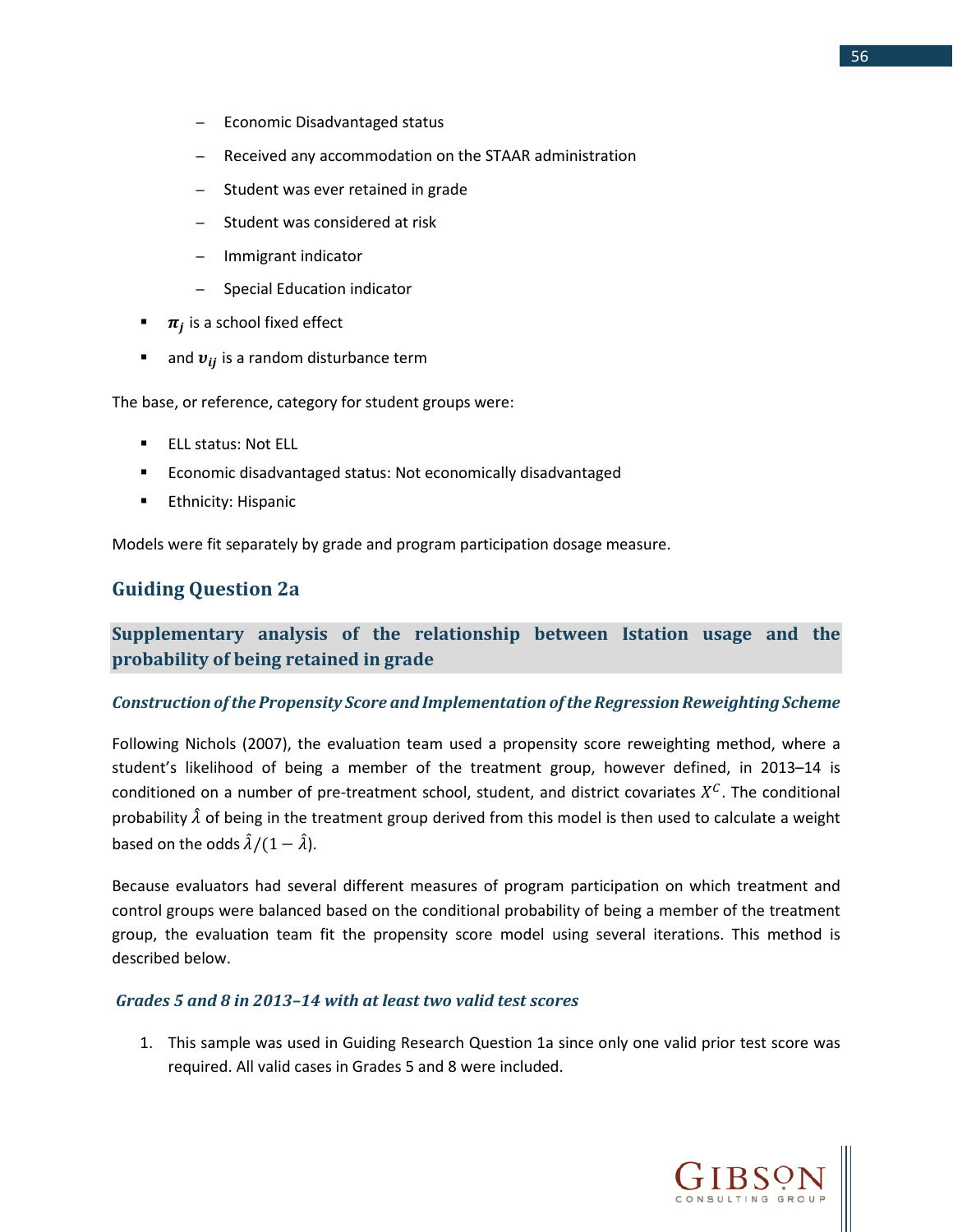- 2. Fit propensity score model estimating the conditional probability of treatment using a logistic regression based on four separate measures of Istation use in 2013–14:
	- a. Students who recorded at least once curriculum minute compared to students who did not record any curriculum minutes
	- b. Students who met the recommended usage threshold for their grade compared to students who did not
	- c. Students who met the recommended usage threshold for their grade compared to students who did not use the system
	- d. Students who used the system 300 minutes or more compared to students who did not use the system
- 3. Vector of student, school, and district covariates included in the functional form included:
	- a. 2012–13 (*T-1)* STAAR-Reading score
	- b. Lagged count of any type of disciplinary actions
	- c. Lagged attendance rate (2012–13)
	- d. Lagged indicator of whether student used Istation in the prior year (2012–13)
	- e. Sex
	- f. Race
	- g. Grade level
	- h. Current ELL student
	- i. Test language of 2013–14 STAAR test
	- j. Economic Disadvantaged status
	- k. Received any accommodation on the STAAR administration
	- l. Student was ever retained in grade
	- m. Student was considered at risk
	- n. Immigrant indicator
	- o. Special Education indicator
	- p. Education Service Center (ESC) region
	- q. District type derived from http://goo.gl/gSoiog
	- r. Title I status in 2013–14
	- s. Economic Disadvantaged status
	- t. Campus accountability rating in 2012–13

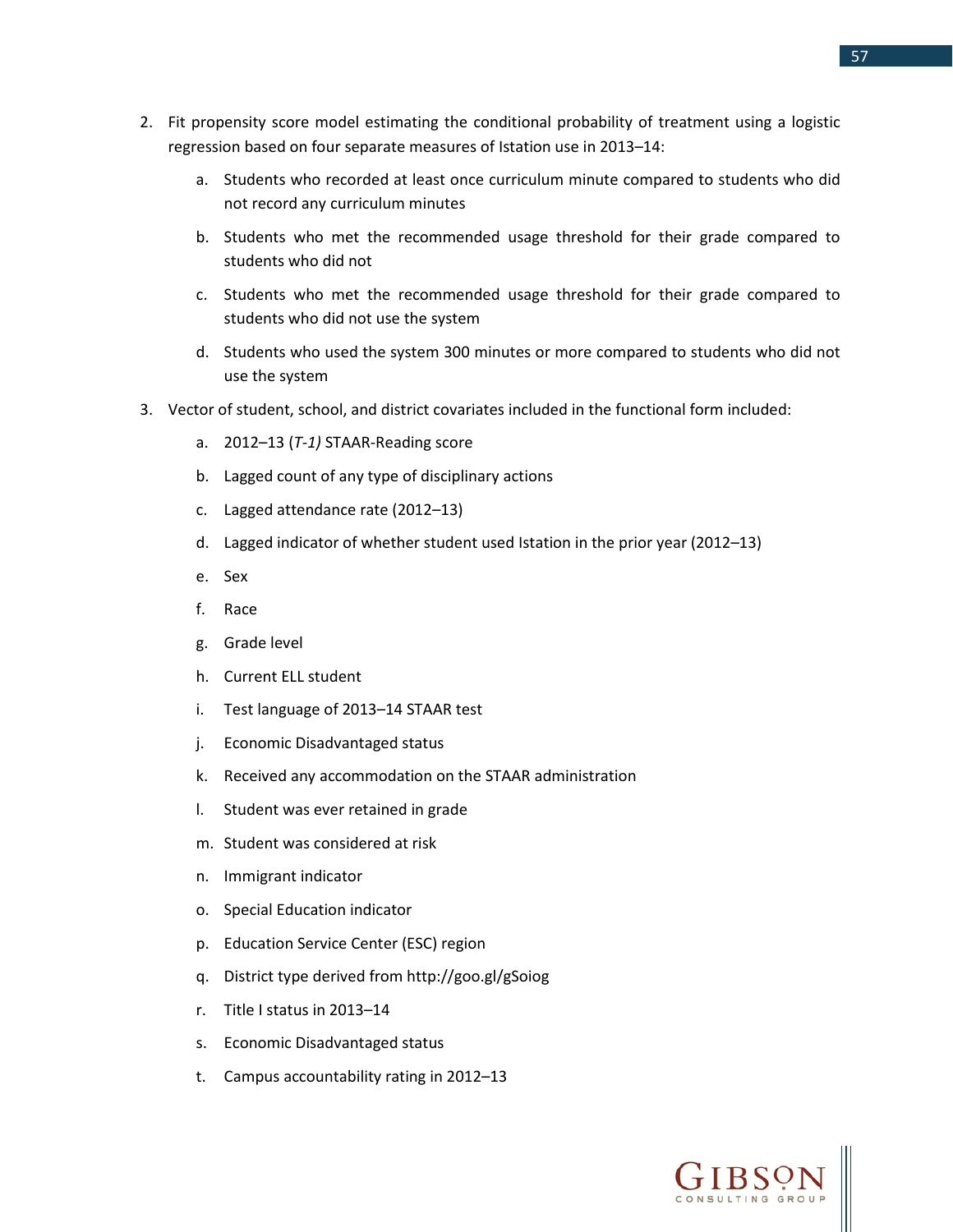- u. Campus type (e.g., elementary, secondary, or both)
- v. Percentage of students who are minority (Hispanic and Black) in 2013–14
- w. Percentage of students who are classified as ELL in 2013–14
- x. Percentage of students who met the phase-in I Level 2 standard in 2012–13
- y. Percentage of students who are classified as at-risk in 2013–14
- 4. Calculate the conditional odds of being in each treatment group using the formula:  $\hat{\lambda}/(1-\hat{\lambda})$
- 5. Assign a weight of 1 to *all* students in the treatment condition, and a weight equal to  $\hat{\lambda}/(1-\hat{\lambda})$ for all students in the comparison group
- 6. Fit linear regressions for the response variable on the treatment indicator of interest (e.g., used the system at least one minute or used the system 500 minutes or more) applying the following restrictions, weights, and covariates:
	- a. Restrict analytic sample to only students in the region of common support based on the propensity score model estimated for the respective treatment measure
		- i. This is defined, according to Leuven and Sianesi (2003), as cases where the propensity score of the control cases is within the range (minimum and maximum) of the propensity score of the treatment cases.
	- b. Include all covariates included in the functional form for estimating the propensity score to achieve double-robustness
	- c. Apply probability weights using the weight calculated for the respective treatment measures

### *Technical Material for Econometric Models*

A logistic regression with student-, school-, and district-level covariates was fit for Guiding Research Question 2a. Logistic regression estimates the log odds of the outcome (here, being retained) as a function of the included covariates. The evaluation team fit a logistic regression, with cluster-adjusted standard errors to account for within-school non-independence, with a logit link function  $(n_{ijd} = log(\frac{\phi_{ijd}}{1-\phi_{ijd}}))$ , where  $n_{\text{iid}}$  is the log-odds of student i in school j and district d repeating Grade 5 or Grade 8 in 2014–15. The functional form is formally expressed as

$$
n_{ijd} = \beta_0 + \beta_1 SUCCESS_{ijd} + \beta_k X_{ijdt-1} + \beta_k Q_{jdt-1} + \beta_k Y_{dt-1} + e_{ijd} + \mu_{jd} + \nu_d
$$
 (3)

Where:

- **F**  $\beta_1 SUCCES_{iid}$  is the measure of student *I's* participation in a SUCCESS program in 2013–14
- $\bullet$   $\beta_k X_{iidt-1}$  is a vector of student-level characteristics from the prior year and current year, including

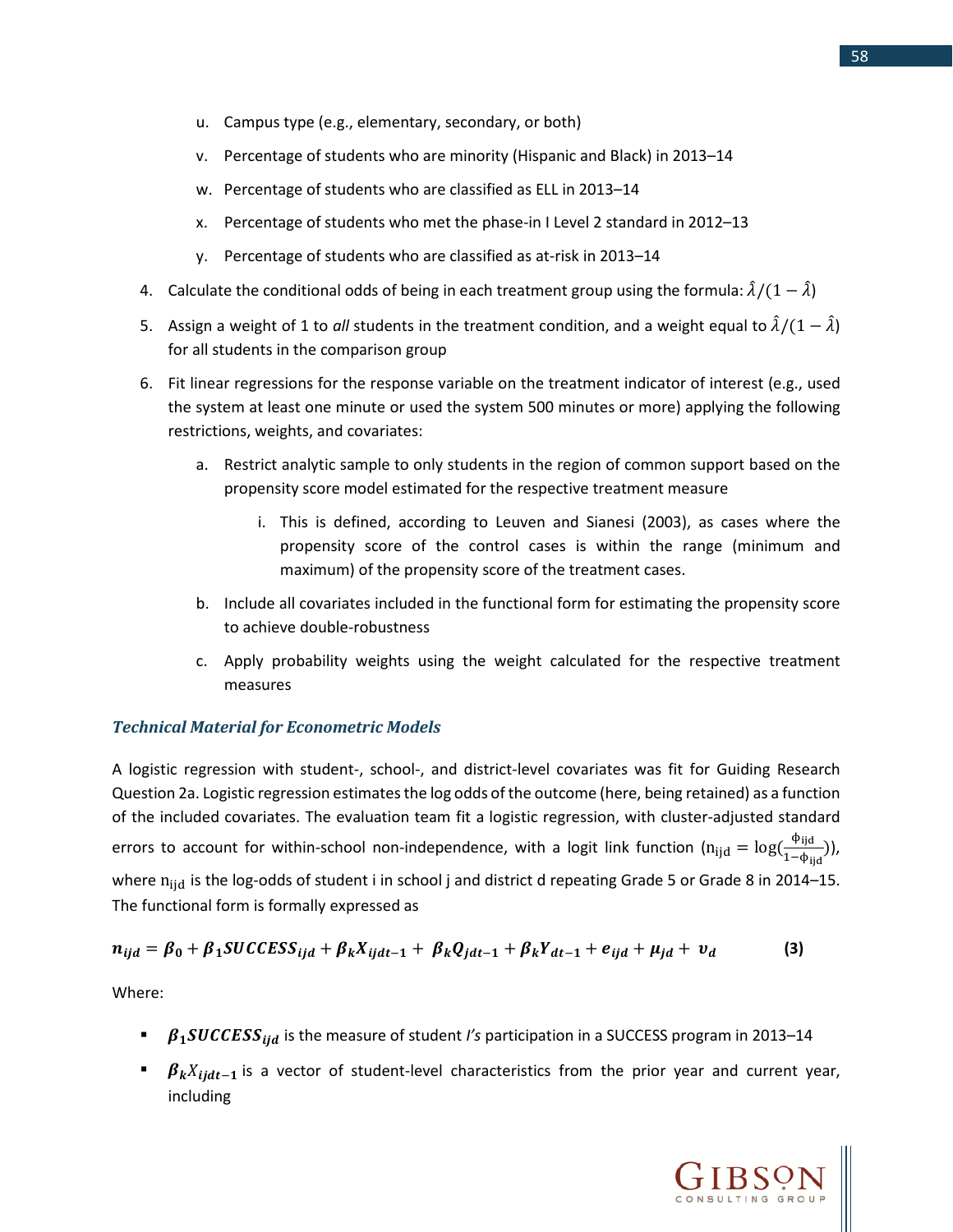- Lagged count of any type of disciplinary actions
- Lagged attendance rate (2012–13)
- Lagged indicator of whether student used Istation in the prior year (2012–13)
- STAAR-Reading scaled score from the first administration in March 2013–14
- STAAR-Reading scaled score from the first administration in March 2012–13
- Sex
- Race
- Current ELL student
- Test language of 2013–14 STAAR test
- Test language of 2012–13 STAAR test
- Economic Disadvantaged status
- Received any accommodation on the STAAR administration in 2013–14
- Received any accommodation on the STAAR administration in 2012–13
- Student was ever retained in grade
- Student was considered at risk
- Immigrant indicator
- Special Education indicator
- $\beta_k Q_{jdt-1}$  is a vector of school-level characteristics
	- Title I status in 2013–14
	- Campus accountability rating in 2013–14
	- Campus type (e.g., elementary, secondary, or both)
	- Percentage of students who are minority (Hispanic and Black) in 2013–14
	- Percentage of students who are classified as ELL in 2013-14
	- Percentage of students who met the phase-in 1 Level 2 standard in 2013–14
	- Percentage of students who are classified as at-risk in 2013–14
	- Percentage of students classified as economically disadvantaged in 2013–14
- $\beta_k Y_{dt-1} \pi_{id}$  is a vector of district-level characteristics
	- Education Service Center (ESC) region
	- District type derived from<http://goo.gl/gSoiog>
- is a random error term for student *i* in school *j* in district *d*

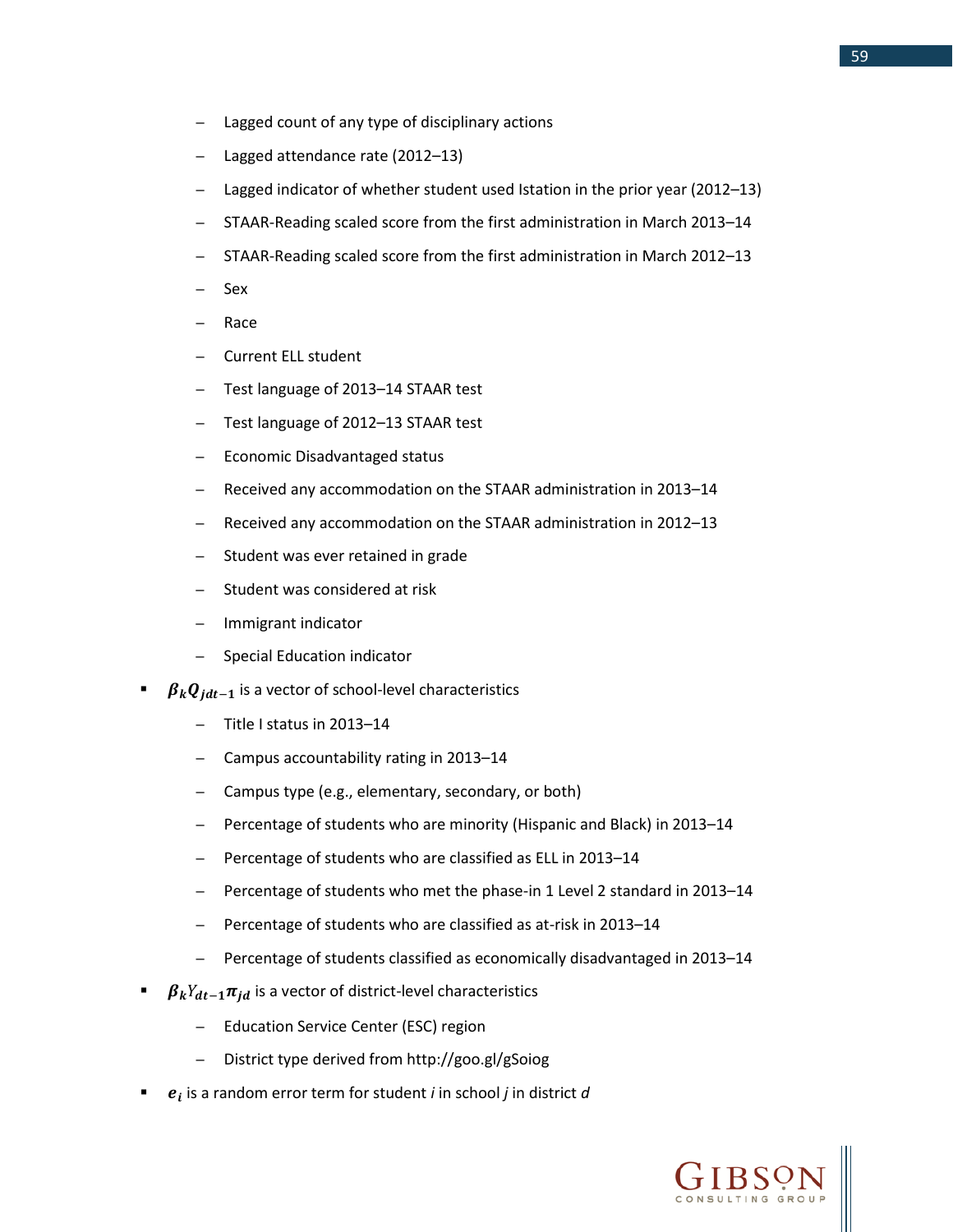## *Propensity Score Reweighted Estimates of the Relationship Between Istation Usage and Retention*

To investigate the robustness of the multivariate results presented in the main section of the response for Guiding Research Question 2a, propensity score reweighting was used to balance the non-participant group to achieve observable comparability with the participating group based on a propensity score generated from a logistic regression fit with a vector of student-, school-, and district-level covariates to estimate the conditional probability of using Istation at least one minute during the 2013–14 school year, or meeting the grade level prescribed Istation usage threshold (Table A1). The conditional probability, then, is used to reweight the non-user observations so that the distribution of observed characteristics included in the model used to estimate the probability of using Istation match the distribution of participant students. The results are consistent with the unweighted results.

## **Table A1. Propensity Score Reweighted Effects of Istation Usage on the Likelihood of Grade 5 or Grade 8 Retention between 2013–14 and 2014–15, by Student Grade Level, First-Time Grade 5 or Grade 8 Students**

|         |                                                            | B        | <b>SE</b> | N       |
|---------|------------------------------------------------------------|----------|-----------|---------|
| Grade 5 | Used at least once                                         | 0.129    | 0.082     | 320,066 |
|         | Met Istation usage threshold (compared to below threshold) | 0.053    | 0.060     | 320,066 |
| Grade 8 | Used at least once                                         | 0.013    | 0.102     | 318,948 |
|         | Met Istation usage threshold (compared to below threshold) | $-0.174$ | 0.116     | 318,948 |

Source: Istation Session History table, 2013–14. Public Education Information Management System, 2012–13, 2013–14, and 2014–15; State of Texas Assessments of Academic Readiness (STAAR), 2011–12 to 2012–13, Texas Education Agency.

Note: Results only include students who met the following inclusion rules: enrolled at a campus where at least one student was registered for Istation in 2013–14; was a first-time Grade 5time Grade 5 or Grade 8 student in 2013– 14; and had a valid STAAR-Reading test score in the prior year (2012–13). Only regular English and Spanish versions (i.e., not modified or alternate versions) were included. Estimates were derived from a logistic regression with cluster-robust standard errors at the campus level. Observations were reweighted by a propensity score derived for a logistic regression model predicting the probability of using the system at least one minute (compared to not at all) or meeting the Istation usage threshold (compared to below the threshold). Observations are restricted to those in the region of common support. Statistically significant positive coefficients are denoted by bold font, and negative coefficients are denoted by bold and italicized font. \* p<0.05, \*\* p<0.01, \*\*\* p<0.001. The notation *B* refers to the logit coefficient from the statistical model and SE refers to the standard error.

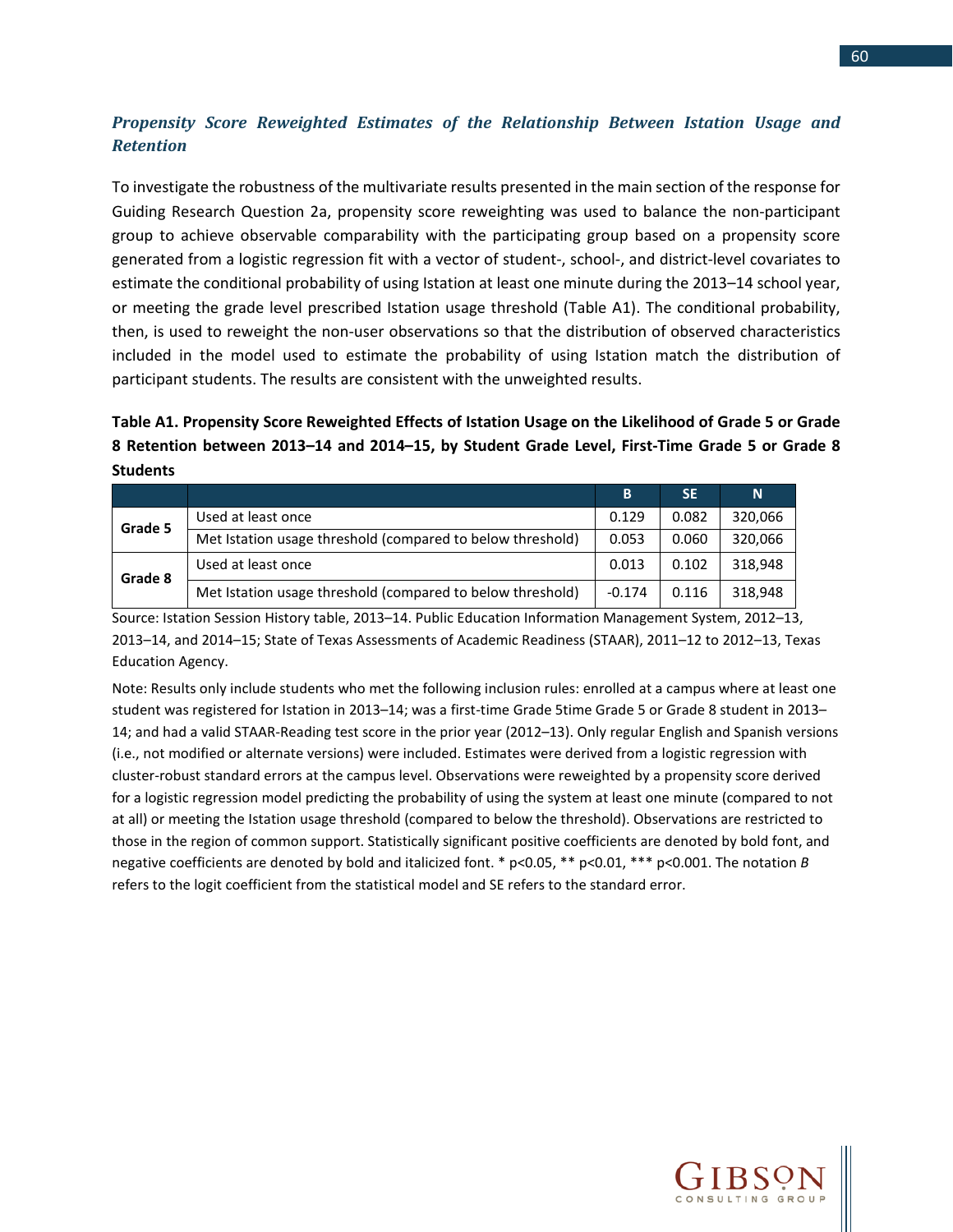**Table A2. Propensity Score Reweighted Effects of Istation Usage on the Likelihood of Grade 5 or Grade 8 Retention between 2013–14 and 2014–15, by Student Grade Level, First-Time Grade 5 or Grade 8 Students at Risk of Being Retained in Grade**

|         |                                                            | B        | <b>SE</b> | N       |
|---------|------------------------------------------------------------|----------|-----------|---------|
| Grade 5 | Used at least once                                         | 0.151    | 0.085     | 103,844 |
|         | Met Istation usage threshold (compared to below threshold) | 0.051    | 0.061     | 103.844 |
| Grade 8 | Used at least once                                         | 0.011    | 0.113     | 95,464  |
|         | Met Istation usage threshold (compared to below threshold) | $-0.178$ | 0.119     | 95.464  |

Source: Istation Session History table, 2013–14. Public Education Information Management System, 2012–13, 2013–14, and 2014–15; State of Texas Assessments of Academic Readiness (STAAR), 2011–12 to 2012–13, Texas Education Agency.

Note: Results only include students who met the following inclusion rules: enrolled at a campus where at least one student was registered for Istation in 2013–14; was a first-time Grade 5time Grade 5 or Grade 8 student in 2013– 14; and had a valid STAAR-Reading test score in the prior year (2012–13). Only regular English and Spanish versions (i.e., not modified or alternate versions) were included. Estimates were derived from a logistic regression with cluster-robust standard errors at the campus level. Observations were reweighted by a propensity score derived for a logistic regression model predicting the probability of using the system at least one minute (compared to not at all) or meeting the Istation usage threshold (compared to below the threshold). Observations are restricted to those in the region of common support. Statistically significant positive coefficients are denoted by bold font, and negative coefficients are denoted by bold and italicized font. \* p<0.05, \*\* p<0.01, \*\*\* p<0.001.The notation *B* refers to the logit coefficient from the statistical model and SE refers to the standard error.

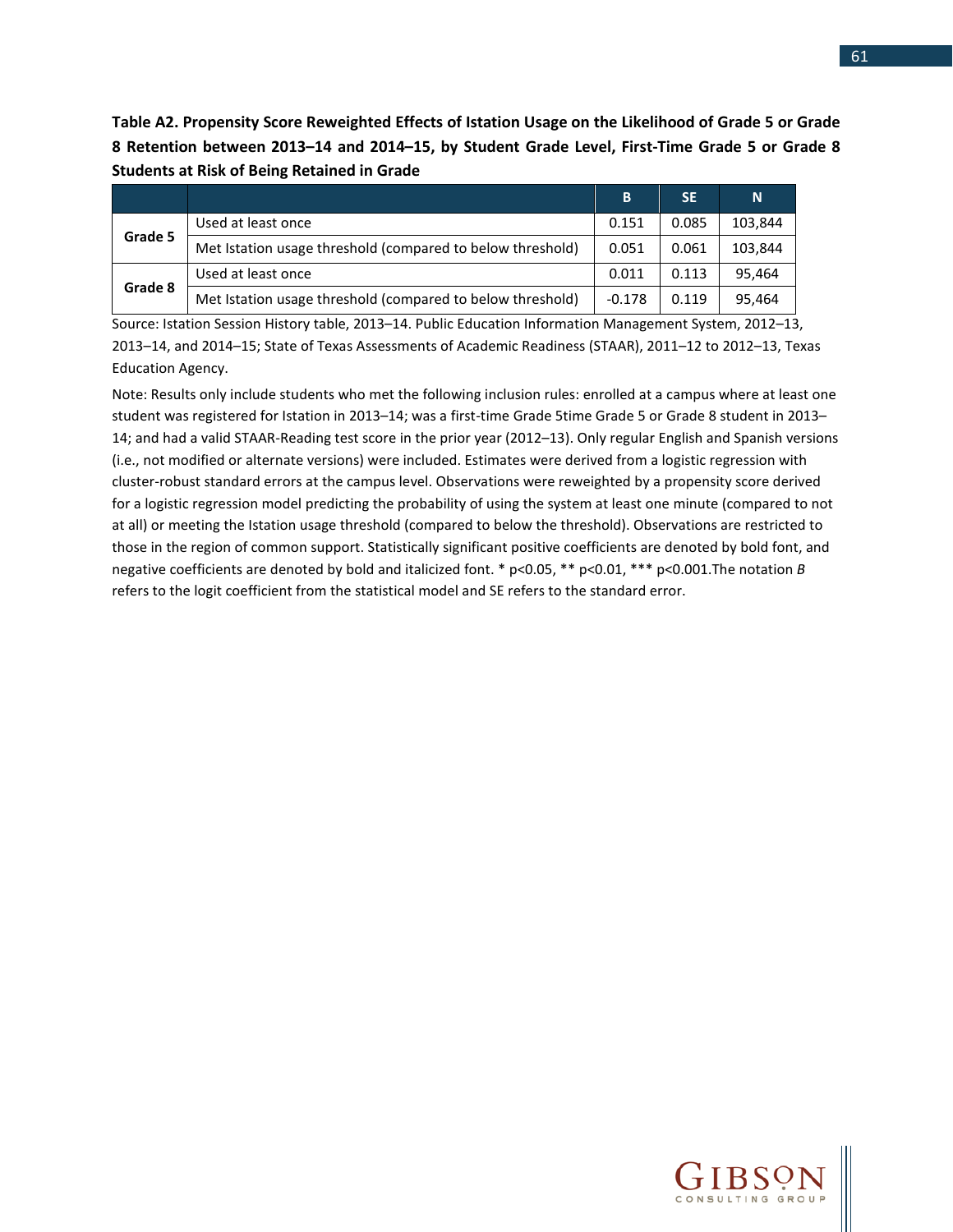## Appendix B – TTM Technical Section

## **Research Question 1b**

To address Guiding Question 1b, the base model described in the Texas Students Using Curriculum Content to Ensure Sustained Success (SUCCESS) Comprehensive Evaluation Report has been amended as outlined below. This model assesses whether Grade 5 and Grade 8 students who were retained in grade between 2012–13 and 2013–14 and who used TTM at varying levels of dosage achieved larger STAAR-Mathematics gains relative to a comparison group of students who did not meet the usage criteria.

These models only included students who were retained in Grade 5 or Grade 8 between 2012–13 and 2013–14. Thus, the estimate produced from this analysis describes the association between TTM usage and STAAR-Mathematics scores *only for students who were retained in grade*. Models were fit separately by grade and program participation dosage measure.

#### **Econometric Specification**

#### $A_{ijt}-A_{ijt-1} = \alpha SUCCESS_{it} + \beta X_{it-1} + \beta X_i + \pi_j + v_{ijt}$

Where:

- $A_{ijt}-A_{ijt-1}$  difference in standardized assessment scores (subject-grade-year-prior decile standardized scores) at time *t,* for student *i*, attending school *j*
- **EXECUCLESS**<sub>it</sub> is an indicator of whether student *i* participated in a SUCCESS program at time *t*, and represents the mean program effect for students in the base reference category for the student group of interest.
- $\mathbf{B}X_{it-1}$  vector of time-varying student-level characteristics from the previous school year, and time-invariant characteristics, which included
	- Lagged count of any type of disciplinary actions
	- Lagged attendance rate (2012–13)
	- Lagged indicator of whether student used TTM in the prior year (2012–13)
- $\beta X_i$  vector of time-invariant student-level characteristics from 2013–14, which included:
	- Sex
	- Race
	- Current ELL student
	- Test language of 2013–14 STAAR test
	- Economic Disadvantaged status

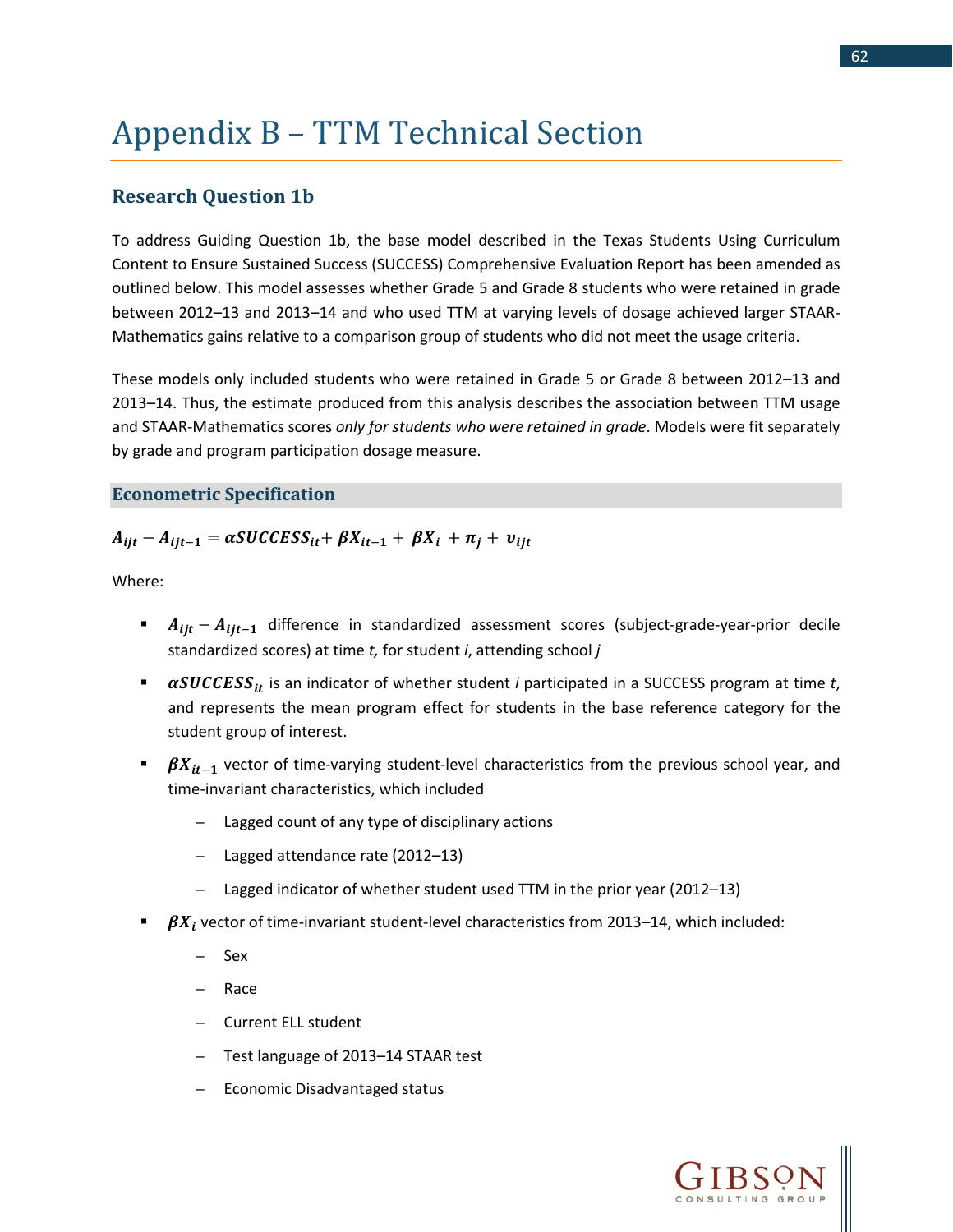- Received any accommodation on the STAAR administration
- Student was ever retained in grade
- Student was considered at risk
- Immigrant indicator
- Special Education indicator
- $\pi_i$  school fixed effect
- and  $v_{ij}$  random disturbance term

The base, or reference, category for student groups were:

- **ELL status: Not ELL**
- **Example 2** Economic disadvantaged status: Not economically disadvantaged
- Ethnicity: Hispanic

### **Research Question 2b**

## **Construction of the Propensity Score and Implementation of the Regression Reweighting Scheme**

The analysis in this section utilized propensity score reweighting (Nichols, 2007) where a student's likelihood of being a member of the treatment group, in 2013–14 is conditioned on a number of pretreatment school, student, and district covariates,  $X^C$ . The conditional probability  $\hat{\lambda}$  of being in the treatment group derived from this model is then used to calculate a weight based on the odds  $\hat{\lambda}/(1-\hat{\lambda})$ .

Because evaluators had several different measures of program participation on which treatment and control groups were balanced based on the conditional probability of being a member of the treatment group, the evaluation team fit the propensity score model using several iterations. This method is described below.

#### **Grades 5 and 8 in 2013–14 with** *at least* **two valid test scores**

- 1. This sample was previously used since only one valid prior test score was required. All valid cases in Grades 5 and 8 were included.
- 2. Fit propensity score model estimating the conditional probability of treatment using a logistic regression based on three separate measures of TTM use in 2013–14:
	- a. Students who recorded at least attempted lesson compared to students who did not record any attempted lessons
	- b. The number of attempted student lessons compared to students who did not record any attempted lessons

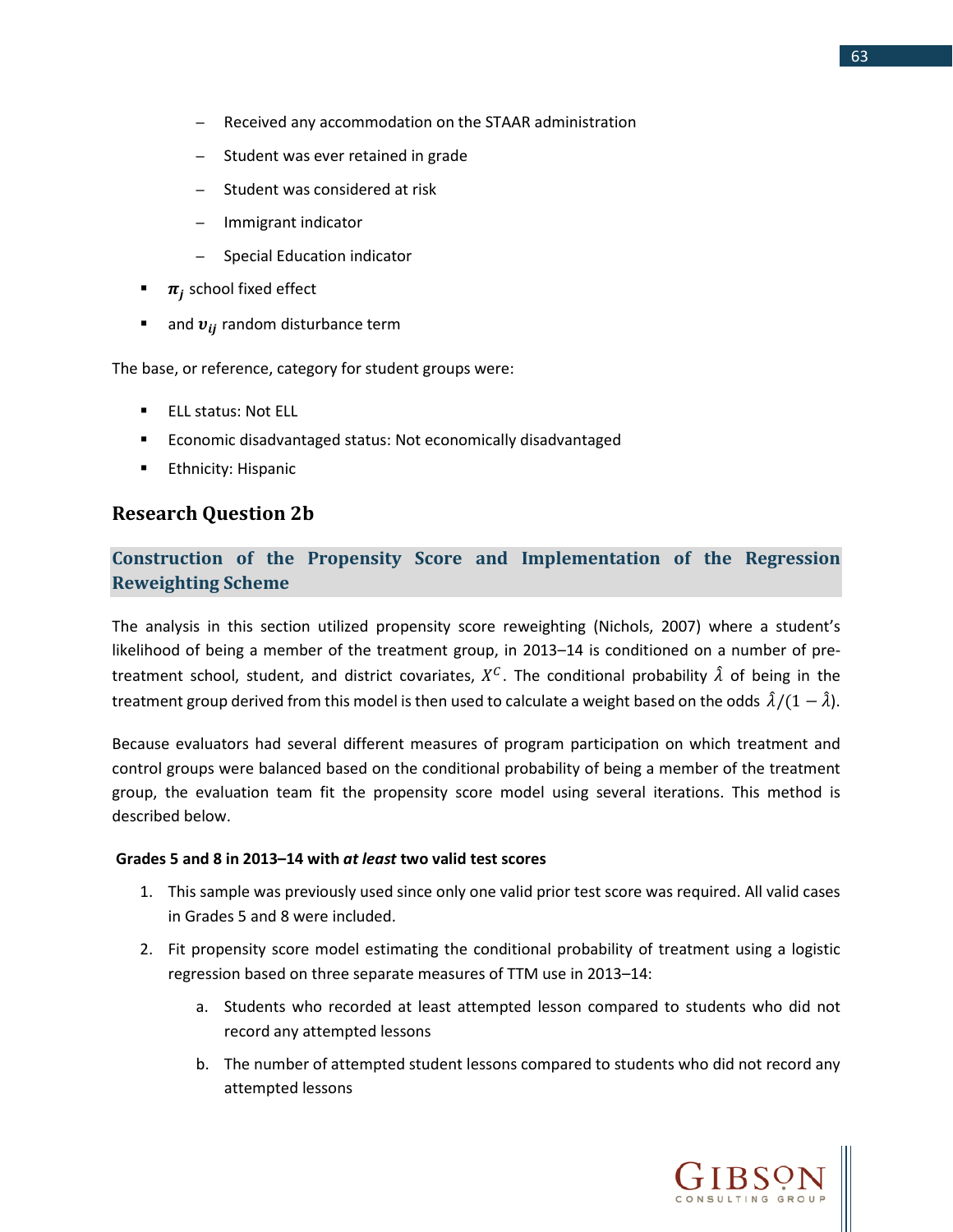- c. An ordinal measure of categories of the number of attempted lessons, bounded by TTM recommended usage threshold (e.g., 5 to 10 or 10 to 15 lessons attempted in a year) compared to students who did not record any attempted lessons
- 3. Vector of student, school, and district covariates included in the functional form included:
	- a. 2012–13 (*T-1)* STAAR-Mathematics score
	- b. Lagged count of any type of disciplinary actions
	- c. Lagged attendance rate (2012–13)
	- d. Lagged indicator of whether student used TTM in the prior year (2012–13)
	- e. Sex
	- f. Race
	- g. Grade level
	- h. Current ELL student
	- i. Test language of 2013–14 STAAR test
	- j. Economic Disadvantaged status
	- k. Received any accommodation on the STAAR administration
	- l. Student was ever retained in grade
	- m. Student was considered at risk
	- n. Immigrant indicator
	- o. Special Education indicator
	- p. Education Service Center (ESC) region
	- q. District type derived from<http://goo.gl/gSoiog>
	- r. Title I status in 2013–14
	- s. Economic Disadvantaged status
	- t. Campus accountability rating in 2012–13
	- u. Campus type (e.g., elementary, secondary, or both)
	- v. Percentage of students who are minority (Hispanic and Black) in 2013–14
	- w. Percentage of students who are classified as ELL in 2013–14
	- x. Percentage of students who met the phase-in I Level 2 standard in 2012–13
	- y. Percentage of students who are classified as at-risk in 2013–14
- 4. Calculate the conditional odds of being in each treatment group using the formula:  $\hat{\lambda}/(1-\hat{\lambda})$

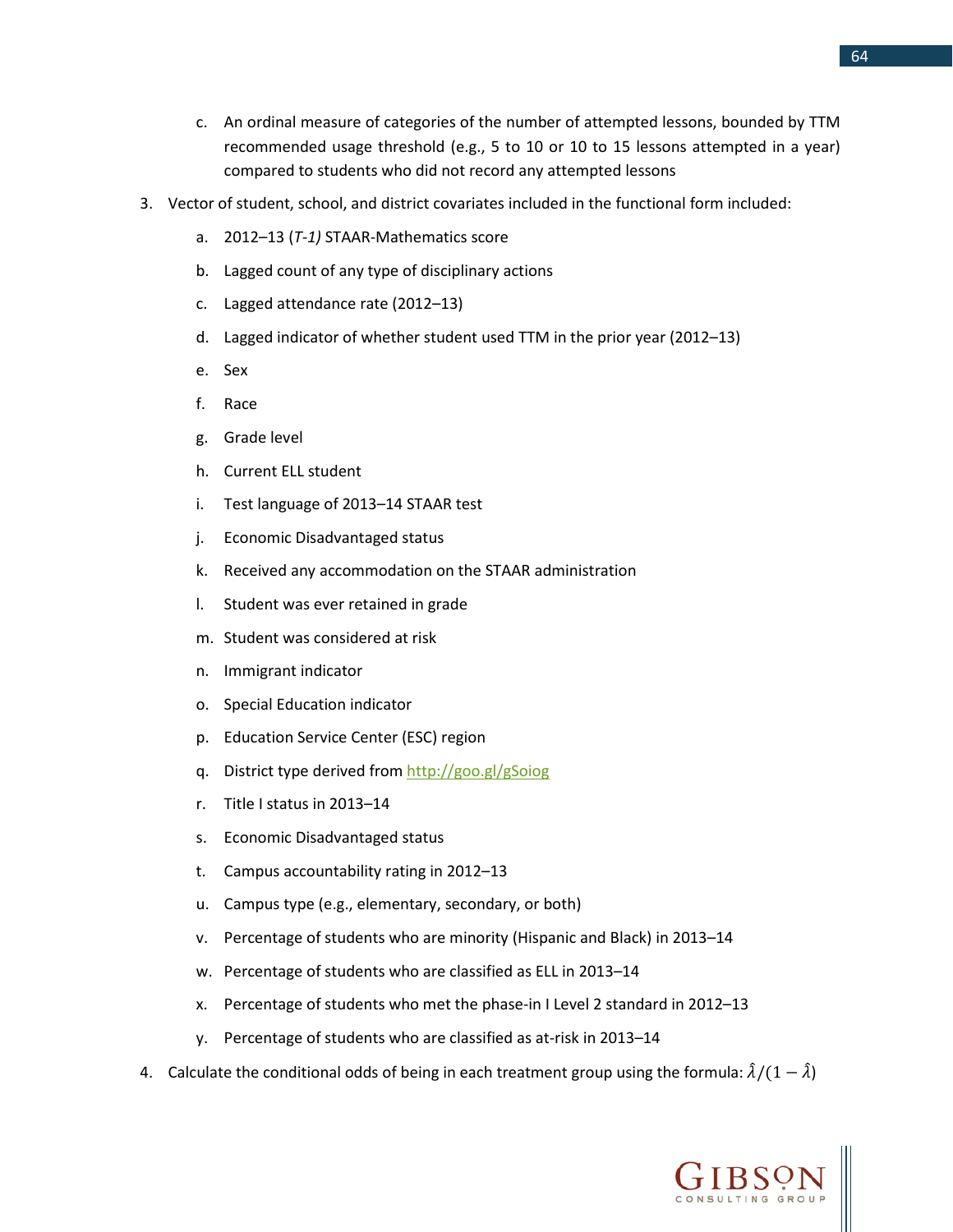- 5. Assign a weight of 1 to *all* students in the treatment condition, and a weight equal to  $\hat{\lambda}/(1-\hat{\lambda})$ for all students in the comparison group
- 6. Fit linear regressions for the response variable on the treatment indicator of interest (e.g., used the system at least one minute or used the system 500 minutes or more) applying the following restrictions, weights, covariates:
	- a. Restrict analytic sample to only students in the region of common support based on the propensity score model estimated for the respective treatment measure
		- i. This is defined, according to Leuven and Sianesi (2003), as cases where the propensity score of the control cases is within the range (minimum and maximum) of the propensity score of the treatment cases.
	- b. Include all covariates included in the functional form for estimating the propensity score to achieve double-robustness
	- c. Apply probability weights using the weight calculated for the respective treatment measures

#### **Technical Material for Econometric Models**

A logistic regression with student-, school-, and district-level covariates was fit for Guiding Research Question 2b. Logistic regression estimates the log odds of the outcome (here, being retained in grade) as a function of the included covariates. The evaluation team fit a logistic regression, with cluster-adjusted standard errors to account for within-school non-independence, with a logit link function ( $n_{tid}$  =  $log(\frac{\Phi_{ijd}}{1-\Phi_{ijd}})$ ), where  $n_{ijd}$  is the log-odds of student i in school j and district d repeating Grade 5 or Grade 8 in 2014–15. The functional form is formally expressed as

$$
n_{ijd} = \beta_0 + \beta_1 SUCCESS_{ijd} + \beta_k X_{ijdt-1} + \beta_k Q_{jdt-1} + \beta_k Y_{dt-1} + e_{ijd} + \mu_{jd} + \nu_d
$$
 (3)

Where:

- $\beta_1 SUCCES_{ijd}$  is the measure of student *I's* participation in a SUCCESS program in 2013–14
- $\bullet$   $\beta_k X_{ijdt-1}$  is a vector of student-level characteristics from the prior year and current year, including
	- Lagged count of any type of disciplinary actions
	- Lagged attendance rate (2012–13)
	- Lagged indicator of whether student used TTM in the prior year (2012–13)
	- STAAR-Mathematics scaled score from the first administration in March 2013–14
	- STAAR-Mathematics scaled score from the first administration in March 2012–13
	- Sex

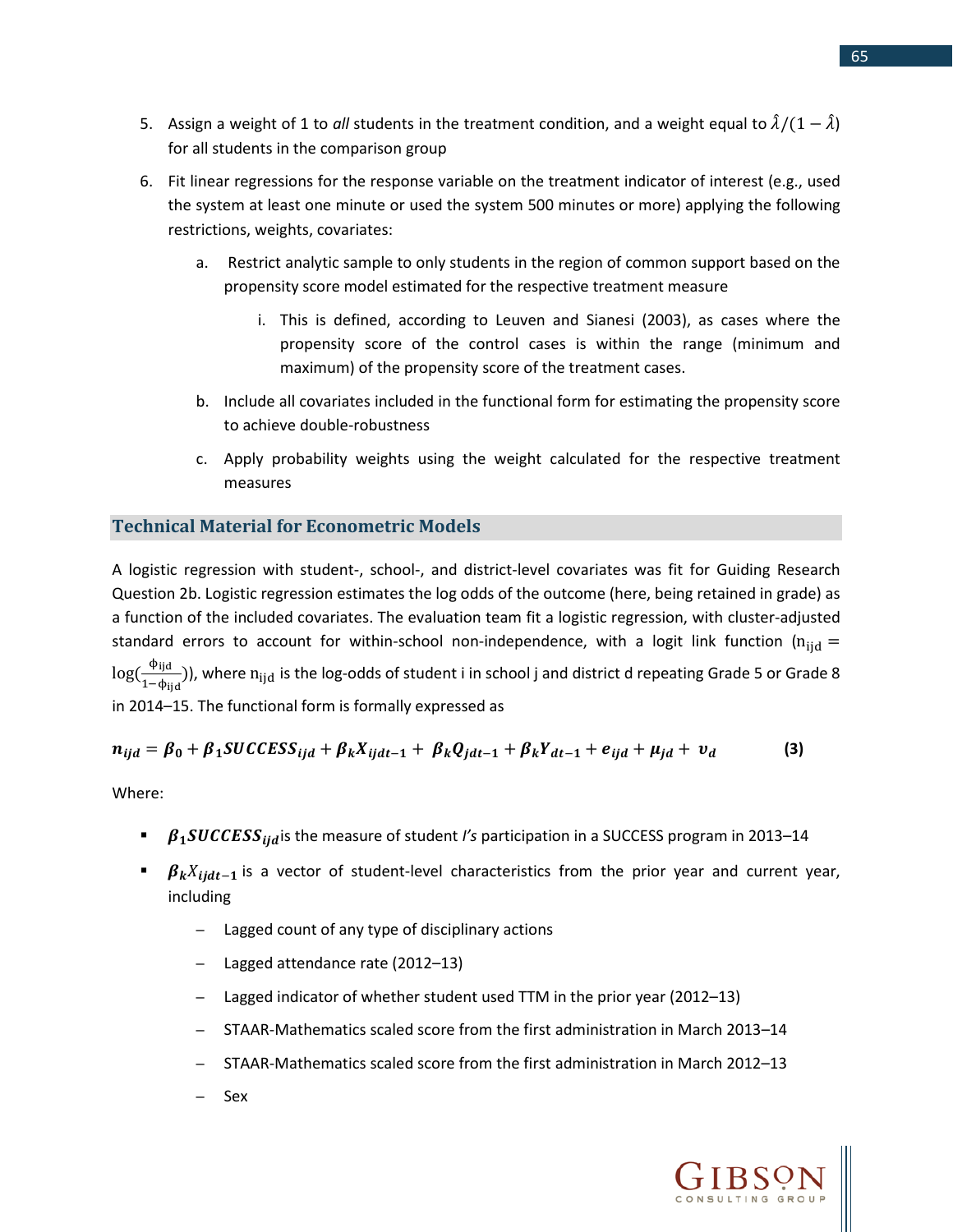- Race
- Current ELL student
- Test language of 2013–14 STAAR test
- Test language of 2012–13 STAAR test
- Economic Disadvantaged status
- Received any accommodation on the STAAR administration in 2013–14
- Received any accommodation on the STAAR administration in 2012–13
- Student was ever retained in grade
- Student was considered at risk
- Immigrant indicator
- Special Education indicator
- $\beta_k Q_{idt-1}$  is a vector of school-level characteristics
	- Title I status in 2013–14
	- Campus accountability rating in 2013–14
	- Campus type (e.g., elementary, secondary, or both)
	- Percentage of students who are minority (Hispanic and Black) in 2013–14
	- Percentage of students who are classified as ELL in 2013-14
	- Percentage of students who met the phase-in 1 Level 2 standard in 2013–14
	- Percentage of students who are classified as at-risk in 2013–14
	- Percentage of students classified as economically disadvantaged in 2013–14
- $\beta_k Y_{dt-1} \pi_{id}$  is a vector of district-level characteristics
	- Education Service Center (ESC) region
	- District type derived from<http://goo.gl/gSoiog>
- is a random error term for student *i* in school *j* in district *d*

## **Propensity Score Reweighted Estimates of the Relationship Between TTM Usage and Retention**

To investigate the robustness of the multivariate results presented in the main section of the response for Guiding Research Question 2b, propensity score reweighting was used to balance the non-participant group to achieve observable comparability with the participating group based on a propensity score generated from a logistic regression fit with a vector of student-, school-, and district-level covariates to estimate the conditional probability of using TTM for at least lesson during the 2013–14 school year

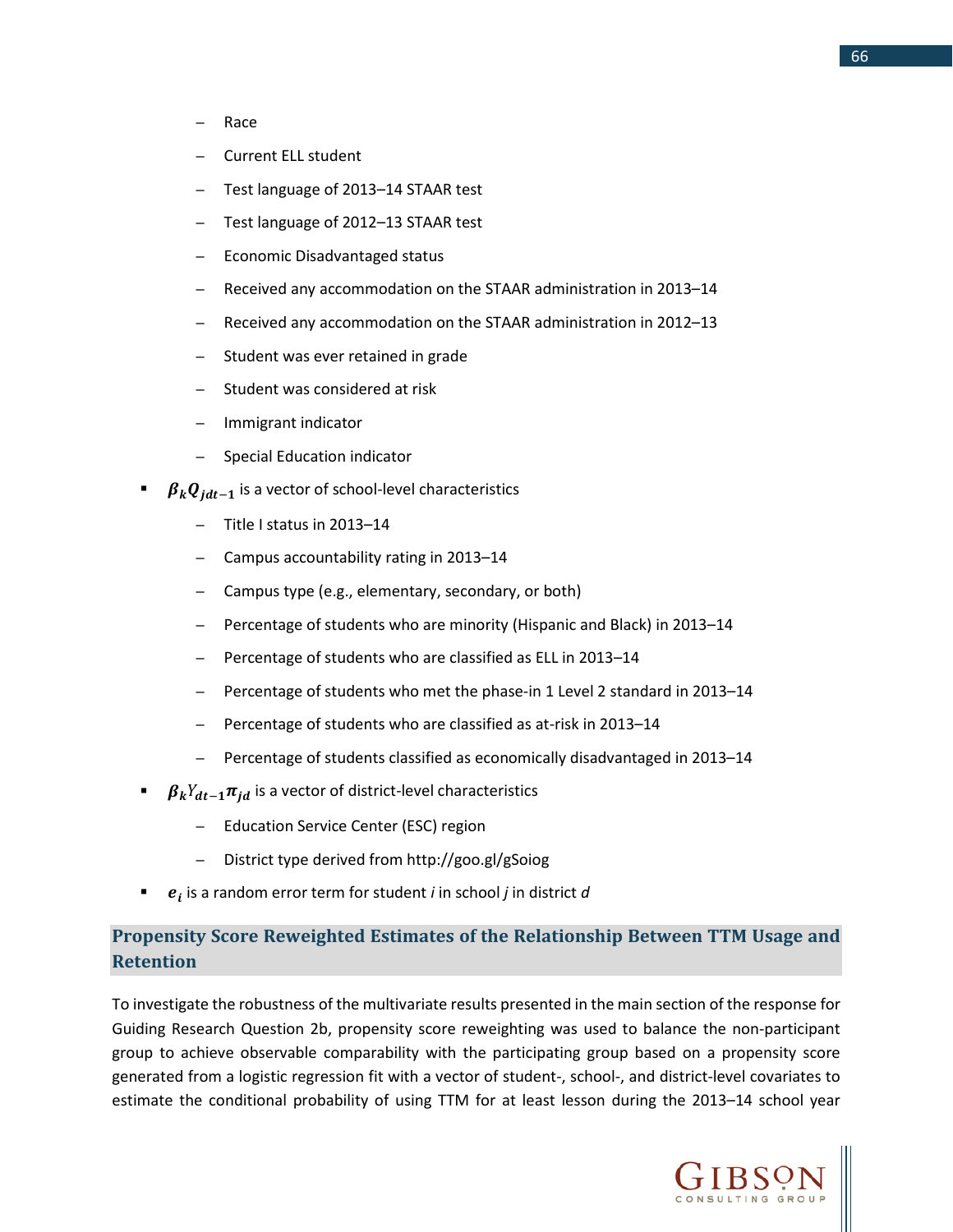(parallel to Table B3). The conditional probability, then, is used to reweight the non-user observations so that the distribution of observed characteristics included in the model used to estimate the probability of using TTM match the distribution of participant students. The results presented in Table B1 and B2 are consistent with the unweighted results.

| Grade   | <b>Usage Measure</b>                                    | B          | <b>SE</b> | N       |
|---------|---------------------------------------------------------|------------|-----------|---------|
| Grade 5 | Attempted at least one lesson (compared to did not use) | $-0.133*$  | 0.066     |         |
|         | 1–4 Attempts (compared to zero attempted lessons)       | $-0.076$   | 0.080     |         |
|         | 5-9 Attempts (compared to zero attempted lessons)       | $-0.105$   | 0.077     | 301,433 |
|         | 10-14 Attempts (compared to zero attempted lessons)     | $-0.100$   | 0.104     |         |
|         | 15-19 Attempts (compared to zero attempted lessons)     | $-0.150$   | 0.111     |         |
|         | 20+ Attempts (compared to zero attempted lessons)       | $-0.2184*$ | 0.086     |         |
|         | Attempted at least one lesson (compared to did not use) | $-0.169$   | 0.098     |         |
|         | 1–4 Attempts (compared to zero attempted lessons)       | $-0.077$   | 0.109     |         |
|         | 5-9 Attempts (compared to zero attempted lessons)       | $-0.379$   | 0.518     | 212,337 |
| Grade 8 | 10-14 Attempts (compared to zero attempted lessons)     | 0.135      | 0.159     |         |
|         | 15-19 Attempts (compared to zero attempted lessons)     | 0.386      | 0.207     |         |
|         | 20+ Attempts (compared to zero attempted lessons)       | $-0.341*$  | 0.171     |         |

**Table B1. Propensity Score Reweighted Effects of TTM Usage on the Likelihood of Grade 5 or Grade 8 Retention between 2013–14 and 2014–15, by Student Grade Level, First-Time Grade 5 or Grade 8 Students**

Source: TTM Session History table, 2013–14. Public Education Information Management System, 2012–13, 2013– 14, and 2014–15; State of Texas Assessments of Academic Readiness (STAAR), 2011–12 to 2012–13, Texas Education Agency.

Note: Results only include students who met the following inclusion rules: enrolled at a campus where at least one student was attempted TTM lessons in 2013–14; was a first-time Grade 5 or Grade 8 student in 2013–14; and had a valid STAAR-Mathematics test score in the prior year (2012–13). Only regular English and Spanish versions (i.e., not modified or alternate versions) were included. Estimates were derived from a logistic regression with clusterrobust standard errors at the campus level. The covariates in the full functional form are provided in the appendix. Observations were reweighted by a propensity score derived for a logistic regression model predicting the probability of using the system (compared to not at all) or meeting the TTM usage categories (compared to no usage). Observations are restricted to those in the region of common support. Statistically significant positive coefficients are denoted by bold font, and negative coefficients are denoted by bold and italicized font. \* p<0.05,

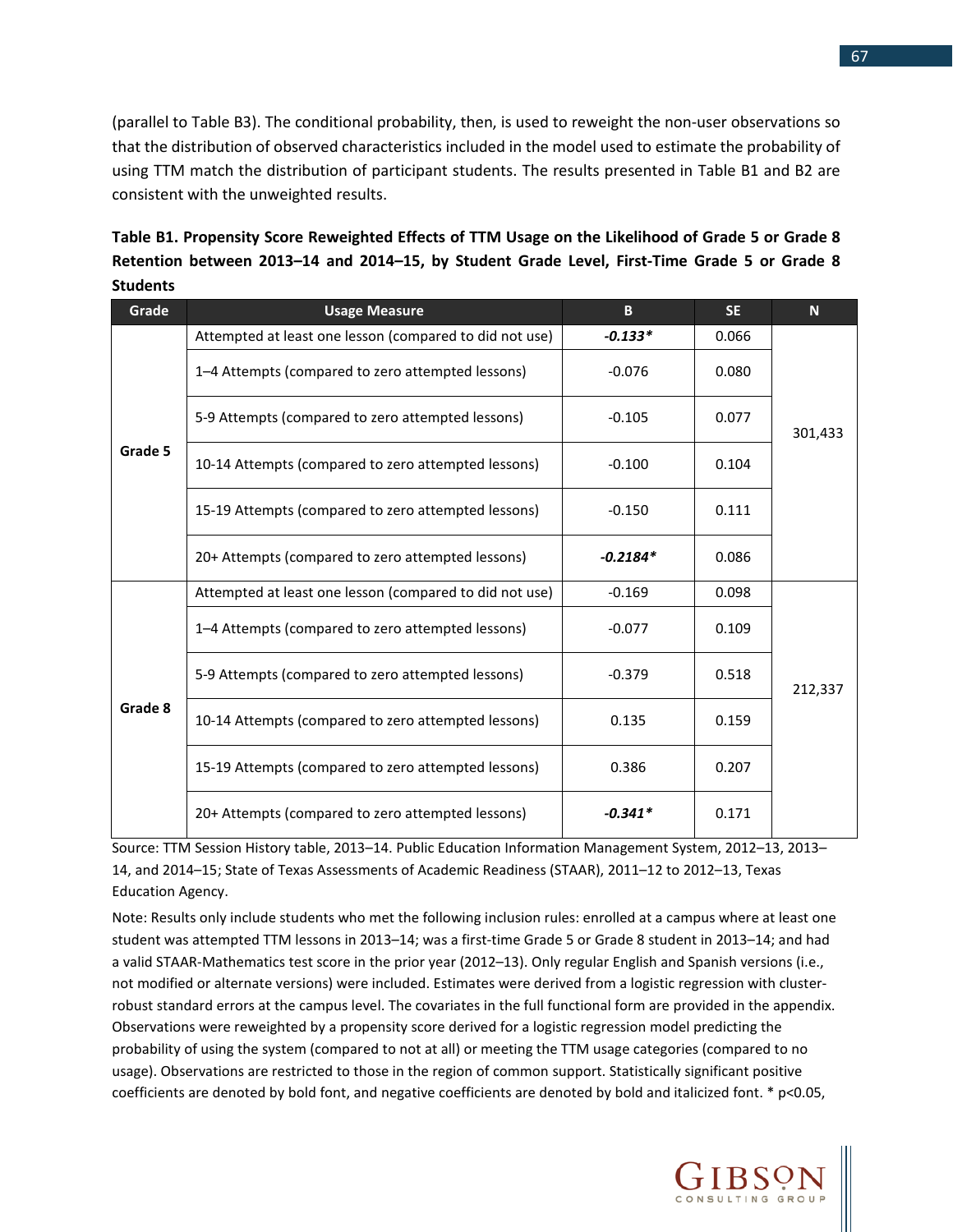\*\* p<0.01, \*\*\* p<0.001. B refers to the logit coefficient from the statistical model, SE refers to the standard error, and N refers to the number of observations used in the model.

| Table B2. Propensity Score Reweighted Effects of TTM Usage on the Likelihood of Grade 5 or Grade 8 |  |
|----------------------------------------------------------------------------------------------------|--|
| Retention between 2013-14 and 2014-15, by Student Grade Level, First-Time Grade 5 or Grade 8       |  |
| <b>Students at Risk of Being Retained in Grade</b>                                                 |  |

| Grade   | <b>Usage Measure</b>                                    | B.         | SE.   | N <sub>1</sub> |
|---------|---------------------------------------------------------|------------|-------|----------------|
| Grade 5 | Attempted at least one lesson (compared to did not use) | $-0.173**$ | 0.063 |                |
|         | 1-4 Attempts (compared to zero attempted lessons)       | $-0.105$   | 0.083 |                |
|         | 5-9 Attempts (compared to zero attempted lessons)       | $-0.134$   | 0.080 | 118,522        |
|         | 10-14 Attempts (compared to zero attempted lessons)     | $-0.183$   | 0.105 |                |
|         | 15-19 Attempts (compared to zero attempted lessons)     | $-0.181$   | 0.107 |                |
|         | 20+ Attempts (compared to zero attempted lessons)       | $-0.228**$ | 0.087 |                |
| Grade 8 | Attempted at least one lesson (compared to did not use) | $-0.201*$  | 0.099 |                |
|         | 1–4 Attempts (compared to zero attempted lessons)       | $-0.062$   | 0.113 |                |
|         | 5-9 Attempts (compared to zero attempted lessons)       | $-0.189$   | 0.175 | 84,676         |
|         | 10-14 Attempts (compared to zero attempted lessons)     | $-0.471$   | 0.295 |                |
|         | 15-19 Attempts (compared to zero attempted lessons)     | $-0.514*$  | 0.211 |                |
|         | 20+ Attempts (compared to zero attempted lessons)       | $-0.194$   | 0.168 |                |

Source: TTM Session History table, 2013–14. Public Education Information Management System, 2013–14, 2012– 13, 2013–14, and 2014–15; State of Texas Assessments of Academic Readiness (STAAR) data, 2011–12 to 2013–14, Texas Education Agency.

Note: Results only include students who met the following inclusion rules: enrolled at a campus where at least one student was attempted TTM lessons in 2013–14; was a first-time Grade 5 or Grade 8 student in 2013–14; and had a valid STAAR-Mathematics test score in the prior year (2012–13). Only regular English and Spanish versions (i.e., not modified or alternate versions) were included. Estimates were derived from a logistic regression with clusterrobust standard errors at the campus level. The covariates in the full functional form are provided in the appendix. Observations were reweighted by a propensity score derived for a logistic regression model predicting the probability of using the system (compared to not at all) or meeting the TTM usage categories (compared to no usage). Observations are restricted to those in the region of common support. Statistically significant positive coefficients are denoted by bold font, and negative coefficients are denoted by bold and italicized font. \* p<0.05, \*\* p<0.01, \*\*\* p<0.001. B refers to the logit coefficient from the statistical model, SE refers to the standard error, and N refers to the number of observations used in the model.

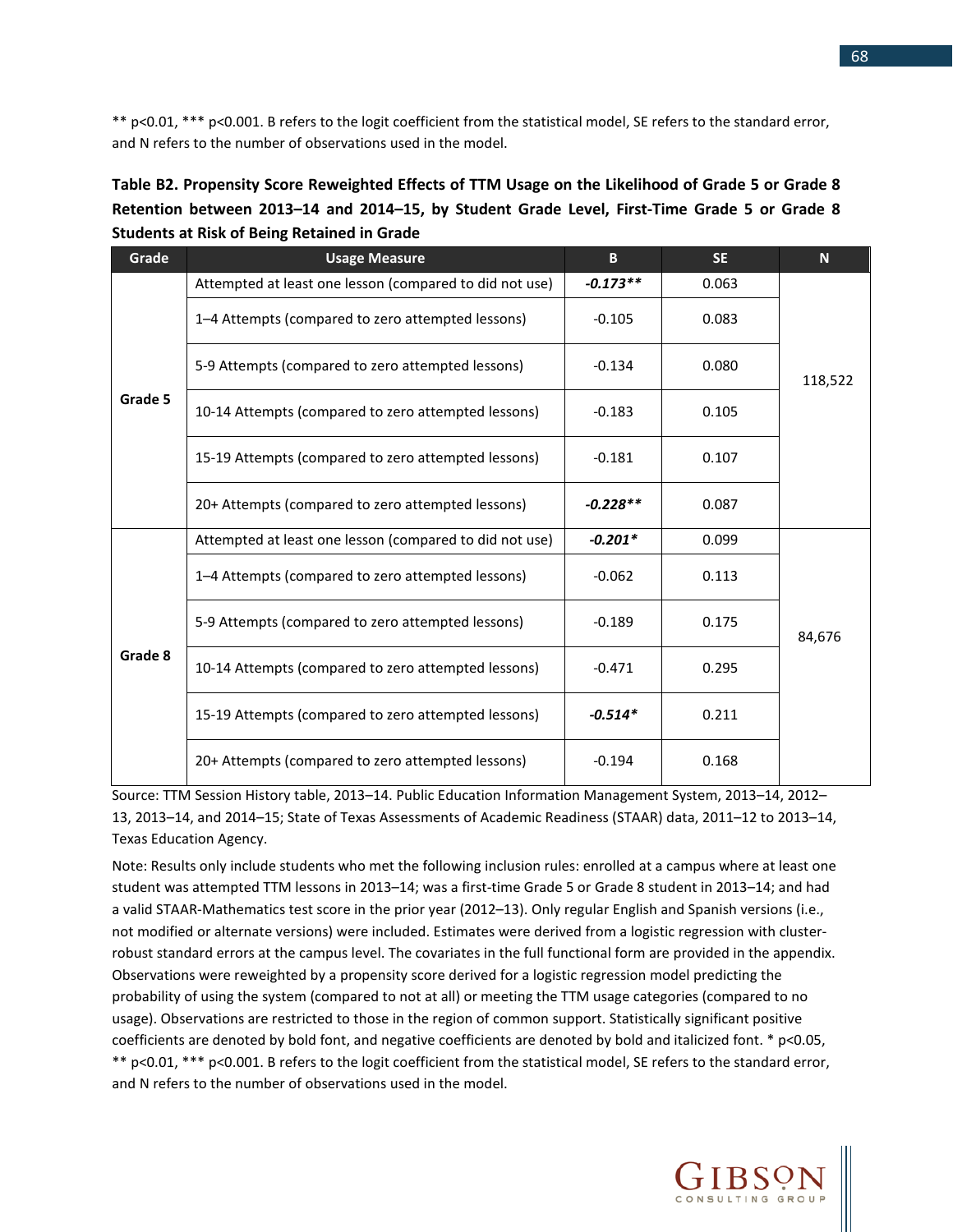# Appendix C – Study Limitations

It is important to consider the following caveats related to this study's methodology when considering implications of the results discussed above, and as presented in the rest of this addendum to the Texas Students Using Curriculum Content to Ensure Sustained Success (SUCCESS) Comprehensive Evaluation Report (Garland, Shields, Booth, Shaw & Samii-Shore, 2015).

*Non-Random assignment of students to the SUCCESS interventions:* Through the Texas SUCCESS program, all public schools in the state had access to Istation and TTM. While this meant that all schools had the benefit of access to these programs designed to support teaching and learning, it also meant that there was not a group of students who *did not* have access to the systems, whose reading and mathematics achievement could be compared to students who *did* have such access. In other words, all schools' access to the systems prevented the evaluation team from comparing reading and mathematics outcomes from a *treatment group*, or students who had access to the programs, to a *control group*, or students who did not. If this condition had been a part of SUCCESS implementation—particularly if students had been randomly assigned to treatment or control groups—it would have been possible to say that the two groups were statistically equal at the start of the program. In this case, any differences in their achievement afterward would be attributable to the one condition that differentiated the groups (i.e., whether they had access to SUCCESS interventions or not).

Because students were not randomly assigned to participate in either Istation or TTM, a key challenge in this evaluation was to use the next best analytic and methodological strategy to estimate the effects of Texas SUCCESS. Since there were many differences between students who used Istation and TTM besides just whether they used the programs or not—the evaluation team used statistical approaches to control for those differences as much as possible when determining the influence of these programs on reading and mathematics achievement.

In some ways, these efforts allowed evaluators to approximate conditions of random assignment; however, they also relied on the assumption that controls used in the statistical analyses captured the important differences between students who used the programs and those who did not. Unfortunately, because all factors that influence student achievement cannot be measured, it is impossible to test the extent to which this assumption actually holds true. Ultimately, this threatens the "internal validity" of the findings—that is, the confidence that the reported effect of program participation on student achievement represents the *true* effect of the program. What can be said, then, is that the reported estimates of program effects represent the influence of Texas SUCCESS interventions on student achievement, after many other observable factors that also influence student achievement have been taken into account.

*Unmeasured teacher quality:* The research team did not have access to information about the teachers to whom students were assigned during the period of this evaluation. This is a source of potentially omitted bias, because system usage and usage intensity may be related to teacher quality, or other

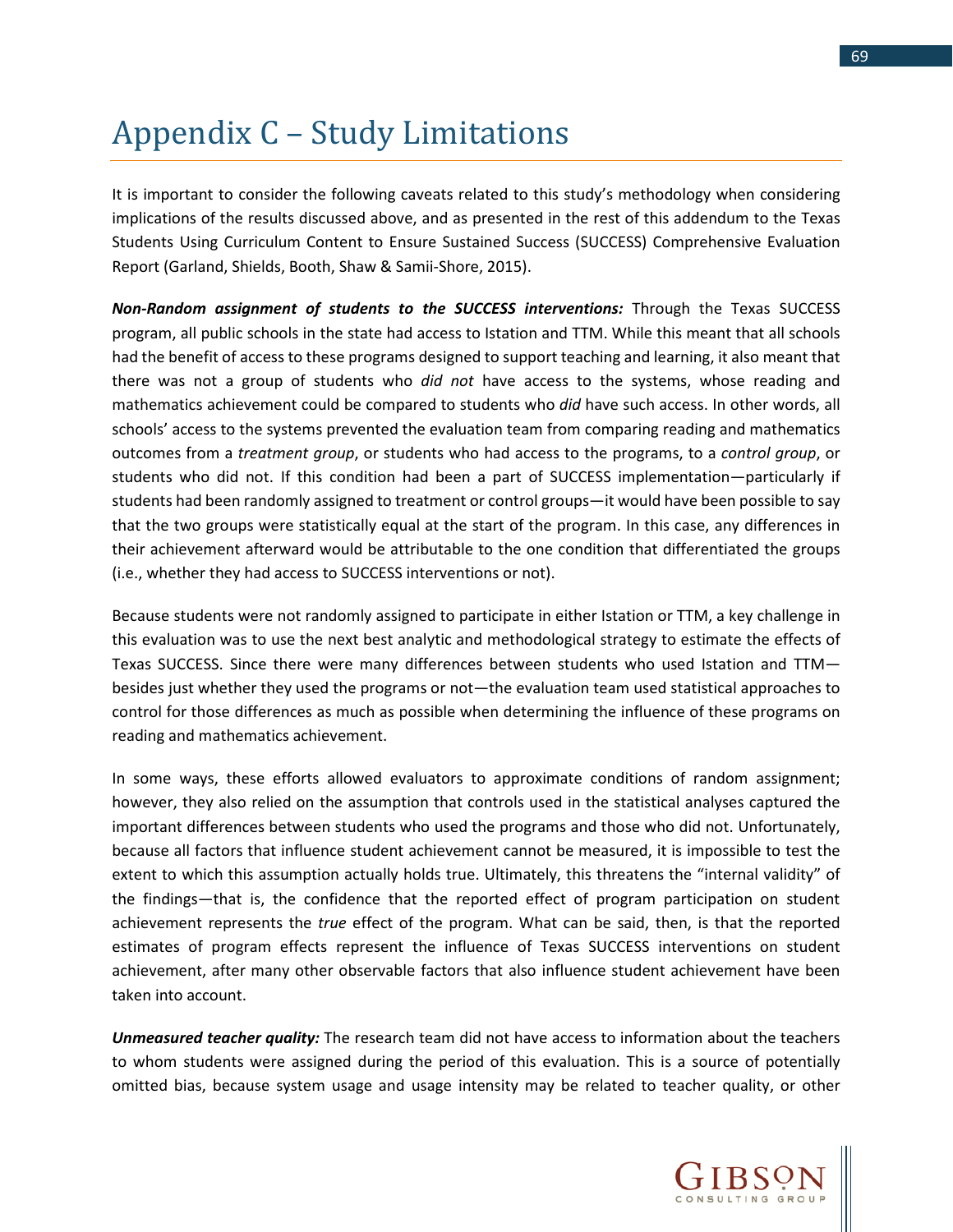important attributes of teachers, classroom activities, or contextual features of schools and districts. For instance, if students who were assigned to less effective teachers were also more likely to use either Texas SUCCESS program, lower student test score gains among those students could be attributed to their use of Istation or TTM, rather than to the fact that they may have received poor instruction. This is one example supporting the notion that—given a lack of information on teacher quality—caution should be used when attributing achievement outcomes to Texas SUCCESS programs.

*Missing information about the types of supplemental instruction or interventions students received:* Schools and districts implement a plethora of interventions and supplementary services to improve their students' academic outcomes. The research team did not have any systematic information on the other types of supplementary instruction or services participants and non-participants received. This is important, particularly because the assumption underpinning the research design and multivariate analyses is that the difference in outcomes between participant students and non-participants represents the difference between students who use a Texas SUCCESS program compared to students under the "business as usual" condition, or those students who received the typical assortment of program supports and interventions that were available to students who were not Texas SUCCESS participants. This assumption may not hold if, for instance, students who were assigned to use a Texas SUCCESS program were also given a number of other interventions that may have neutralized, or complemented, the effect of either Texas SUCCESS intervention on student performance. Thus, the estimate of the effect of program participation may be impacted by a number of other interventions that are unmeasured in the evaluation.

*Unmeasured differences between participating and non-participating students*: Despite best efforts, including comparing within-student changes in performance between participating and non-participating students while controlling for other fixed and varying student-level characteristics, supplementing this design with propensity score reweighting based on observable characteristics, and confining the analytic sample to campuses with registered students, no guarantee can be made that participants and nonparticipants are identical with the exception of their exposure to the SUCCESS program. This is a fundamental, and unavoidable, challenge confronting any attempts to draw inferences about the effect of a social phenomenon (such as an academic intervention) using observational data where students were not randomized to receive, or not receive, treatment. If these unmeasured, or omitted, factors are correlated with program participation or the outcome, the estimates of the effect of program intervention are biased. See Gelman and Hill (2007) and Angrist and Pischke (2009) for accessible discussions of this source of bias.

*Error in the measure of student participation in Texas SUCCESS during the 2012–13 school year:* Program participation and usage data were obtained from both Istation and TTM for the 2012–13 school year. However, school district staff were not required to use unique student identification numbers for students who were uploaded to each vendor's registration system until the 2013–14 school year. Consequently, the match rate between TEA administrative records and the registration and usage information from each vendor was weaker in 2012–13 compared to 2013–14, and it varied systematically between vendors and across grade levels. Thus, students who participated in 2012–13 but who did not have a unique student identification number in the Istation and TTM systems would not be identified as having participated in

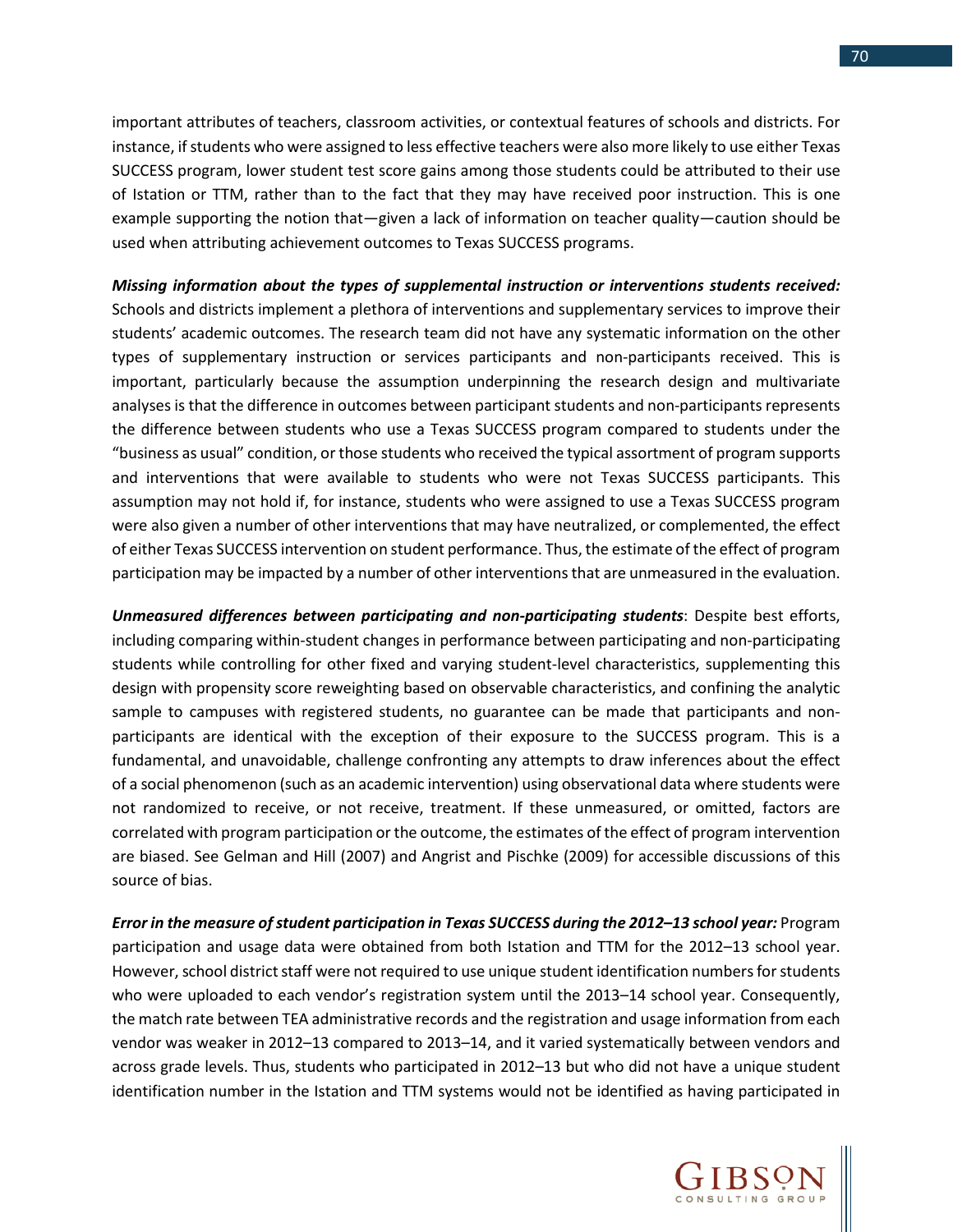2012–13. This measurement error will produce attenuation bias in the estimates of the effect of 2012–13 Istation participation on the outcome.<sup>[34](#page-72-0)</sup>

*Imprecision in Istation dosage measure:* Exposure to, and utilization of, TTM was manifested in the number of lessons a student attempted and passed in a defined period of time. This measure directly quantifies students' exposure to the content and assessments that comprise lessons within the system with a great deal of precision. The dosage metric for Istation, however, is less precise because it was not possible to determine *what occurs* and *how a student performs* within or across curriculum sessions. For instance, some students, even after adjusting for prior academic performance and other observable characteristics, may move more slowly through the curriculum. This conflates system *usage* or *dosage* with a number of other student-level characteristics that may also be correlated with student test performance, including their familiarity and comfort with computers and online programs, their general level of engagement or disengagement, classroom distractions, or inattentive or busy teachers who are not able provide assistance quickly to help struggling students. All of these intrinsic and extrinsic factors may contribute to increased time spent in the system and may be confounded with student test performance.

**Small number of students who used the systems at threshold levels**: In each of the findings presented, it is important understand that the population of students who met the usage criteria, and who had sufficient data to be included in the statistical models, was small and observably different from the overall student population. Consequently, the amount of uncertainty in these estimates (which is reflected in the size of the standard error of the estimates) is large, and the results should be interpreted with caution.

l



<span id="page-72-0"></span><sup>&</sup>lt;sup>34</sup> This was a larger issue for TTM than for Istation.